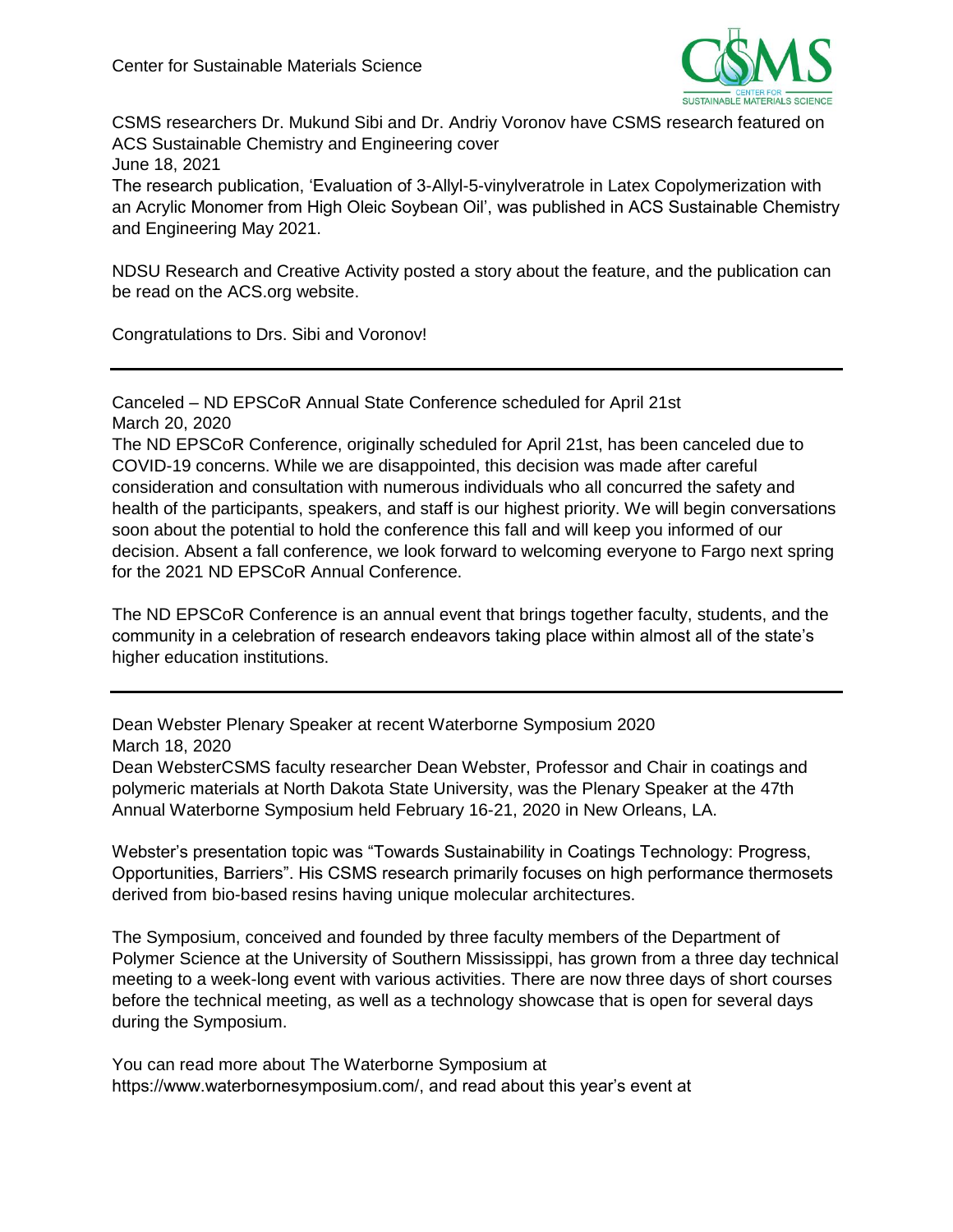

[https://www.coatingsworld.com/contents/view\\_online-exclusives/2020-03-17/47th-annual](https://www.coatingsworld.com/contents/view_online-exclusives/2020-03-17/47th-annual-waterborne-symposium/)[waterborne-symposium/.](https://www.coatingsworld.com/contents/view_online-exclusives/2020-03-17/47th-annual-waterborne-symposium/)

Muneer Shaik, CSMS researcher and UND graduate student, awarded Young Investigator travel award

March 3, 2020

Muneer Shaik, a graduate student at UND and a CSMS researcher, will receive a \$250 travel award for his oral presentation at the 2020 Red River Valley ACS Young Investigator Award competition held February 1st at Mayville State University.

Shaik's presentation, 'An efficient approach to cyclic, linear & block polyesters via ring opening polymerization using zinc amido-oxazolinate complexes', placed 3rd and is based on CSMS research being conducted in Dr. Guodong Du's lab at the University of North Dakota.

The travel award will help offset Shaik's travel expenses to attend the ACS National Meeting being held March 22-26 in Philadelphia, PA. Shaik and the other award recipients will receive their travel awards following their attendance at the ACS National Meeting.

The Red River Valley ACS Young Investigator Award competition was open to graduate students and post-doctoral fellows from the Red River Valley area who are ACS members and who had submitted an abstract for the ACS National Meeting this month.

Congratulations to Muneer and the other travel award recipients!

Visit the Red River Valley ACS Section Facebook page https://www.facebook.com/RedRiverValleyACS to see their posts about the Young Investigator Award competition.

Dean Webster to speak at the Waterborne Symposium 2020 February 4, 2020 Dean Webster

Dean Webster, Professor and Chair in coatings and polymeric materials at North Dakota State University, and faculty researcher in CSMS, will be the Plenary Speaker at the 47th Annual International Waterborne, High-Solids and Powder Coating Symposium (The Waterborne Symposium 2020).

The Waterborne Symposium 2020 is being held February 16-21, 2020 at the Sheraton New Orleans Hotel in New Orleans, LA. Online registration is open until 11:59PM CT on February 12, 2020.

Webster's talk, "Towards Sustainability in Coatings Technology: Progress, Opportunities, Barriers", will be at 8am on Wednesday, February 19th. His CSMS research primarily focuses on high performance thermosets derived from bio-based resins having unique molecular architectures.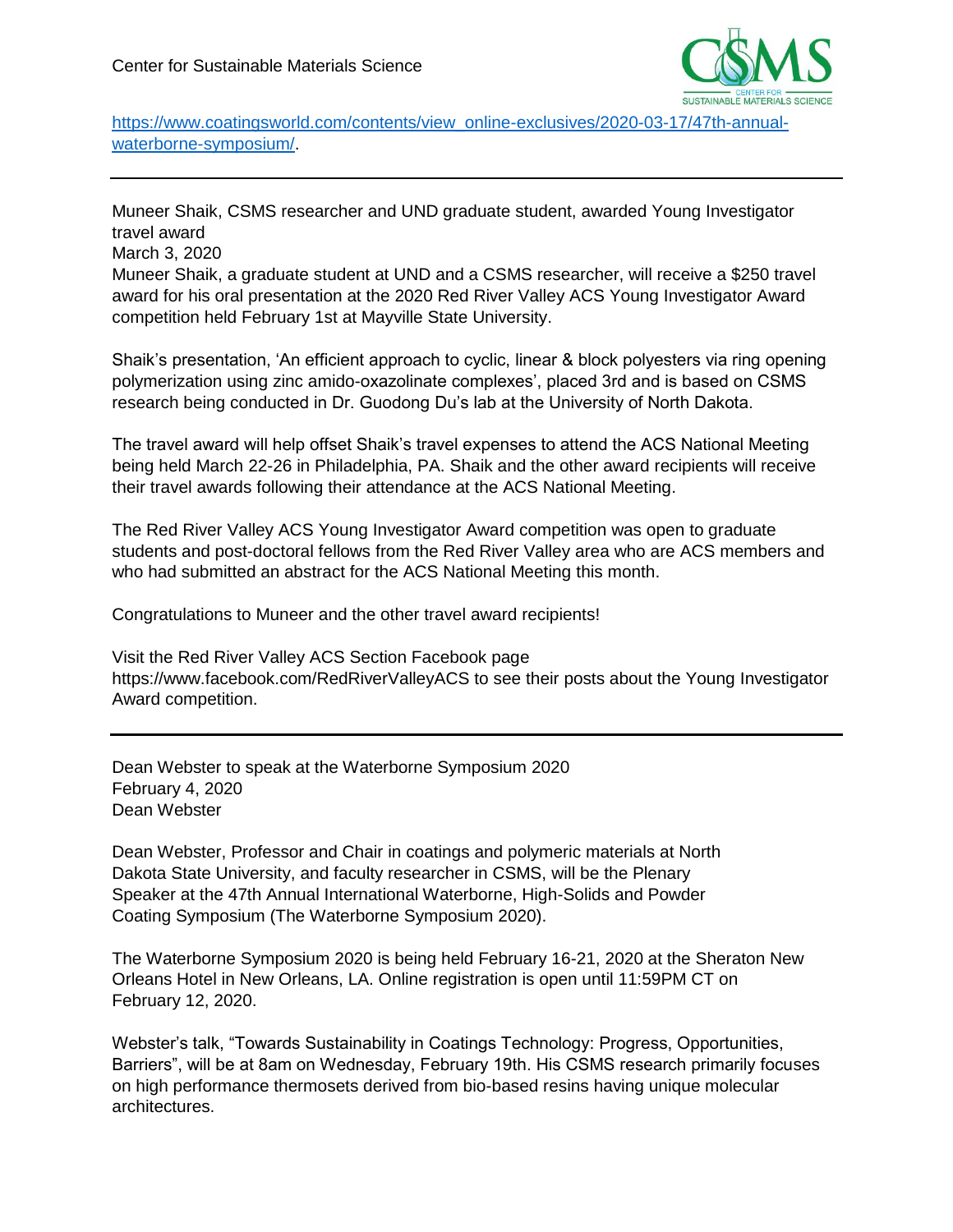

The Symposium, conceived and founded by three faculty members of the Department of Polymer Science at the University of Southern Mississippi, has grown from a three day technical meeting to a week-long event with various activities. There are now three days of short courses on Sunday-Tuesday before the technical meeting begins on Wednesday, as well as a technology showcase that is open Tuesday afternoon through Thursday afternoon.

You can read more about The Waterborne Symposium 2020 at https://www.waterbornesymposium.com/, and online registration is at [https://www.waterbornesymposium.com/register.](https://www.waterbornesymposium.com/register)

NDSU graduate student Alex Wittenberg awarded 3rd place for presentation on CSMS research December 11, 2019

Alex WittenbergAlex Wittenberg, North Dakota State University Plant Sciences graduate student and former CSMS undergraduate researcher, was awarded 3rd place for a CSMS-related presentation at the 2019 American Society of Agronomy (ASA) annual meeting held in San Antonio, Texas, Nov. 10-13.

Alex's presentation topic, "Sowing Date Affects Winter Camelina Stand Establishment", was within the Bioenergy Systems division of the Agronomy category and is based on CSMS research while an undergraduate under advisor Dr. Marisol Berti in Plant Sciences at North Dakota State University.

Alex was one of two NDSU Department of Plant Sciences students who was awarded for their presentation. Jesse Puka-Beals is the other NDSU Plant Sciences graduate student.

More information about these two students and their presentations can be read in a NDSU News post HERE.

Congratulations to both Alex and Jesse!

CSMS research presented by faculty and students at the 4th International Symposium on Materials from Renewables (ISMR) November 4, 2019 Zoriana Demchuk next to her CSMS poster at the 4th ISMR Zoriana Demchuk next to her CSMS poster at the 4th ISMR

Faculty and students from NDSU recently presented on their CSMS research at the 4th International Symposium on Materials from Renewables (ISMR) held October 9th and 10th in Athens, GA.

The ISMR symposium was co-organized by NDSU and the University of Georgia, with a goal of sharing research on converting renewable resources (for example, byproducts of agricultural production like wheat chaff, or even chicken feathers) into composites that can be used for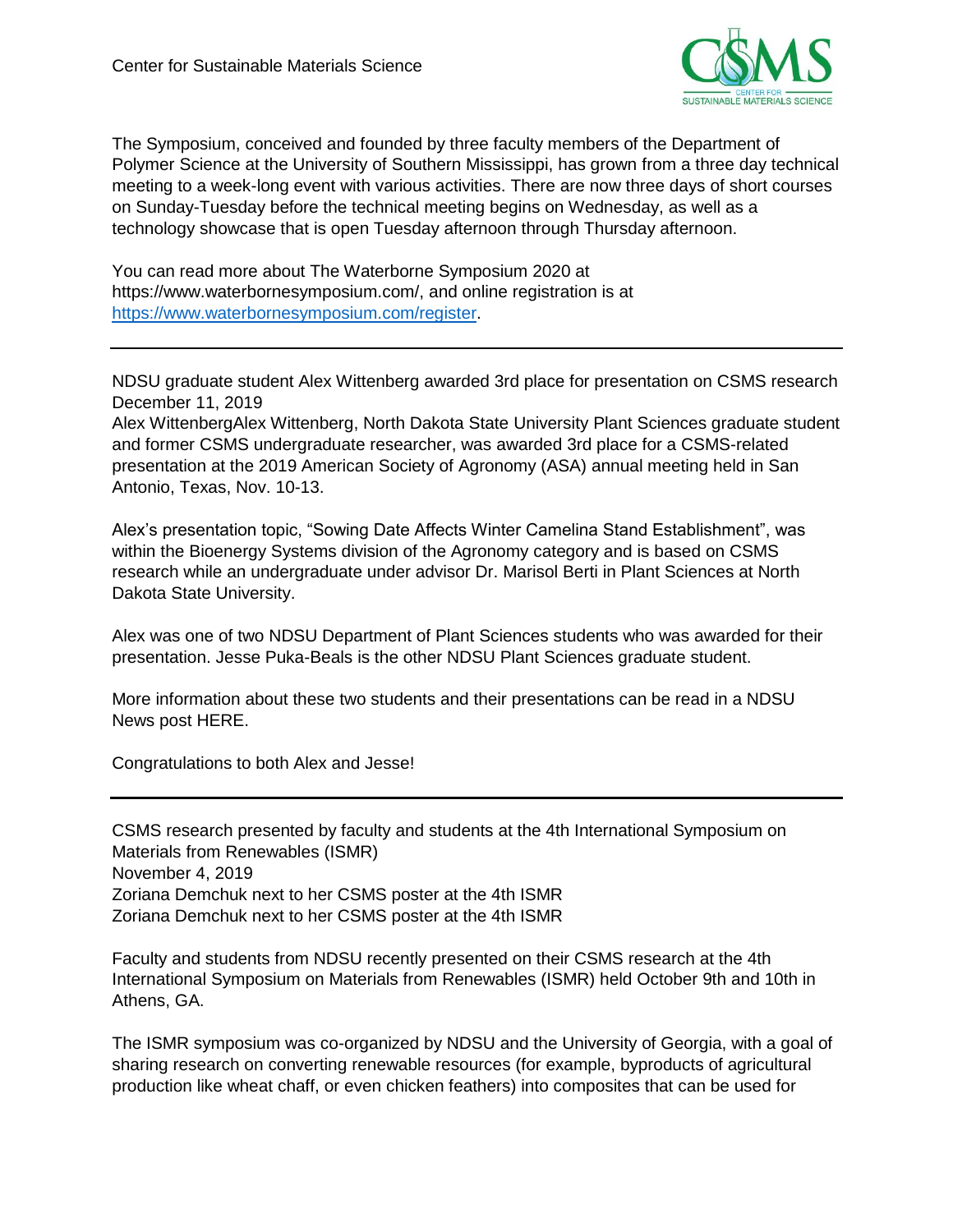

products like paints, coatings, coatings additives, adhesives, as well as packaging, textiles, and bottles.

NDSU faculty members Andriy Voronov and Mukund Sibi presented lectures on their research and served as co-organizers of the symposium (along with Dr. Dean Webster). Sibi's presentation described new methods for the synthesis of novel monomers from biomass. Voronov's lecture detailed the preparation of latex composites derived from renewable plantbased monomer mixtures and their feasibility in coatings applications.

Zoriana Demchuk, doctoral student in the Department of Coatings and Polymeric Materials at NDSU, presented a poster entitled "The Life Cycle Assessment of Soybean Oil‐Based Acrylic Monomer Production." Demchuk's poster is based on results obtained in collaboration between the Voronov and Pourhashem groups within CSMS. Yehor Polunin, a first year graduate student in the Voronov group, presented a poster on "Fully-Biobased Latex Copolymers From Soy and Vanillin Derived Vinyl Monomers". This investigation is a collaborative work between the Voronov and the Sibi group. Karan Bansal, a second-year graduate student in the Department of Coatings and Polymeric Materials presented a poster on "Self-Assembled Nanoparticles Prepared Using Bio-Based Macromolecules for Functional Coatings."

The 5th International Symposium on Materials from Renewables will be held next at North Dakota State University on July 21-22, 2020.

NDSU student and CSMS researcher Alex Wittenberg receives Best Student Oral Presentation award

October 25, 2019

Alex WittenbergAlex Wittenberg, NDSU Plant Sciences graduate student and former CSMS undergraduate researcher, received a Best Student Oral Presentation award at the Association for the Advancement of Industrial Crops (AAIC) 2019 annual meeting in Tucson, Arizona, Sept. 8-11.

There are five separate research divisions and Alex's presentation topic "Fall Sowing Dates in Camelina Affected Plant Density" was in the Oilseeds division. Alex's presentation is based on his CSMS research under Dr. Marisol Berti in the Plant Sciences department.

Alex was one of several students awarded at the conference. Congratulations to Alex and the other awardees!

Chad Ulven named the 2019 NDSU College of Engineering Researcher of the Year October 18, 2019 Chad Ulven Chad Ulven

NDSU's College of Engineering recognized three individuals for their research work.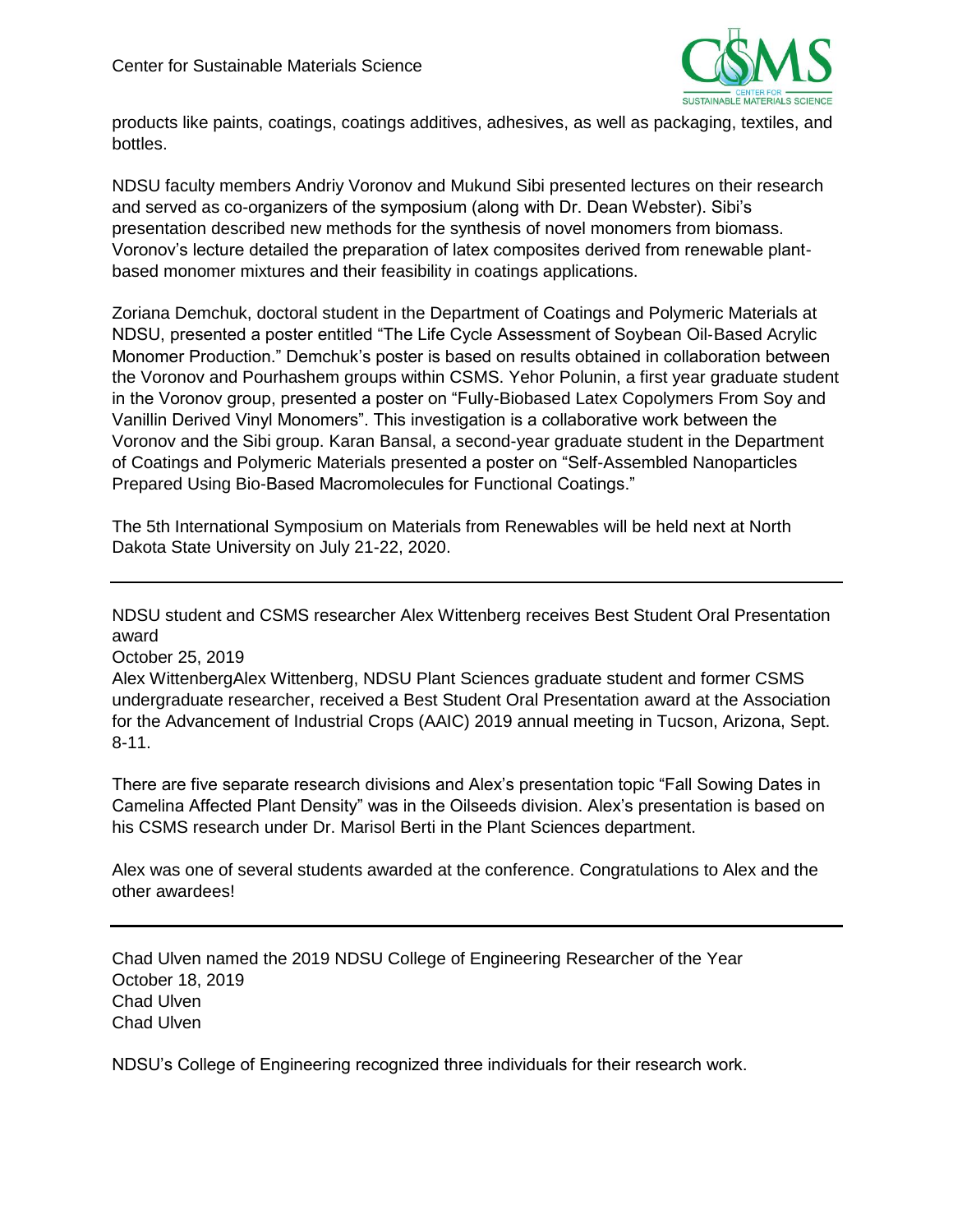

Chad Ulven, associate chair and professor of mechanical engineering, has been named the 2019 NDSU College of Engineering Researcher of the Year. Chad is a faculty researcher with CSMS. Congratulations Chad!

Also being recognized, Di Wu, assistant professor in the Department of Electrical and Computer Engineering, was named the College of Engineering Early Career Researcher of the Year, and Yanchao Li was named Graduate Student Researcher of the Year. Congratulations to Dr. Wu and Yanchao!

CSMS wheat bran research at Mayville State included online in Agweek and Grand Forks Herald posts

October 18, 2019

Khwaja HossainResearch being conducted on wheat bran by Dr. Khwaja Hossain's CSMS group at Mayville State University featured online this past summer at agweek.com and grandforksherald.com

The Agweek post 'Research finds wheat bran could be used to treat water, clean oil spills' can be read at https://www.agweek.com/business/agriculture/4631917-research-finds-wheat-brancould-be-used-treat-water-clean-oil-spills

The Grand Forks Herald post 'Students at Mayville State University are studying new ways wheat bran and chickpeas can be used to help the agriculture industry in the state' can be read at https://www.grandforksherald.com/news/education/2735218-Mayville-State-research-findswheat-bran-could-be-used-to-treat-water-clean-oil-spills

Hossain's wheat bran research project, including the wheat bran research being done by student Sean Pollack, is primarily supported by ND EPSCoR's Center for Sustainable Materials Science (CSMS).

A recent CSMS blog post about Hossain presenting on his wheat bran research, at the 7th International Conference on Smart Materials and Sustainable Technologies, includes links to several of his publications and can be read HERE.

Hossain presents CSMS research at international conference

October 9, 2019

Dr. Khwaja HossainCSMS researcher Khwaja Hossain, Professor of Biology at Mayville State University, presented on his wheat bran fiber research at the 7th International Conference on Smart Materials and Sustainable Technologies held April 8th and 9th in Toronto, Canada.

Hossain's research looks at the characteristics of wheat bran fiber and its potential to be a viable resource in thermoplastic biocomposites. Using wheat bran fiber in thermoplastic biocomposites offers several benefits including its being environmentally-friendly, reusable and recyclable.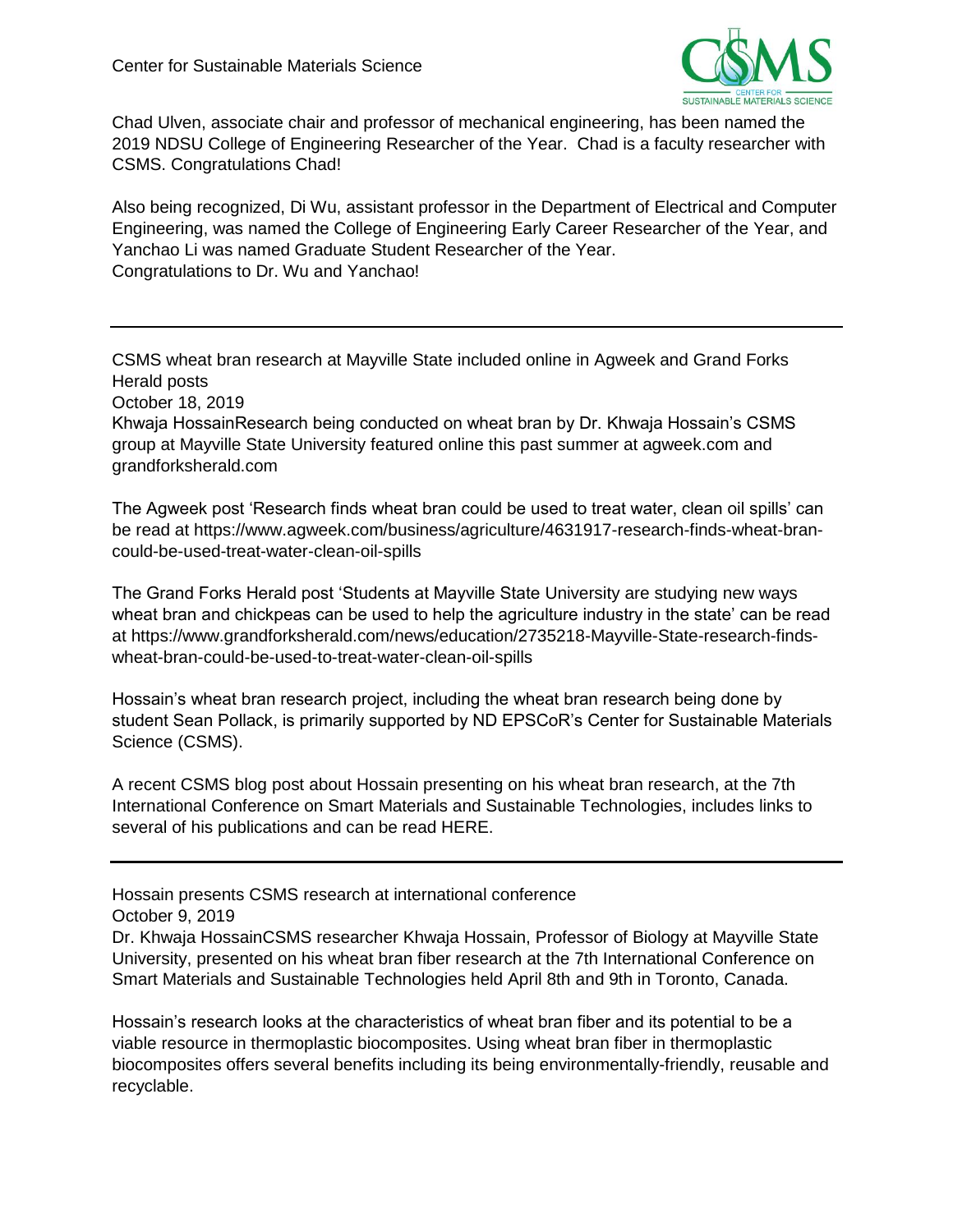

Research into wheat bran fibers as a biobased alternative is just one of the materials being researched by Hossain and CSMS researcher Chad Ulven, Professer in Mechanical Engineering at North Dakota State University. Read more here about Hossain's presentation in a post by Mayville State University.

Hossain's CSMS-related publications include:

Rahman, A., Ulven, C. A., Johnson, M. A., Durant, C., & Hossain, K. G. (2017). Pretreatment of Wheat Bran for Suitable Reinforcement in Biocomposites. Journal of Renewable Materials, 5 (Suppl 1), 62–73.

DOI: 10.7569/JRM.2017.634133

Rahman, Atikur; Ulven, Chad; Durant, Cheyenne; Johnson, Maren; Fehrenbach, Joseph; Hossain, Khwaja. (2017). Selection, Pretreatment, and Use of Wheat Bran for Making Thermoplastic Composite. Presented at the American Society of Agricultural and Biological Engineers Annual Meeting (ASABE), 2017. Retrieved from

http://elibrary.asabe.org/azdez.asp?JID=5&AID=48030&CID=spo2017&v=&i=&T=1&refer=7&ac cess=&dabs=Y

DOI: 10.13031/aim.201701090

Hossain, K.G. (2019). Wheat Bran Fibers as Resources for Industries. Presented at the 7th International Conference on Smart Materials and Sustainable Technologies, 2019. Retrieved from

https://www.researchgate.net/profile/Kingsley\_Ukhurebor/publication/333080057\_Smart\_Materi als\_and\_Sustainable\_Technologies/links/5cda843fa6fdccc9ddaac05a/Smart-Materials-and-Sustainable-Technologies.pdf?origin=publication\_detail

Other publications by CSMS researchers can be found on the CSMS publications page https://csms-ndsu.org/publications/publications\_by\_year/

Chad Ulven, NDSU professor and CSMS researcher, featured in NDSU News Inspiring Teacher article August 22, 2019 Chad Ulven Chad Ulven

A January, 2019 NDSU News article featured Chad Ulven as an Inspiring Teacher.

Chad has been a CSMS researcher since 2012, and his research focuses on biocomposites in areas such as bio-based composite development, environmentally friendly composites, characterization and modeling of bio-based composites and improving thermo-mechanical properties of bio-composites.

CSMS and CRCS collaborative research on the use of diodegradable polymers in food packaging August 14, 2019 Dilpreet Bajwa Dilpreet Bajwa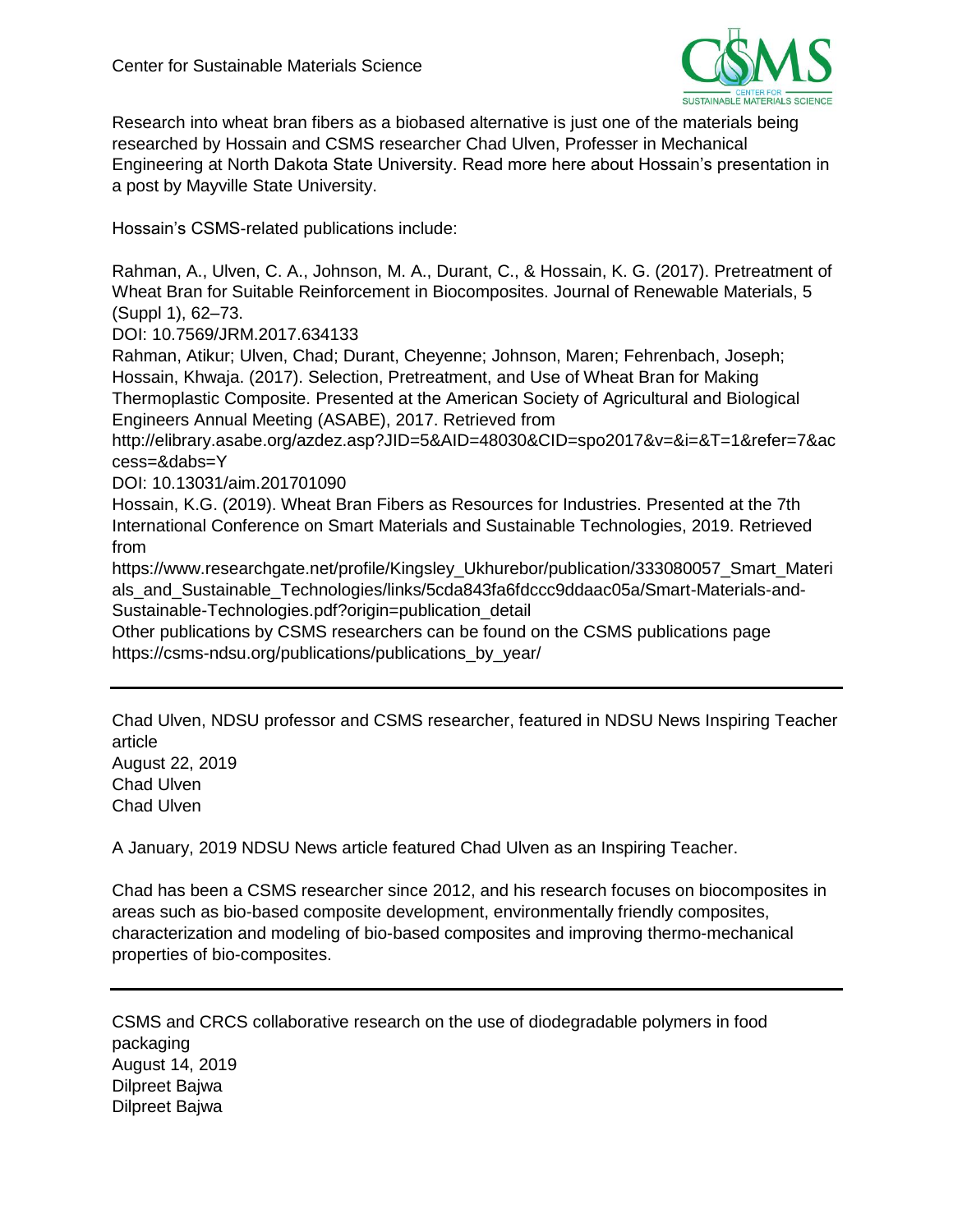

Kerry Hartman Kerry Hartman

CSMS researcher Dr. Dilpreet Bajwa, North Dakota State University professor of mechanical engineering, and CRCS researcher Dr. Kerry Hartman, environmental science faculty member and academic dean at Nueta Hidatsa Sahnish College are conducting research on biodegradable polymers. They are looking into food packaging developed from bio-based polymers, with a focus on the use of polylactic acid, also known as PLA, and ways to enhance PLA film characteristics.

The collaborative idea was sparked by an ND EPSCoR Emerging Areas Seed award opportunity that provides funding for collaborations between ND EPSCoR's CSMS and CRCS research centers. Their collaborative research may result in a patent and has the potential to translate into new applications in the food packaging industry as well as in other industries.

ND EPSCoR funding is provided by the State of North Dakota and NSF EPSCoR Research Infrastructure Improvement Program Track-1 (RII Track-1) Cooperative Agreement Award OIA-1355466.

More information about the collaboration between Drs. Hartman and Bajwa can be found in the NDSU News announcement.

More information about the ND EPSCoR Emerging Areas Seed award recipients and their research topics can be found at the ND EPSCoR website.

Two CSMS students receive travel awards for presentations at AAIC annual meeting August 13, 2019

Congratulations to Alan Peterson and Alex Wittenberg, CSMS researchers, for receiving travel awards for their oral presentations at the 30th annual meeting of the Association for the Advancement of Industrial Crops (AAIC) held September 23-26 in London, Ontario, Canada!

The travel awards from AAIC are to help offset the students' travel expenses from attending the AAIC annual meeting. Students conducting research with industrial crops are eligible for a travel award, and up to two awards are given to each of the standing divisions in AAIC.

Both Alan's presentation, Maximizing cover crop performance by interseeding cover crops into standing soybean, and Alex's presentation, Morphological characteristics of winter- and summer-biotypes of camelina, are from research conducted in Dr. Marisol Berti's CSMS research group. Alex's oral presentation is based on CSMS research conducted as an undergraduate student.

Alan is a graduate student at North Dakota State University (NDSU) and is expected to graduate May 2019 with a Masters degree in Plant Sciences. Alex graduated from NDSU May 2018 with a Bachelors degree in Crop and Weed Sciences and is now a graduate student at NDSU.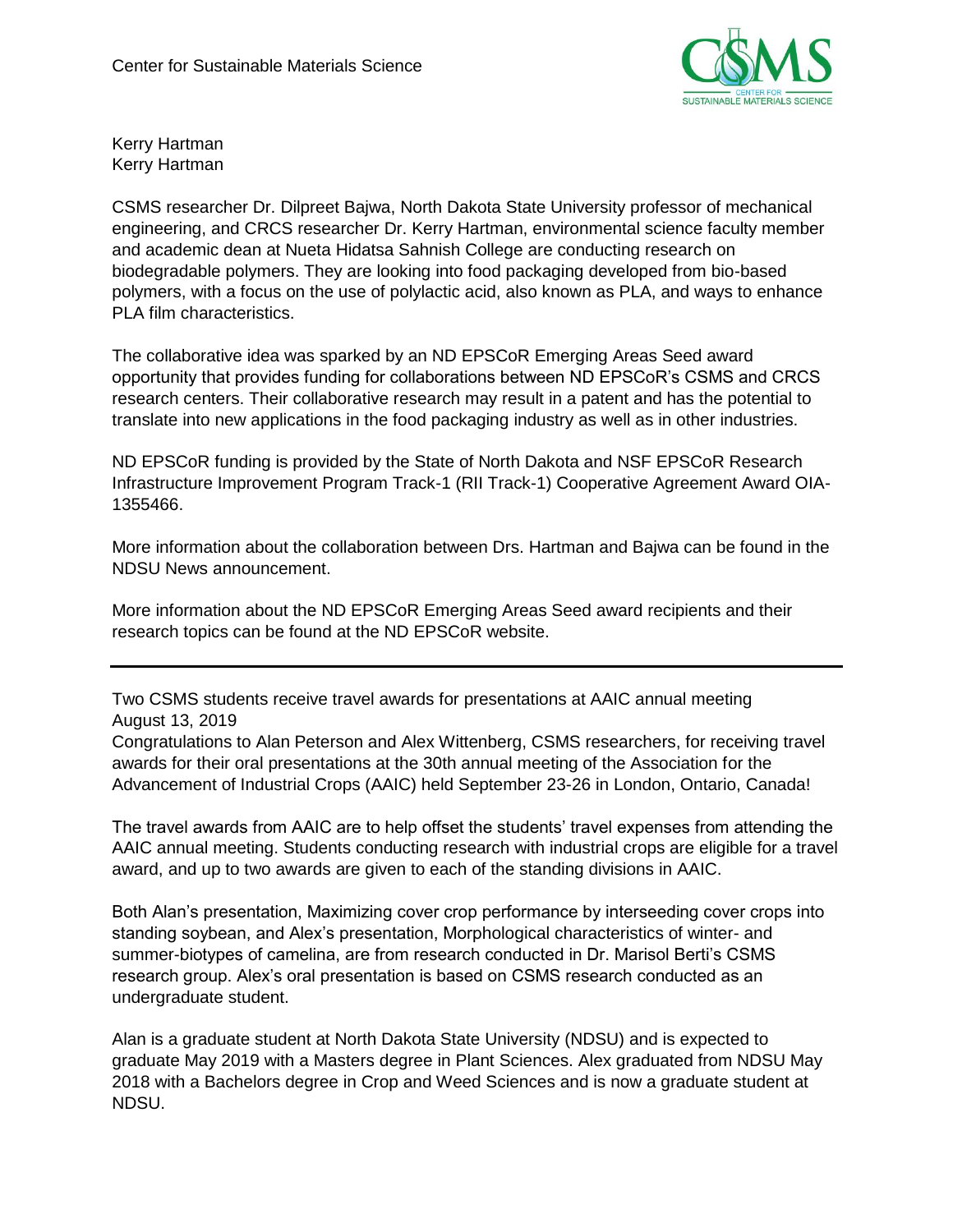

Read more about Alan's and Alex's travel award in the NDSU News announcement.

Congratulations again to Alan and Alex!

CSMS student researcher Alex Wittenberg selected for the Russell and Anna Duncan **Scholarship** August 12, 2019 Congratulations to Alex Wittenberg, graduate student and CSMS researcher at North Dakota State University, who was selected for the 2018-19 Russell and Anna Duncan Undergraduate Research Scholarship program.

Alex has worked on research in Dr. Marisol Berti's CSMS group since January 2018, and graduated in May with a Bachelor Degree in Crop and Weed Sciences. Alex did present on his undergraduate CSMS research September 25th at the 30th Annual Meeting of the Association for the Advancement of Industrial Crops (AAIC) held in London, Ontario, Canada.

The scholarship from the Russell and Anna Duncan scholarship program will enable Alex to continue his undergraduate research as a graduate student.

Read more about Alex and the Russell and Anna Duncan scholarship in the NDSU News announcement.

Congratulations again to Alex!

Dean Webster named site-director for new I/UCRC research center to be housed at NDSU July 9, 2019

Dean Webster, Professor and Chair of the Coatings and Polymeric Materials department at NDSU, and our CSMS co-lead, has been named site-director for a new biobased materials research center to be set up at NDSU.

The new center will be a university site of the Center for Bioplastics and Biocomposites (CB²), a National Science Foundation Industry & University Cooperative Research Center (I/UCRC) focusing on developing high-value biobased products from agricultural and forestry feedstocks.

In addition to biobased research, the new center will include educational programs for undergraduate and graduate students, veterans and other instructors.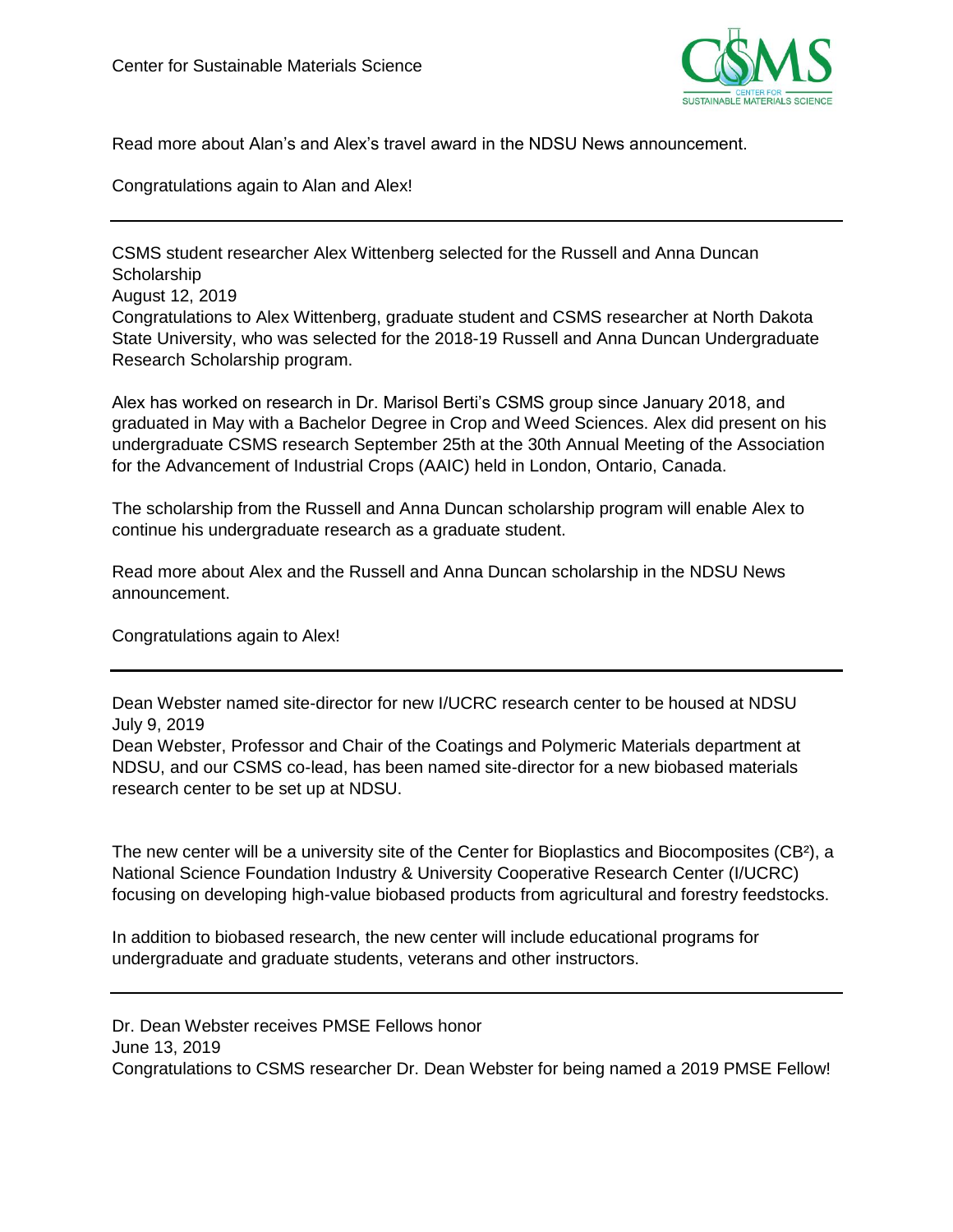

In February, PMSE (American Chemical Society's Polymeric Materials: Science and Engineering

division) announced Dr. Webster and three others as their 2019 PMSE Fellows. They were inducted as the nineteenth class of PMSE Fellows at the Orlando ACS Meeting during the joint PMSE/POLY Awards Reception on April 3rd, 2019.

The four awardees include:

Dr. Dean Webster, Professor and Chair in the Department of Coatings and Polymeric Materials at North Dakota State University

Dr. Zhiqun Lin, Professor of Materials Science and Engineering at the Georgia Institute of **Technology** 

Dr. Nicholas A. Peppas, Cockrell Family Regents Chaired Professor in the Departments of Chemical, Biomedical Engineering, Pediatrics, Surgery and Pharmacy, at the University of Texas at Austin

Dr. Jeffrey Pyun, Professor in the Department of Chemistry & Biochemistry at the University of Arizona

The principal objective of the PMSE Division is to promote interest in, and the understanding of, applied polymer science. This is achieved through regular meetings, publications, professional contacts, and discussions. Since its founding, the Division has regularly participated in American Chemical Society National Meetings. The Division frequently co-sponsors symposia with other ACS Divisions and is an active participant in the Macromolecular, Biotechnology, Catalysis & Surface Science, and Materials Science Secretariats.

The PMSE Fellows announcement can be read at https://pmsedivision.org/2019/02/2019-pmsefellows/#

Congratulations to Dr. Webster and the other honorees!

Alex Parent turns CSMS idea into Outreach with American Indian students in North Dakota June 13, 2019

Alex Parent, Assistant Professor in Chemistry at NDSU and CSMS researcher, took an idea this past year and turned it into an Outreach opportunity with ND EPSCoR's Sunday Academy program.

The Sunday Academy program, designed to generate interest in math, science, and engineering among American Indian high school students in North Dakota, is held at the five tribal colleges in North Dakota: Cankdeska Cikana Community College; Nueta Hidatsa Sahnish College; Sitting Bull College; Turtle Mountain Community College; and, United Tribes Technical College.

Faculty from NDSU and UND, as well as the tribal college Sunday Academy coordinators, are invited to submit STEM related topics, and seven topics are then chosen for the following year's program. The NDSU and UND faculty get together with tribal college coordinators during the 2nd week of ND EPSCoR's NATURE University Summer Camp, held in June, to turn their ideas into hands-on activities. Two topics, selected as all-site STEM modules, are taught in January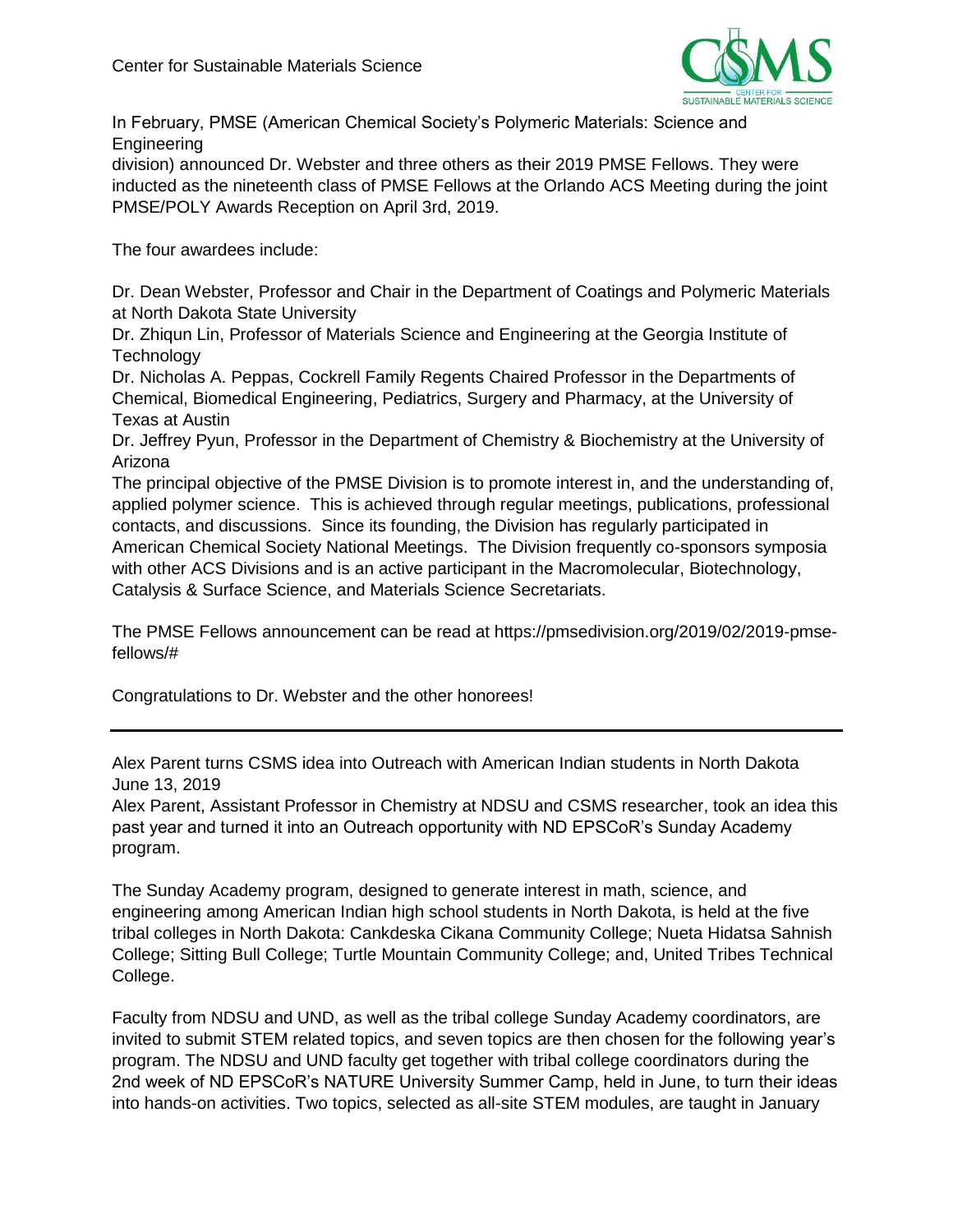

and February – hello Winter! – by the tribal college coordinators. The other five topics selected are led by the UND and NDSU faculty who travel once to each of the five tribal colleges between September-December and March and lead the activities for their STEM topic.

This past year, Alex turned his CSMS-related topic "Polymer Synthesis from Common Materials" into three activities: Modeling Molecular Structures; Crosslinking – Polymers to Plastics; and, Extracting PET strands from Soda Bottles.

Being involved in ND EPSCoR's Sunday Academy program isn't new to Dr. Parent. In 2017- 2018, he traveled to the tribal colleges to lead activities for his CSMS-related topic "Recycling Bioplastics", and in 2019-2020 he will have activities related to "Gold Nanoparticles".

Alongside Dr. Parent's lesson, the other topics from the 2018-2019 Sunday Academy program included:

"Understanding the anatomy of the eye" led by Dr. Ben Balas (NDSU, Psychology) "Digital preservation of natural and cultural resources" led by Dr. Stephanie Day (NDSU, Geosciences)

"Influenza outbreak" led by Dr. Natasha Petry (NDSU, Pharmacy)

"Adaptation and climate change" led by Drs. Jill Hamilton and Pam Puppo (NDSU, Biological Sciences)

All-site lesson "Hypothesis and Product Testing" from Dr. Mafany Mongoh (Sitting Bull College, Environmental Sciences)

All-site lesson "Sentiment Analysis" from Dr. Ravi Yellavajjala (NDSU, Civil and Environmental Engineering)

More information about the Sunday Academy program can be found at

https://www.ndepscor.ndus.edu/ndep/nature/sunday-academy/. Previous years' topics and their activities can be found through this same webpage link.

Minot State student and CSMS researcher Tess Skinner gives oral presentation at Spring ACS National Meeting

May 14, 2019

Dr. Mikhail Bobylev and Tess Skinner

Tess Skinner (right) with her CSMS supervisor Dr. Mikhail Bobylev; photo is from the 2019 ND EPSCoR State Conference

Undergraduate student Tess Skinner from Minot State University gave a presentation on her CSMS research at the Spring 2019 ACS National Meeting held March 31 – April 4, 2019 in Orlando, Florida.

Tess made her oral presentation on the topic "Rapid synthesis of N,N-di-(4-chlorobenzyl)-Nmethylamine" on the first day of the conference.

Tess, along with six other students from Minot State, traveled with Dr. Bobylev to the ACS National Meeting in Orlando. And, while at the national meeting, their Minot State University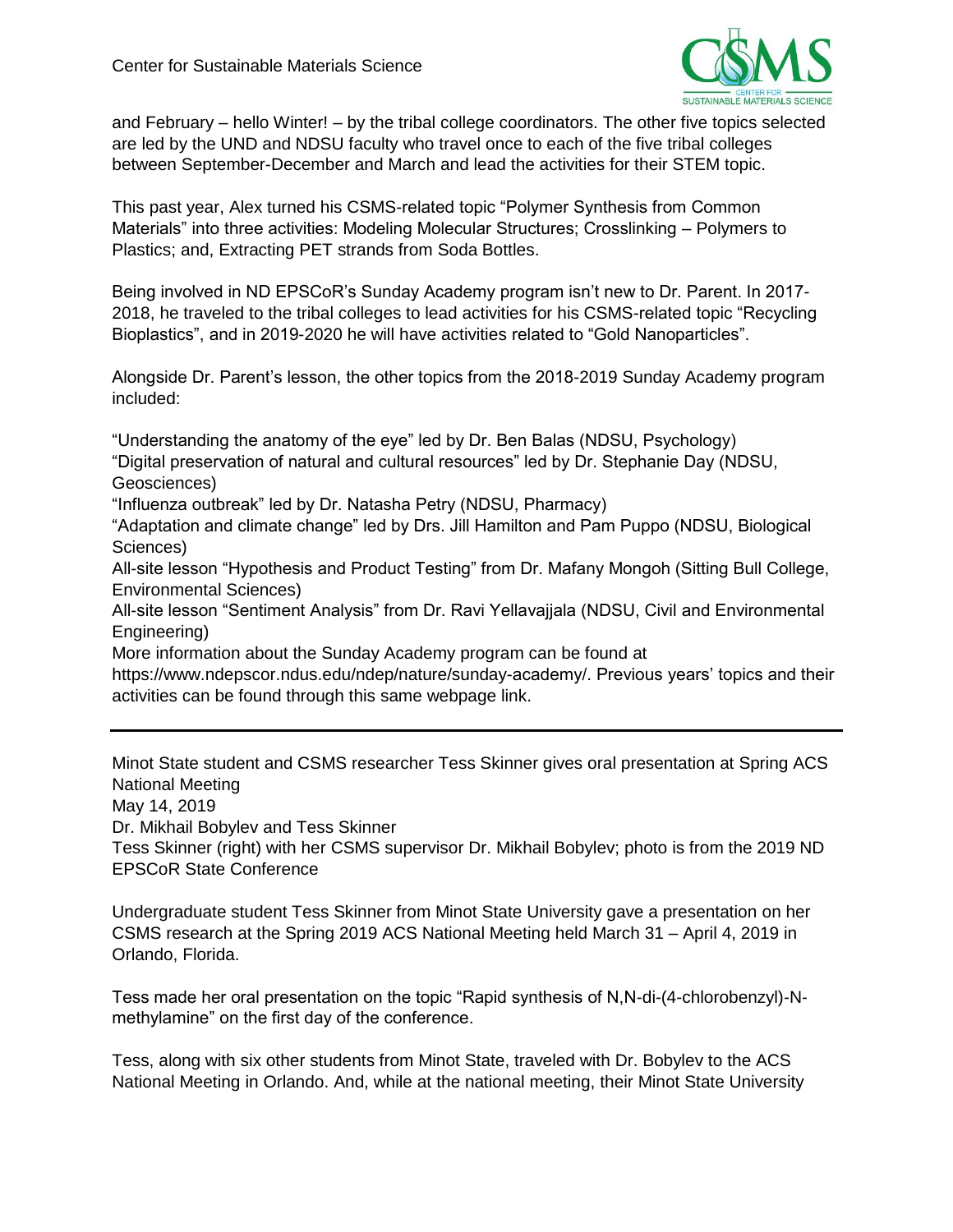

ACS Student Chapter received an honorable mention award for their performance during the 2017-2018 academic year. Congratulations to their group!

More information about their trip can be read in two online posts – one from Minot State and one from the Minot Daily News.

May 14, 2019

A journal article based on CSMS research published in the Journal of Coatings Technology and Research was picked up February 2019 by Coatings.SpecialChem.com at

https://coatings.specialchem.com/news/industry-news/non-isocyanate-pu-coatings-000217375?lr=ipc19021434&li=20091227&utm\_source=NL&utm\_medium=EML&utm\_campaig n=ipc19021434&m\_i=nPTnGAdGN6xNR7HrWrtbAxuL29ma60\_7V0jVHRHL9iu75jNIx7lCi\_lJXfu lTtyPQUZKxQylHrEyXhD0KEVANLia7ribn%2B

Following is the abstract from the journal article:

Formulations of bio-based poly(cyclic carbonates) and amines using cooperative catalysis were studied to produce non-isocyanate polyurethanes (NIPUs). Concerns on the use of isocyanates as starting materials for polyurethanes (PUs) have risen due to their effects on human health after exposure and also because their synthesis involves the use of phosgene. Polyurethanes are highly versatile materials used in widespread industries such as automotive, building, construction, and packaging. They have also been used as flexible and rigid foams, adhesives, coatings, thermoplastic, or thermoset materials. Traditionally, PUs are synthesized from polyols and polyisocyanates. In order to circumvent the concerns, much research has been devoted to exploring alternative approaches to the synthesis of PUs. NIPU synthesis using cyclic carbonates and amines has gained popularity as one of the new approaches. In this study, novel bio-based resins were synthesized by converting epoxidized sucrose soyate into carbonated sucrose soyate (CSS) under supercritical conditions. Initial studies have shown promise in systems where CSS is crosslinked with multifunctional amines generating coatings with good solvent resistance. This work focused on studying the effect of catalysts and developing formulations of bio-based non-isocyanate polyurethane coatings.

A full list of publications from CSMS research, with links to articles, can be found at [https://csms-ndsu.org/publications/publications\\_by\\_year/](https://csms-ndsu.org/publications/publications_by_year/)

Ulven presents CSMS research at the Third International Conference on Composites, Biocomposites and Nanocomposites

May 6, 2019

Chad Ulven presented on CSMS research related to his work with flax and hemp fibers at the 3rd International Conference on Composites, Biocomposites and Nanocomposites held November 7-9, 2018 in Port Elizabeth, South Africa.

Using natural fibers is environmentally-friendly and using natural fibers from North Dakota crops is a value add-on for the rural economy in North Dakota.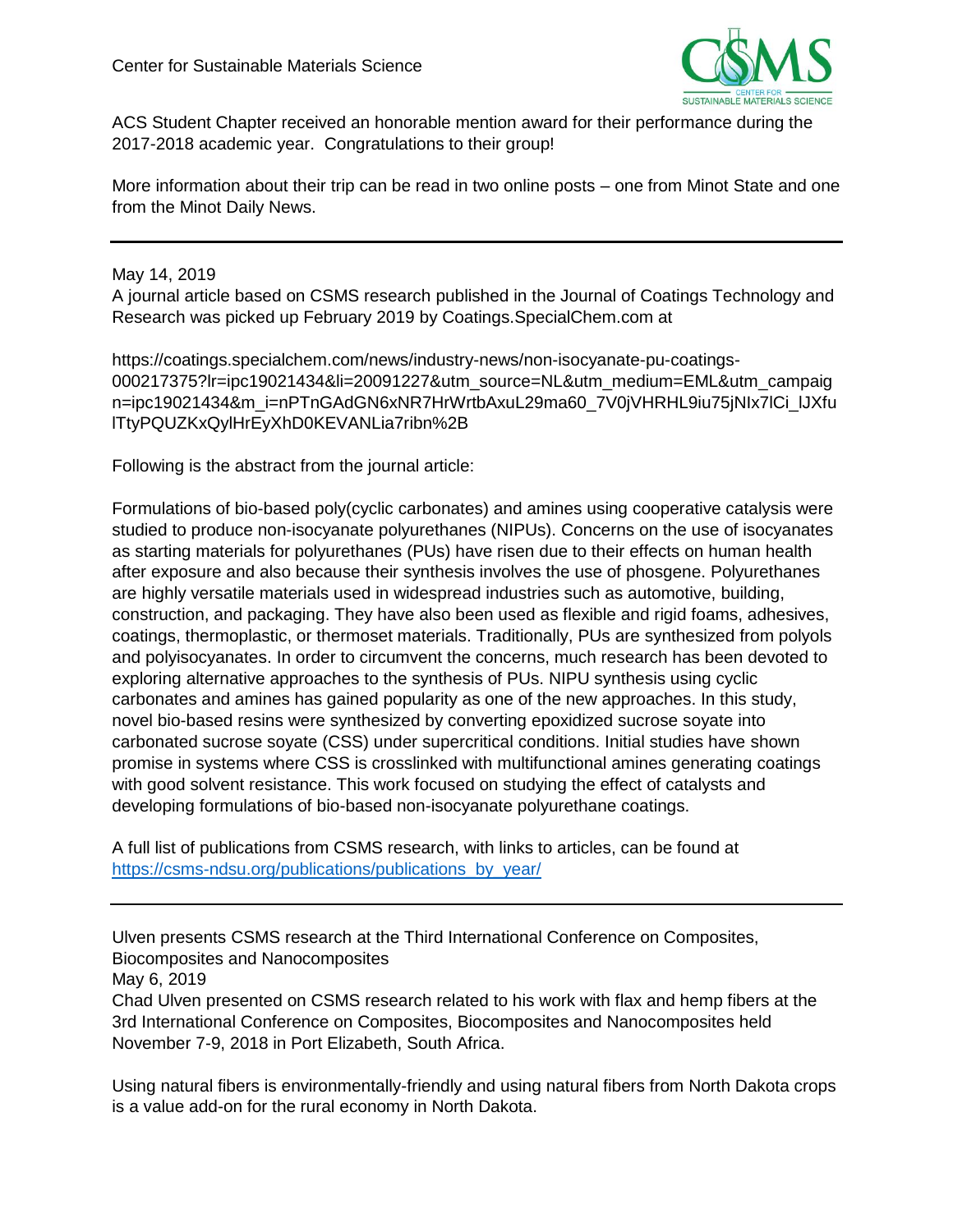

Read more about Ulven's presentation and research at NDSU News

Publications related to Ulven's research can be found on the CSMS Publications page. Here are just a few:

Long-term behavior of bio-composites for structural applications | 2016 Composites and Advanced Materials Expo (CAMX); DOI: 10.13140/RG.2.2.33964.87682 Pretreatment of Wheat Bran for Suitable Reinforcement in Biocomposite | Journal of Renewable Materials; DOI: 10.7569/JRM.2017.634133 Standard Density Measurement Method Development for Flax Fiber | Industrial Crops and Products; DOI: 10.1016/j.indcrop.2016.11.060 Selection, Pretreatment, and Use of Wheat Bran for Making Thermoplastic Composite | 2017 ASABE; DOI: 10.13031/aim.201701090 The potential of natural composite materials in structural design | Sustainable Composites for Aerospace Applications; DOI: 10.1016/B978-0-08-102131-6.00013-X

CSMS researchers assessing flax fiber reinforced biocomposites for potential application as replacements for traditional composites May 2, 2019

Chad Ulven Chad Ulven

MD Zahirul Islam shows biocomposite from flax MD Zahirul Islam shows biocomposite from flax

CSMS researcher Dr. Chad Ulven, North Dakota State University professor of mechanical engineering, and MD Zahirul Islam, NDSU graduate student and CSMS researcher, are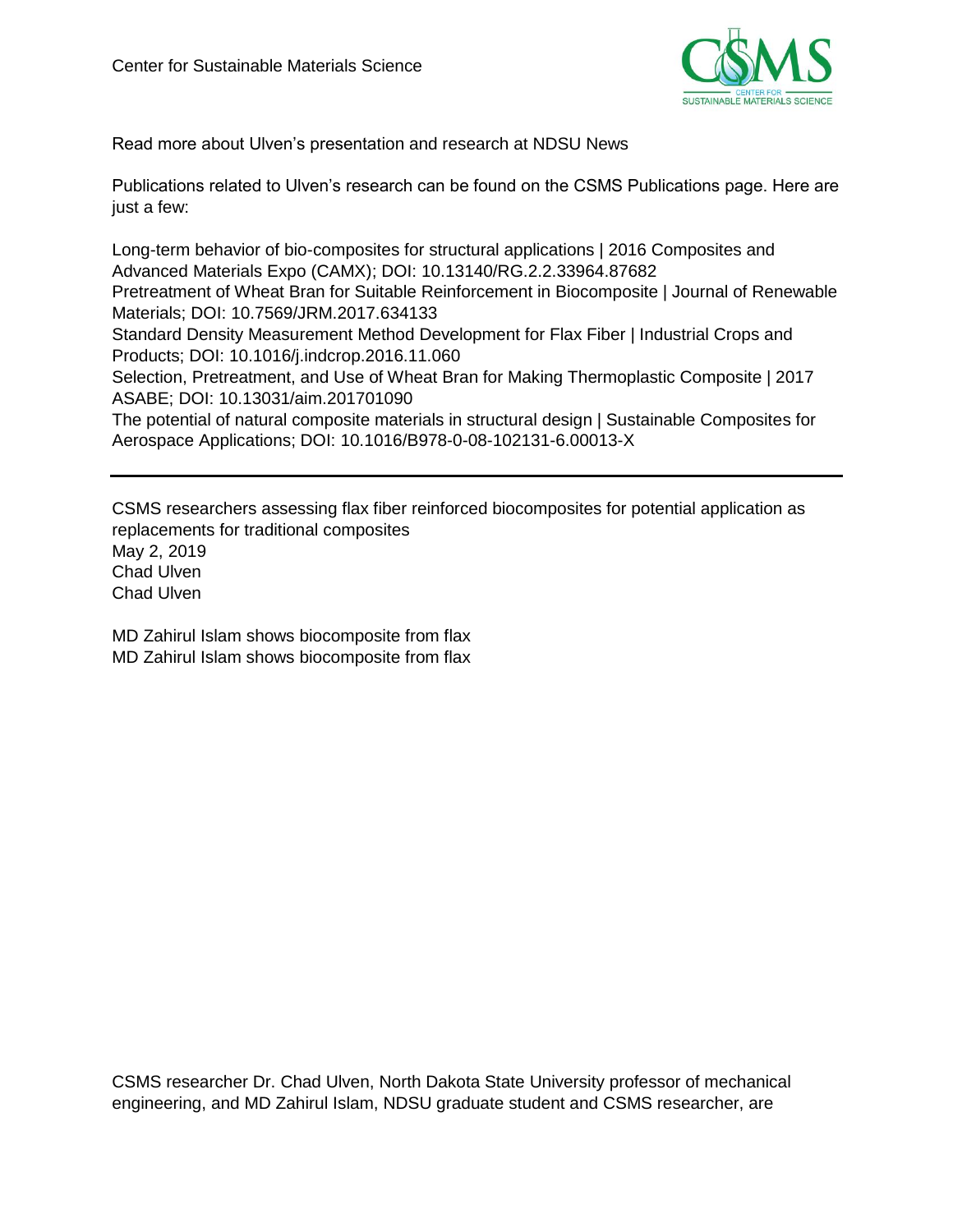

assessing flax-fiber reinforced biocomposites for potential application as replacements for traditional composites.

Ulven and Islam's research is filling a gap in knowledge as they assess strengths and weaknesses of flax-reinforced biocomposites. Biocomposites are an environmentally-friendly and lower cost alternative to some materials using traditional composites such as nondegradable fiberglass and petrochemicals. With a variety of industries using biocomposites, the addition of flax fiber reinforced biocomposites would result in not only environmental benefits but also economic benefits. Flax production in the U.S. is primarily in North Dakota, with some production in Montana and South Dakota.

CSMS is funded by ND EPSCoR. ND EPSCoR funding is provided by the State of North Dakota and NSF EPSCoR Research Infrastructure Improvement Program Track-1 (RII Track-1) Cooperative Agreement Award OIA-1355466.

More information about this flax fiber research can be read in a news post in NDSU News. Publications related to CSMS research can be found on the CSMS Publications page.

CSMS student researcher from Minot State University wins for oral presentation April 30, 2019

Jordan Torgunrud, undergraduate student at Minot State University, won first place for her oral presentation titled 'Scalable synthesis of cancer preventing benzylmorpholines' at the 12th annual Northwest Region Meeting "Undergraduate Research in the Molecular Sciences".

Jordan traveled with her CSMS supervisor Mikhail Bobylev and 9 other students to the event held at Minnesota State University-Moorhead on October 21, 2017. Her presentation was based on CSMS research supported by ND EPSCoR.

Jordan's presentation win included a \$500 travel award to attend the 255th National Meeting of the American Chemical Society in New Orleans, La., March 18-22, 2018.

Congratulations Jordan!

Read more in the announcement from Minot State University

UPDATE: Jordan's presentation at the 255th National Meeting of the American Chemical Society was also titled 'Scalable synthesis of cancer preventing benzylmorpholines'

CSMS student researcher Rebecca Haller receives Honorable Mention at NDSU EXPLORE undergraduate research showcase

April 26, 2019

Rebecca Haller, NDSU undergraduate student and CSMS researcher, receives poster session honorable mention at the 2019 NDSU EXPLORE undergraduate research showcase.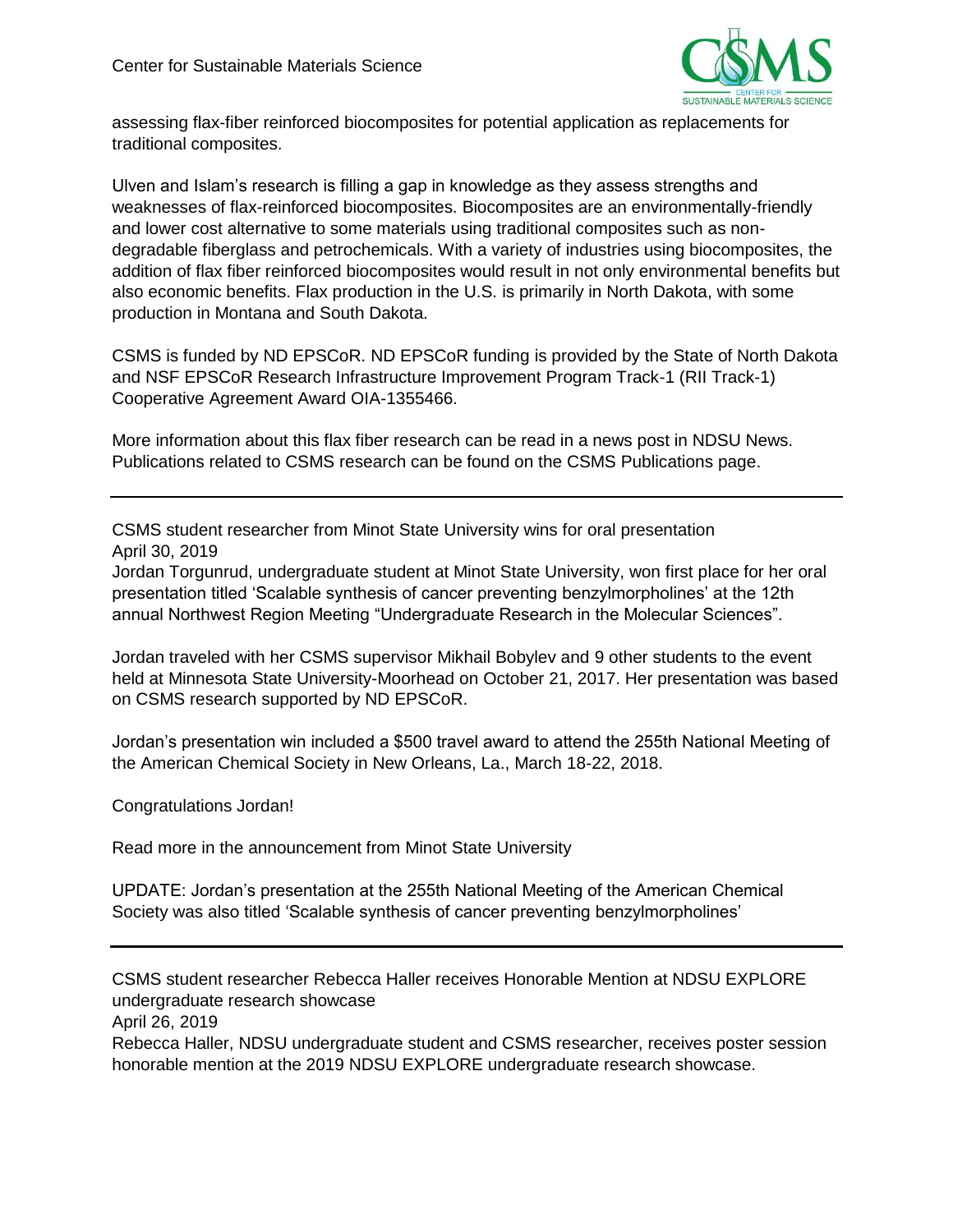

Haller presented on the topic Chemoselective Oxidations of 5-(Hydroxymethyl)furfural and its Derivatives at the NDSU EXPLORE showcase held April 11th at NDSU. The announcement from NDSU News can be read here.

The NDSU EXPLORE showcase is an annual event held to celebrate the scholarly accomplishments of NDSU undergraduate students. Whether their major is in the sciences, engineering, business, arts or humanities, NDSU EXPLORE is an opportunity for undergraduates students to showcase their research and scholarly activities. Their work can be in progress and can be displayed in whatever format is appropriate, whether in a poster, oral presentation, video, table display, etc.

Haller is a member of Dr. Mukund Sibi's CSMS research group, funded by ND EPSCoR, and recently presented on this same CSMS topic at ND EPSCoR's annual conference March 27th.

Congratulations to Rebecca and all of the other NDSU EXPLORE poster session honorees!

Dr. Chad Ulven selected to give NDSU's 58th Faculty Lectureship, April 2 at 7 pm, in Century Theater, Memorial Union March 31, 2019 Chad UlvenCongratulations to Dr. Chad Ulven, Professor and Associate Chair in Mechanical Engineering at North Dakota State University for being selected to give NDSU's 58th Faculty Lectureship!

The lectureship will be at 7pm, April 2, 2019 in NDSU's Memorial Union Century Theatre. A reception will follow in the Butte Lounge.

The faculty lectureship recognizes sustained professional excellence in teaching, scholarly achievement, and service among current faculty at NDSU, and is conferred on an individual who has demonstrated excellence in all three areas.

More about the lectureship awardee announcement can be found at https://www.ndsu.edu/news/view/detail/37012/ More about the NDSU Faculty Lectureship award and nomination criteria can be found at [https://www.ndsu.edu/provost/administrative\\_units/facultyaffairs/awards/faculty\\_lectureship/](https://www.ndsu.edu/provost/administrative_units/facultyaffairs/awards/faculty_lectureship/)

Dr. Surojit Gupta, CSMS/CRCS Emerging Areas Seed awardee, receives Young Leader Professional Development award from TMS

March 28, 2019

Congratulations to Dr. Surojit Gupta, Associate Professor in Mechanical Engineering at the University of North Dakota for receiving the FMD Young Leaders Professional Development award from The Minerals, Metals & Materials Society (TMS)!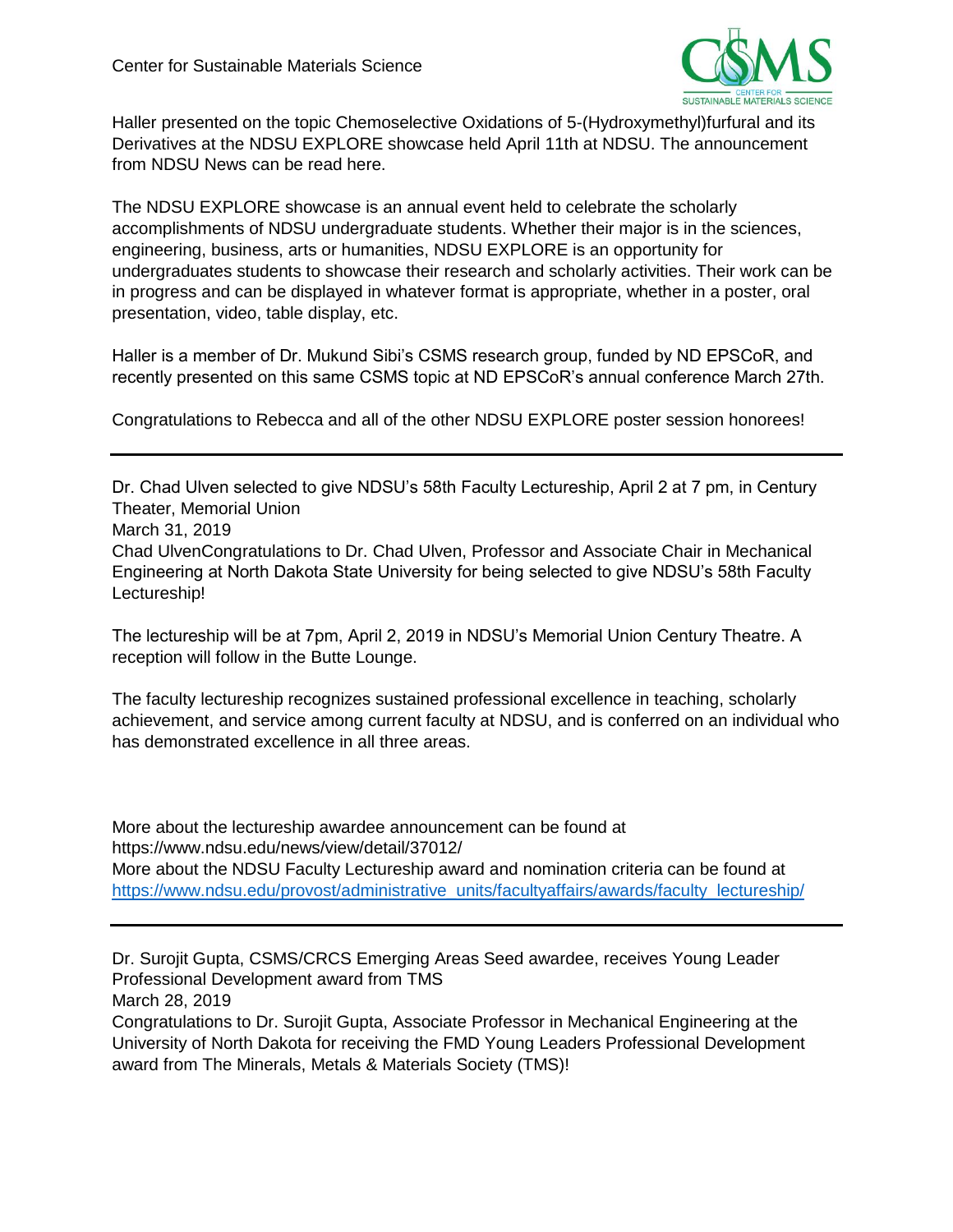

TMS honored Dr. Gupta and others with awards at the TMS 2019 Annual Meeting & Exhibition held March 10-14, 2019 in San Antonio, Texas. TMS has five technical divisions and Dr. Gupta's award falls under their Functional Materials division (FMD). News about this year's TMS awards and awardees can be found at https://www.newswise.com/articles/tms-honors-2019 awardees. The UND University Letter also announced the TMS award to Dr. Gupta.

The purpose of the FMD Young Leaders Professional Development awards are:

To enhance the professional development of young, dynamic and committed members through leadership opportunities and networking.

To foster an appreciation and desire among young members to play an active role in TMS and advance to volunteer leadership positions in the society in the future.

More information about the FMD Young Leaders Professional Development award can be found here.

More information about Dr. Gupta's CSMS/CRCS related research under ND EPSCoR's Emerging Areas Seed award can be found at <https://www.ndepscor.ndus.edu/funding/awardees/emerging-areas-seed-awardees/>

Dr. Ghasideh Pourhashem presents at Science Café event March 5, 2019 March 22, 2019

On March 5th, Dr. Ghasideh Pourhashem, Assistant Professor in the Department of Coatings and Polymeric Materials at North Dakota State University, presented a Science Café in Stoker's Basement at Hotel Donaldson on The Secret Life of Things: A voyage into an environmentally conscious consumption.

In her abstract, she summarized her talk as follows:

Everyday new products that are designed to serve us better and make our lives easier enter the market. All products, during their life time, directly or indirectly, interact with their surrounding environment and people. These interactions can potentially result in short- and long-term harmful (or beneficial) effects, which may also lead to socio-economic consequences. Many of the unwanted health and environmental impacts of products can be avoided or mitigated if elements of sustainability are considered in their design and life cycle. But when designing new products, what tools scientists/engineers and producers have to ensure that on a bigger scale making and consuming those products is not harming people and the environment? How this information can help us make better choices when selecting products? Are there any tools for consumers to make informed and responsible decisions?

Information on faculty Science Cafés at Stoker's Basement, Hotel Donaldson, 101 N Broadway, Fargo, ND, can be found at http://earth.physics.ndsu.nodak.edu/

Information about faculty Science Cafés at Half Brothers Brewing Company, 17 N 3rd St, Grand Forks, ND, can be found at<http://faculty.atmos.und.edu/kennedy/STEM/index.html>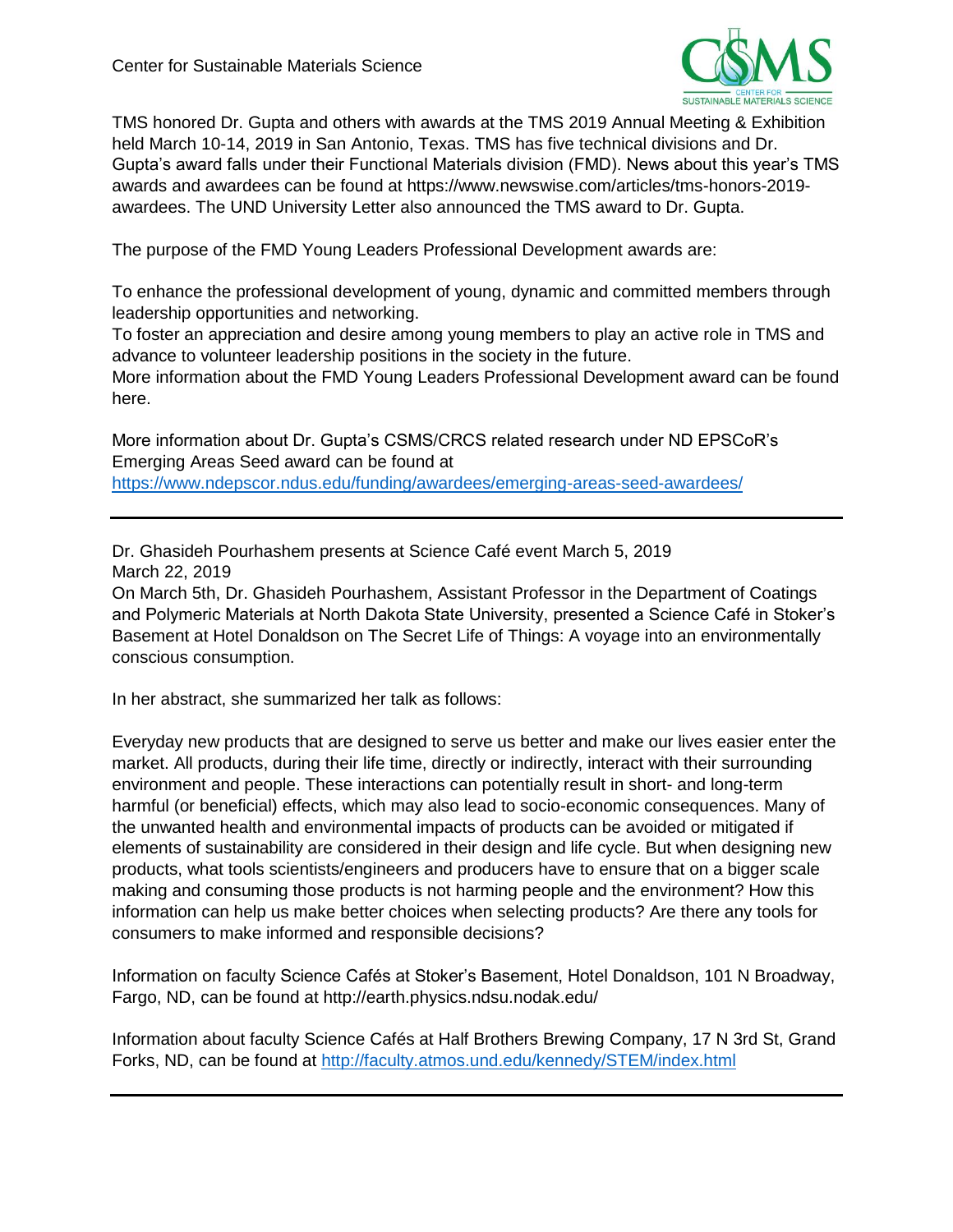

Dr. Alena Kubátová presents at Science Café event Nov. 13, 2018 March 22, 2019

Dr. Alena Kubátová, Chester Fritz Distinguished Professor, Department of Chemistry, University of North Dakota, gave a Science Café talk in Stoker's Basement on November 13, 2018.

Alena's talk, Chemical analysis as CSI investigation: From biofuels to atmospheric particles, relates to her work with CSMS and covered the following (from her abstract):

"Everything around us consists of chemical compounds, yet often we do not know what they are. A single chemical or even a single atom position can change a chemical from being benign and useful to a nasty toxin. In addition, chemicals often occur as mixtures of hundreds if not thousands of individual components, for example, atmospheric particles or particulate matter. Among them, some chemicals are key to cloud condensation, climate change and human health. When designing new biofuels as complex mixtures, we also need to understand the individual components to be able to assess their potential or predict impact on our life. But, how do we go about it and how can we trust the data obtained?"

Information on faculty Science Cafés at Stoker's Basement, Hotel Donaldson, 101 N Broadway, Fargo, ND, can be found at http://earth.physics.ndsu.nodak.edu/

Information about faculty Science Cafés at Half Brothers Brewing Company, 17 N 3rd St, Grand Forks, ND, can be found at http://faculty.atmos.und.edu/kennedy/STEM/index.html

New newsletter highlights CSMS research January 16, 2019 Interested in learning more about what's going on with CSMS research?

ND EPSCoR has started a monthly newsletter called News and Notes to spotlight ND EPSCoRfunded activities. In addition to providing information on ND EPSCoR's two research centers (publications, presentations, patents, etc.), the newsletter may feature activities of other ND EPSCoR programs (summary of other programs), individual participant news, and notices about upcoming events and funding opportunities.

The newsletters can be found on the ND EPSCoR website within the News and Events section. The direct link is https://www.ndepscor.ndus.edu/news/newsletters/.

So, read what's new with CSMS researchers and, go ahead, bookmark the newsletter webpage — you know you want to.

Congratulations to Dr. Webster for receiving a patent related to his ND EPSCoR-funded CSMS research!

Dr. Webster (center) with Senator John Hoeven (left) and Director of the U.S. Patent and Trademark Office (USPTO) Andrei Iancu (right). Photo courtesy of Emily Schubert at NDSU's Research and Tech Park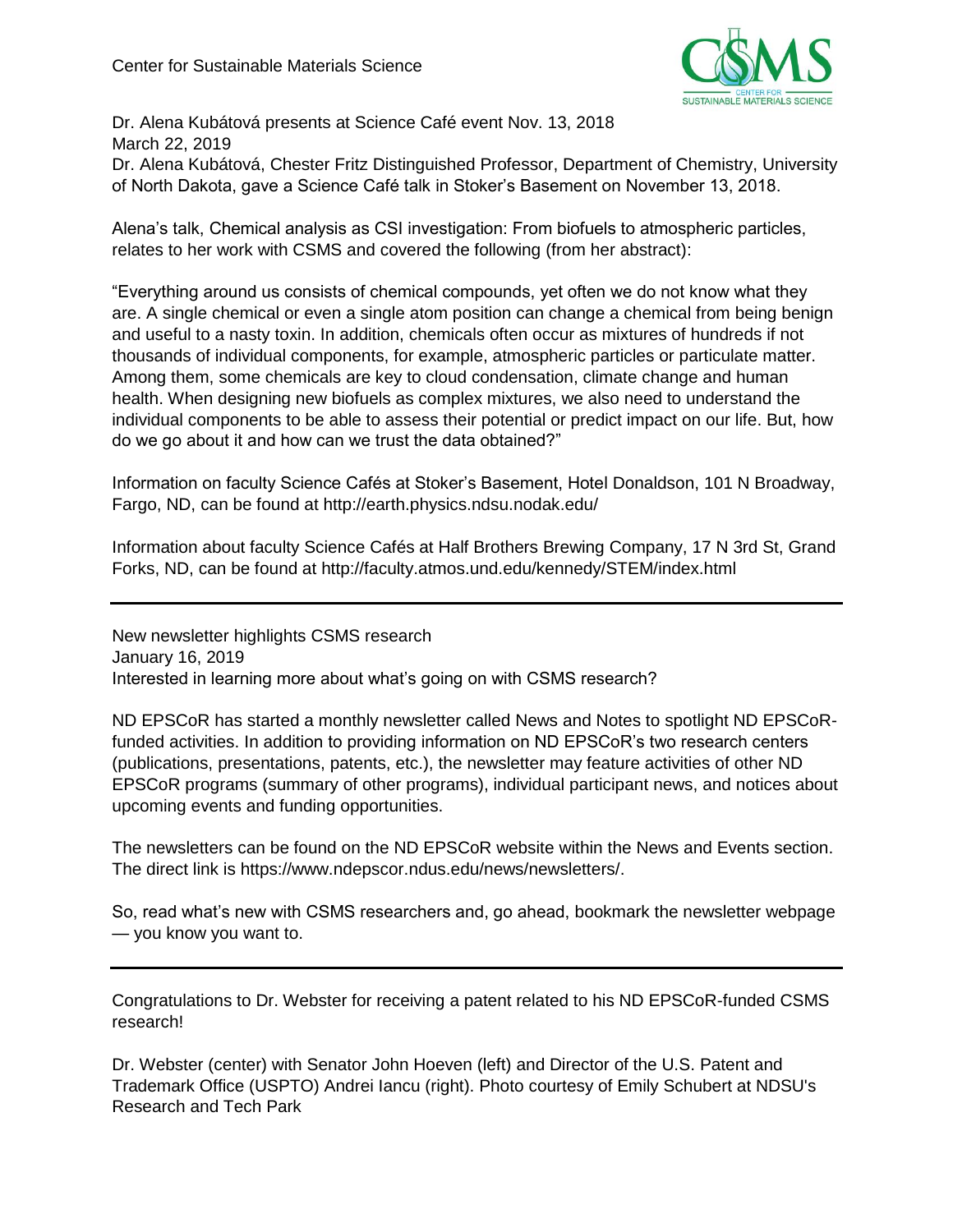

Dr. Webster – Professor and Chair of NDSU's Coatings and Polymeric Materials department, and CSMS faculty researcher – received the patent on November 30, 2018 following a roundtable hosted by Senator John Hoeven.

The roundtable brought together Andrei Iancu, Director of the U.S. Patent and Trademark Office (USPTO), and local researchers and business leaders. Dr. Hoeven organized the meeting to give Iancu firsthand knowledge about the needs of North Dakota's entrepreneurs and businesses in protecting their intellectual property.

More information about the roundtable and the patent announcement can be read in a news released posted by Senator Hoeven's office at https://www.hoeven.senate.gov/news/newsreleases/hoeven-holds-roundtable-with-uspto-director-local-researchers-and-business-leadersto-discuss-securing-intellectual-property-opportunities-in-tech-development.

The inventors for the patent, Biobased cyclic carbonate functional resins and polyurethane thermosets therefrom, include:

### Dr. Webster

Previous CSMS participant James Docken, Jr. (as a graduate student) Previous CSMS participant Satyabrata Samanta (as a Postdoctoral researcher) James Bahr (Senior Research Engineer with NDSU's Research and Creative Activity). ABSTRACT:

The invention relates to a resin having a plurality of cyclic carbonate groups comprising the reaction product of: a) an epoxidized sucrose fatty acid ester resin, and b) carbon dioxide where a) and b) are reacted under conditions sufficient to carbonylate a plurality of the oxirane groups of the epoxidized sucrose fatty acid ester resin, and optionally in the presence of a catalyst or of a solvent. In one embodiment the epoxidized sucrose fatty acid ester resin is epoxidized sucrose soyate. The invention also relates to methods for producing a resin having a plurality of cyclic carbonate groups. In a method of the invention, an epoxidized sucrose fatty acid ester resin is contacted with carbon dioxide under conditions sufficient to carbonylate a plurality of the oxirane groups of the epoxidized sucrose fatty acid ester resin, and optionally in the presence of a catalyst or of a solvent. Other embodiments of the invention relate to curable composition containing a) a resin having a plurality of cyclic carbonate groups; b) an alkyl amine curing agent having two or more reactive amine groups; and c) optionally, a catalyst; and cured compositions and articles.

Congratulations again to Dr. Webster and his CSMS research group!

Dr. Chad Ulven recently showcased his work on plastics at a NDSU Science Café event in downtown Fargo. As part of CSMS, Ulven researches how we can make plastic products more sustainable, with an eye on both the production/recycling cycle and on innovative end-user applications. He led the Science Café audience through a discussion of why our global use of plastics creates mounting problems, what some of the solutions for addressing this problem may look like, and how he and his team have created a wide range of recyclable plastics applications that are useful and usable from an end-user perspective.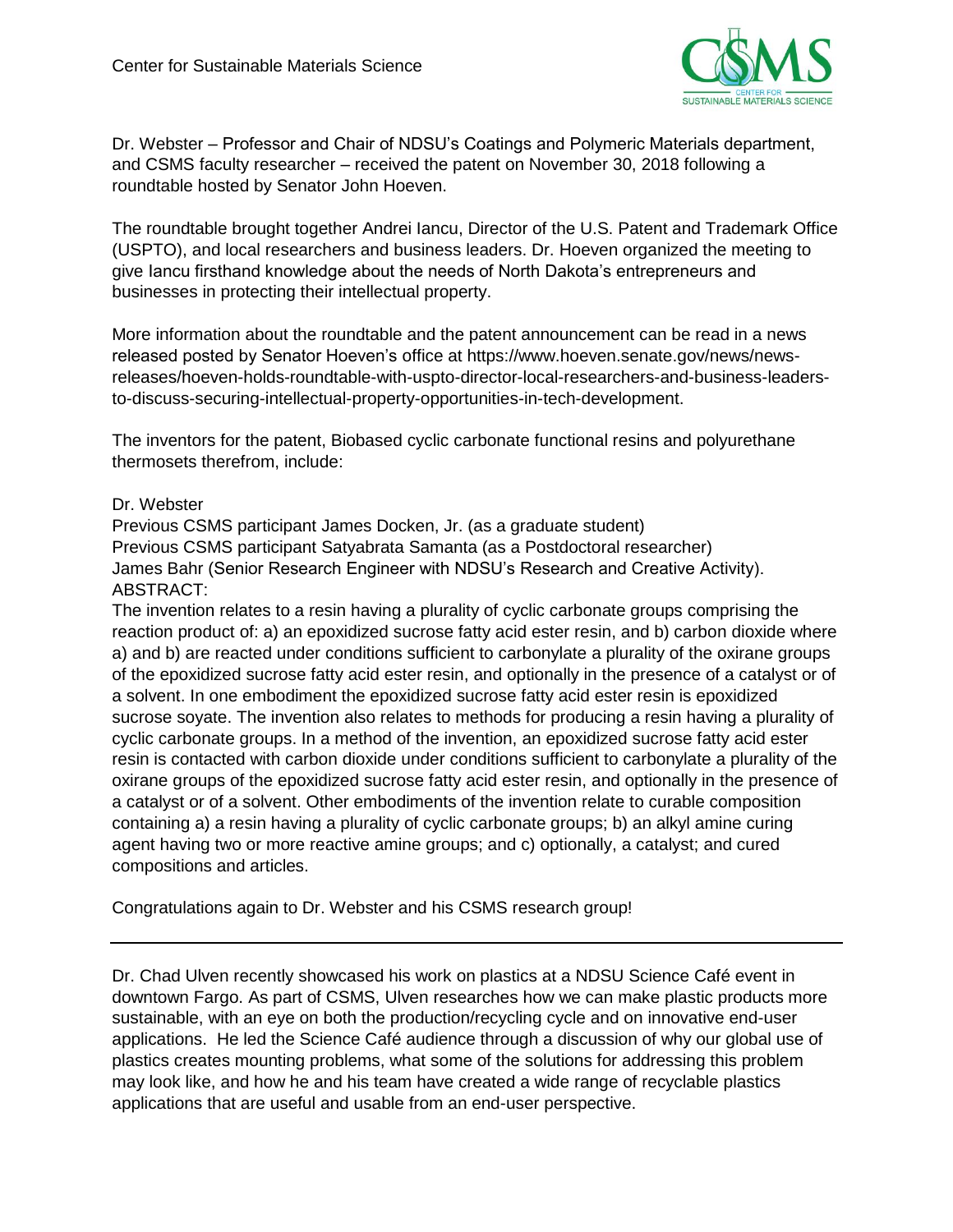

# PRESENTATION ABSTRACT:

Over the past couple decades, a severe growing concern over the amount of plastic waste pilling up in our oceans, landfills, and scattered across our landscape has emerged. Over 380 million tons of plastic is produced per year worldwide. At our current rate of disposal, it is predicted that by 2050 there will be a greater amount of plastic mass in our oceans than sea life. Evidence of numerous environmental consequences to wildlife, wildlife habitat, and humans have been documented and various organizations have begun to focus specially on addressing ocean plastic, plastic bags, plastic straws, etc. to help remediate these problems. However, is this enough? What else do we need to do? When you finish your leftovers from last night's restaurant, what do you do (along with all your neighbors) with the polystyrene foam container? Local and regional recyclers of plastics cannot keep up nor handle all of the different types of plastics that can be recycled because of a gross lack of infrastructure and post recycling distribution. This presentation will explore these issues more deeply as well as others related to plastic waste, talk about some potential solutions, but most of all start an important conversation about what we should do next?

Upcoming Science Café events can be found at http://earth.physics.ndsu.nodak.edu/

————————————————————————————————————————–

Alena Kubátová, Chester Fritz Distinguished Professor, Professor in Analytical Chemistry at the University of North Dakota, is a researcher with CSMS and will be giving a Science Café presentation on Tuesday, November 13<sup>th</sup>

CSMS student Anna Renner wins best poster August 3, 2018 Congratulations to Anna Renner for winning best poster at the 22nd Annual Green Chemistry and Engineering Conference!

Anna Renner, second from left, poses with the 2nd place winner and others at the 22nd Annual Green Chemistry and Engineering Conference. \* This photo is from the conference's photo gallery found at http://www.gcande.org/about/past-conferences/2018-highlights/

Anna Renner attended the 22nd Annual Green Chemistry and Engineering Conference held June 18-20 in Portland, Oregon to give a poster presentation on research she was conducting in the Center for Sustainable Materials Science.

Renner's presentation, Synthesis of bio-derivable reactive diluents for styrene replacement in sustainable polymers, was based on her CSMS research under the direction of Dr. Mukund Sibi. Eric Serum, a graduate student at North Dakota State University, was also involved in the research Anna presented on.

As mentioned in a previous CSMS post, Anna has been involved in CSMS research under Dr. Mukund Sibi at North Dakota State University (NDSU) since January 2017 and graduated May 2018 with her Bachelor of Science in Chemistry. She is currently a lab technician in Chemistry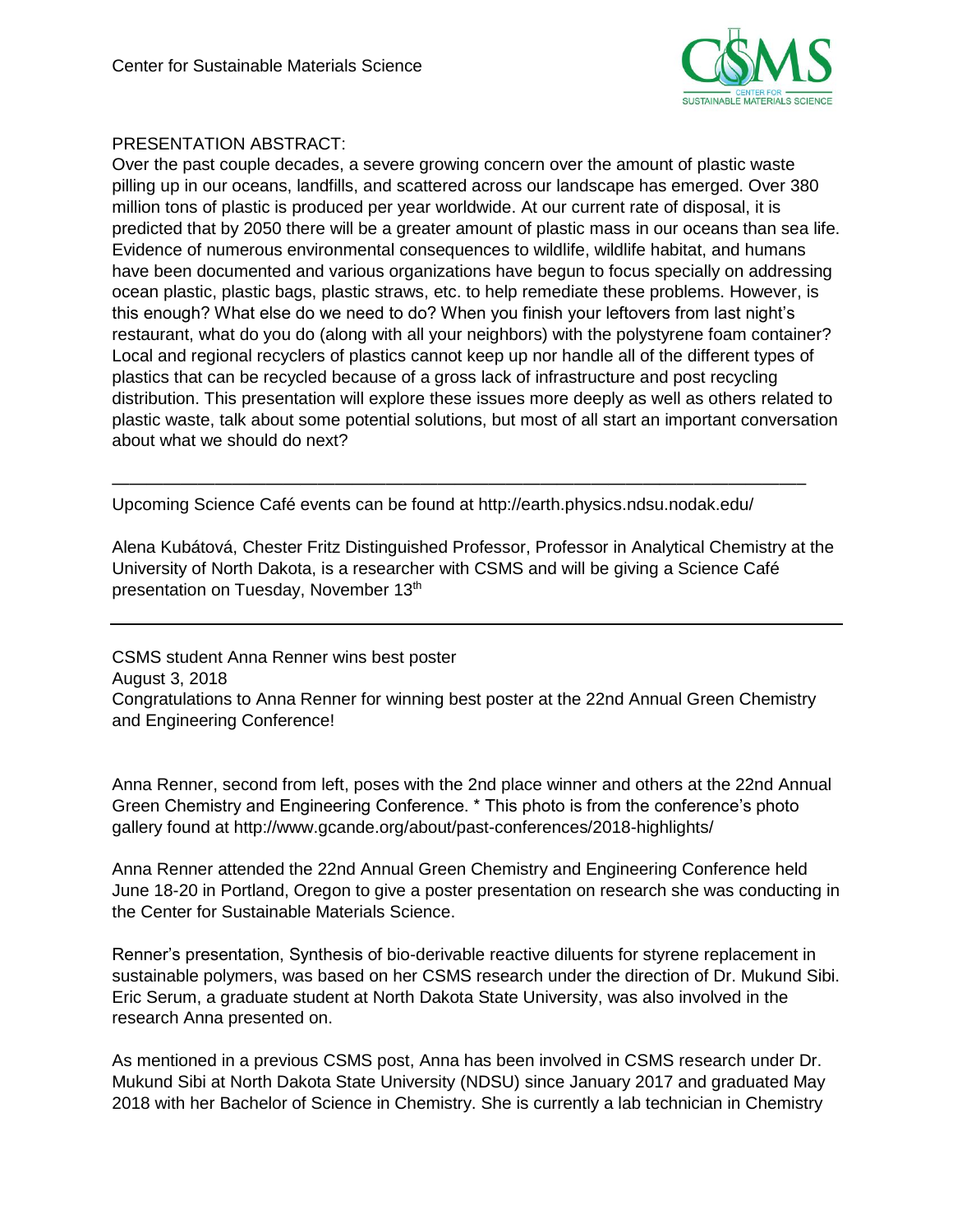

and Biochemistry at NDSU, and she plans to begin graduate studies in chemistry at Harvard University Fall 2018.

Congratulations again to Anna on her first place poster award!

CSMS researcher Dr. Alena Kubátová receives Chester Fritz Distinguished Professorship July 6, 2018

Congratulations to CSMS faculty researcher Dr. Alena Kubátová for receiving the Chester Fritz Distinguished Professorship!

Dr. Kubátová, Professor in Chemical Engineering at the University of North Dakota, Dr. Alena Kubátováhas been involved in CSMS research since May 2016. She has also been involved in several other ND EPSCoR-funded programs for students as an advisor to recipients of the following ND EPSCoR funding opportunities:

Advanced Undergraduate Research Award (AURA)Graduate Student Research Award (GSRA)Doctoral Dissertation Assistantship (DDA) funding In addition, Dr. Kubátová was a recipient of ND EPSCoR WISE funding Spring 2017. WISE, acronym for Women in Science and Engineering, is designed to help expand efforts to increase female participation in STEM disciplines and to increase the capacity of investigators to compete more effectively for additional grant funding.

Dr. Kubátová has also been involved in ND EPSCoR's NATURE program – Nurturing American Tribal Undergraduate Research and Education – by providing a lab tour to NATURE University Summer Camp participants June 2017.

Congratulations again to Dr. Kubátová for being honored with UND's Chester Fritz Distinguished Professorship!

You can read more about Dr. Kubátová and the Professorship honor in this UND University Newsletter article

Two students who have worked on CSMS research receive prestigious NSF Graduate Research Fellowships July 5, 2018 Congratulations to CSMS participant Anna Renner for receiving a prestigious NSF Graduate Research Fellowship!

Anna with her CSMS poster presented at the April 2018 ND EPSCoR Annual State Conference.

Anna has been involved in CSMS research, under Dr. Mukund Sibi at North Dakota State University (NDSU), since January 2017 and graduated May 2018 with her Bachelor of Science in Chemistry. She is currently a lab technician in Chemistry and Biochemistry at NDSU, and she plans to begin graduate studies in chemistry at Harvard University Fall 2018. During the time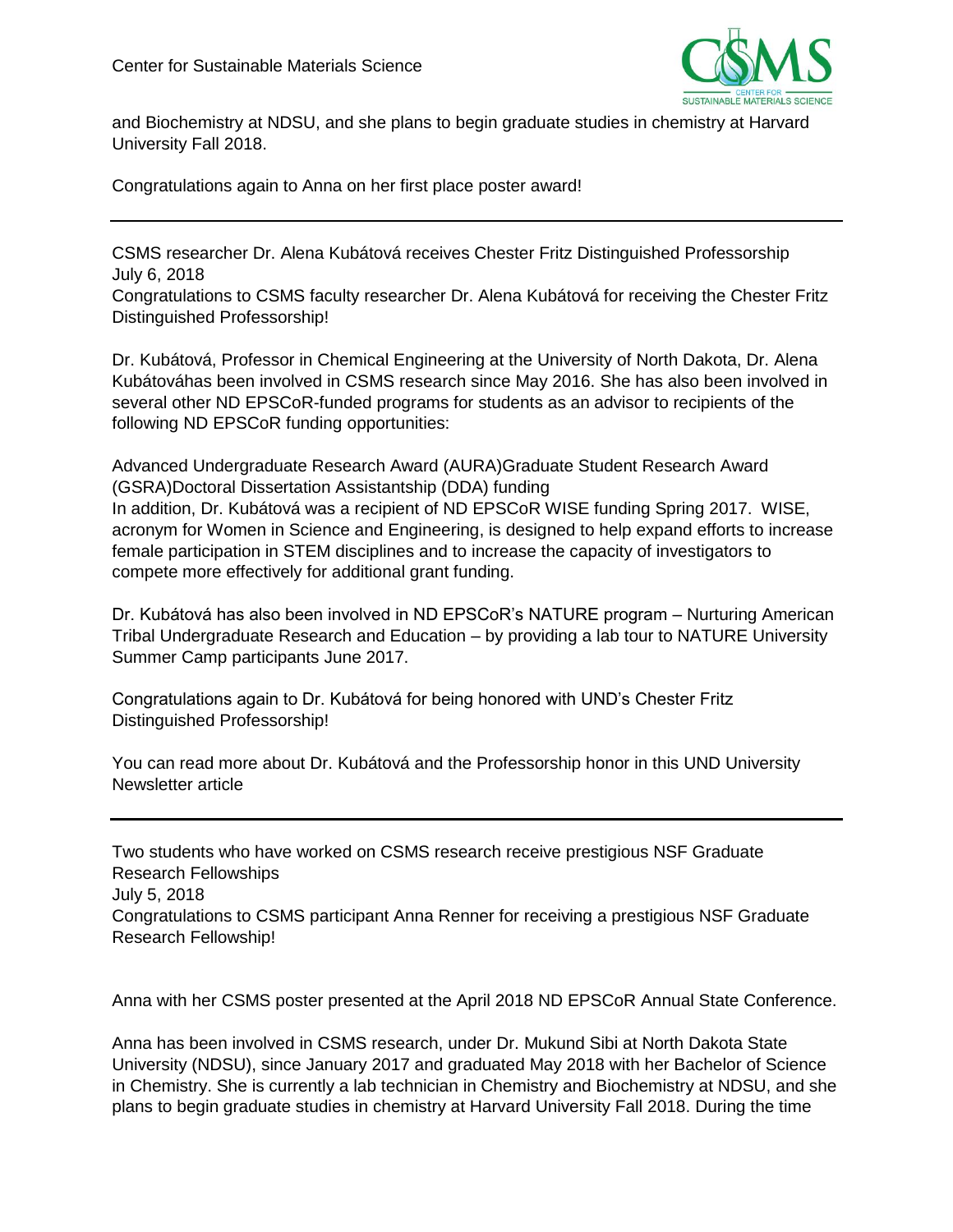

Anna has been involved in CSMS research, she has made the following poster presentations related to her CSMS research under Dr. Sibi:

Bio-Derivable Alkoxybenzenes for the Synthesis of Sustainable Polymers Preparation of a Novel, Bio-Derivable Crosslinker for Polymer Synthesis Preparation of Bio-Derivable Reactive Diluents for Polymer Synthesis Synthesis of Bio-Based Reactive Diluents as Styrene Alternatives Synthesis of Bio-Derivable Reactive Diluents for Styrene Replacement in Sustainable Polymers Synthesis of Biomass-Derived Furan-Based Ethers Synthesis of Cirsiumaldehyde: A Reaction Optimization Study Congratulations again to Anna, and best wishes to her on her graduate studies at Harvard!

More information about Anna and another NDSU student who received the Fellowship this year can be read in this NDSU News article

Congratulations to Katelyn Randazzo, previously a participant in CSMS research Fall 2013 to May 2016 under Dr. Qianli Chu at the University of North Dakota, who also received a NSF Graduate Research Fellowship in 2018. While involved in CSMS research, Katelyn made the following poster presentations and has been included in several publications:

Presentations:

Commercial Floodlights: A Promising Resource in Photochemistry Floodlight Photochemistry: From a Classic Photoreaction to Cutting-Edge Application Incandescent Light: A Promising Radiation Source in Photochemistry Lighting the Way to Accessible Solid-State Photochemical Synthesis: Incandescent Lights as a Facile Source of Ultraviolet Radiation Lighting the Way to Greener Chemistry: Incandescent Floodlights as a Facile UV Light Source for Classic and Cutting-Edge Photoreactions Lighting the Way to Greener Chemistry: Incandescent Lights as a Promising Source of Ultraviolet Radiation Publications:

Randazzo, K.; Wang, Z.; Wang, Z.D.; Butz, J. and Chu, Q.R. (Available online July 2016). Lighting the Way to Greener Chemistry: Incandescent Floodlights as a Facile UV Light Source for Classic and Cutting-Edge Photoreactions, ACS Sustainable Chem. & Eng., 4(9), 5053-5059. DOI: 10.1021/acssuschemeng.6b01506

Wang, Z.; Kastern, B.; Randazzo, K.; Ugrinov, A.; Butz, J. Seals, D.W.; Sibi, M.P. and Chu, Q.R. (2015). Linear polyester synthesized from furfural-based monomer by photoreaction in sunlight, Green Chemistry, 17, 4720-4724.

DOI: 10.1039/C5GC01783A

Wang, Z.; Randazzo, K.; Hou, X.; Simpson, J.; Struppe, J.; Ugrinov, A.; Kastern, B.; Wysocki, E. and Chu, Q.R. (2015). Stereoregular Two-dimensional Polymers Constructed by Topochemical Polymerization, Macromolecules, 48(9), 2894-2900.

DOI: 10.1021/acs.macromol.5b00109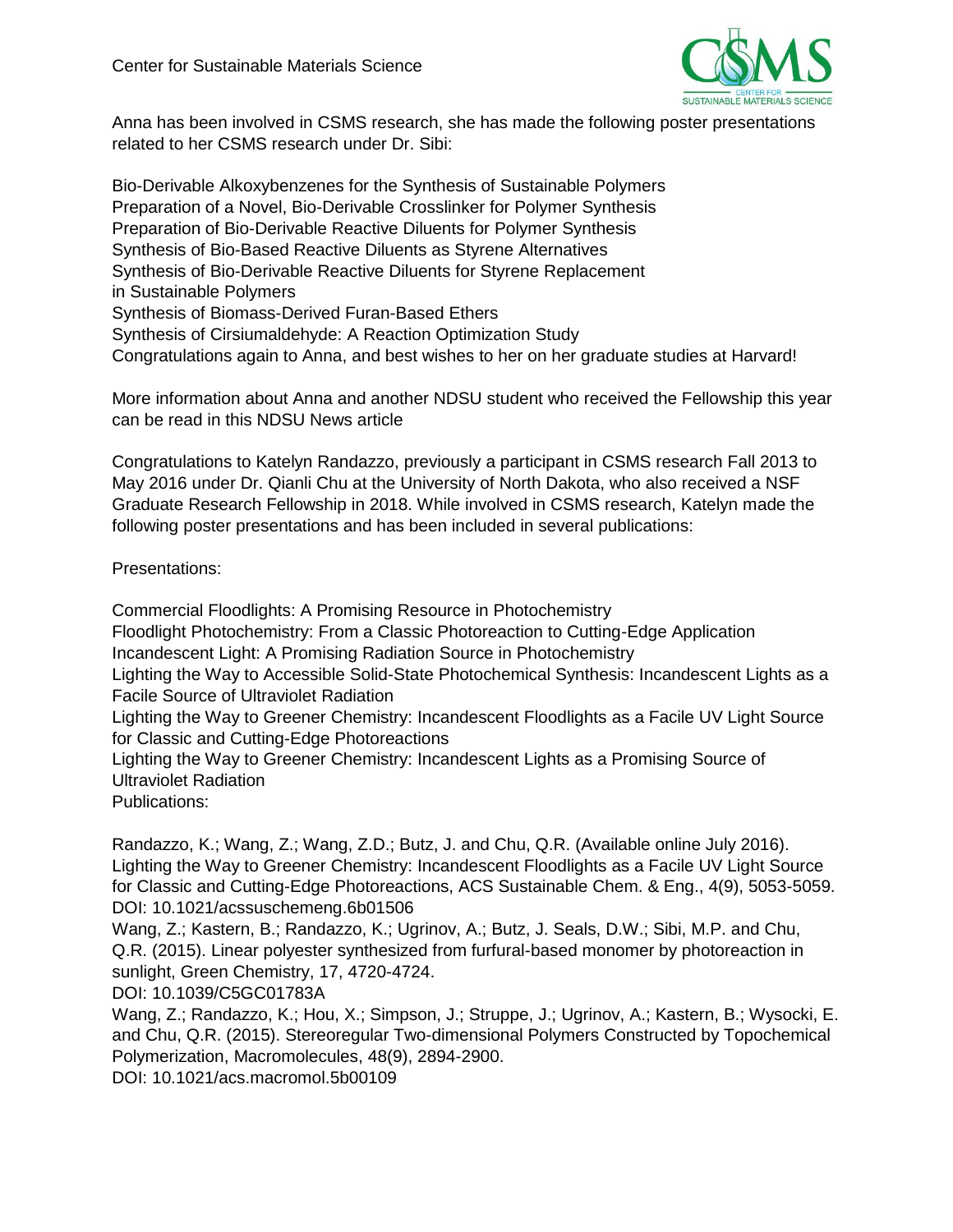

Wang, Zhihan.; Miller, B.; Butz, J.; Randazzo, K.; Wang, Zijun D. and Chu, Q. (2017). Polyladderane Constructed from Gemini Monomer via Photoreaction. Angewandte Chemie (International ed. in English), 56, 12155-12159. DOI: 10.1002/anie.201705937 Congratulations again to Katelyn as you continue your studies!

Anna and Katelyn are two out of three individuals who have received a NSF Graduate Research Fellowship in the last two years who have been involved in a ND EPSCoR sponsored program.

Alec Redmann, Summer and Fall 2014 participant in ND EPSCoR's STTAR program, Students in Technology Transfer And Research, received his Fellowship in 2016. You can read more about Alec in this UND University News article. Congratulations to Alec!

UPDATE: Richland #44 Students Win!! | Dr. Chad Ulven advisor/mentor for Richland #44 eighth grade students for Samsung Solve For Tomorrow competition March 29, 2018 Chad Ulven

Dr. Chad Ulven, CSMS researcher, using his experience with bio-based renewable materials, advised and mentored eight eighth grade students at Richland #44 High School in Colfax, North Dakota as they sought a project idea that would fix a problem in their community.

UPDATE: Richland #44 students win \$25,000 in Samsung Technology!!

Stories on the internet about this competition and the Richland #44 students:

\* https://www.ndsu.edu/news/view/detail/32062/

\* http://www.wahpetondailynews.com/news/richland-students-earn-k-in-nationalcompetition/article\_10f34aa0-ea8d-11e7-b6e9-4f9225ede11f.html

\* http://kfgo.com/podcasts/ag-news-leader/1694/richland-44-students-win-national-contest/

\* https://www.businesswire.com/news/home/20171214005837/en/51-Schools-Named-State-Winners-Samsung's-2

- \* https://news.samsung.com/us/2018-samsung-sft-51-state-winners-schools-steam-contest/
- \* https://www.samsung.com/us/solvefortomorrow/dist/assets/other/datawinners.pdf
- \* http://www.richland.k12.nd.us/wp-content/uploads/2018/02/February2018compressed.pdf
- \* https://www.facebook.com/SenatorHeidiHeitkamp/posts/1629848943705132
- \* https://twitter.com/i/web/status/946467961035984898

\* http://richland44schooldistrict.weebly.com/uploads/1/2/6/4/12644392/january2017.compressed. pdf

\* http://www.southdakotateacher.com/pdf/01-Samsung.pdf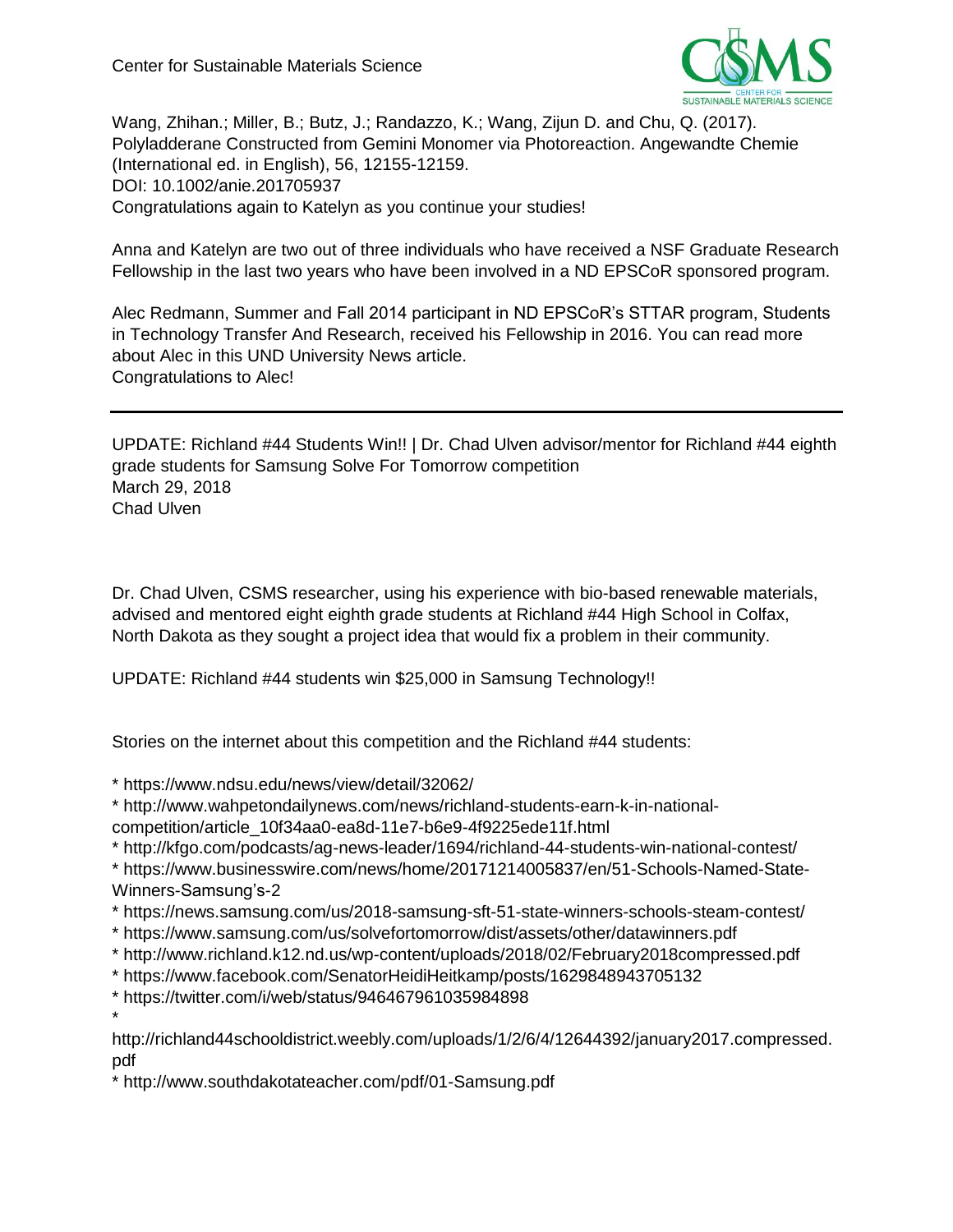

\* https://www.scoopnest.com/user/SenatorHeitkamp/946467961035984898-congrats-to-theserichland-44-eighth-graders-on-taking-first-in-nd-in-the-solve-for-tomorrow-contest-good-luckwith-your-innovative-drainage-system-idea-as-you-prepare-for-nationals

German magazine Hemp ran an article November 2017 titled "Hemp: The green solution for our plastic addiction" about the current corporate landscape of hemp fiber bioplastics and biomaterials in North America.

The article included sustainable material research being conducted by Chad Ulven, CSMS researcher, both in CSMS and with his company c2renew.

The translated article can be read HERE

The original article at www.hanf-magazin.com can be read HERE

CSMS research is funded by National Science Foundation (NSF) EPSCoR Track-1 award # IIA-1355466

CSMS RESEARCH INTO ALTERNATIVE USES FOR WHEAT BRAN WAS FEATURED BOTH IN MAYVILLE STATE UNIVERSITY PRESIDENT'S WEEKLY TRAILL COUNTY TRIBUNE COLUMN DECEMBER 2017, AND IN A TRAILL COUNTRY TRIBUNE ARTICLE ON MARCH 17, 2018

CSMS faculty researchers Khwaja Hossain and Atikur Rahman from Mayville State University and Chad Ulven from North Dakota State University, along with Mayville State undergraduate students are researching alternative uses for wheat bran.

Bran, the outer hard layer of the wheat kernel, is often removed in processing when wheat is refined and either sold at an extremely low price or disposed of as waste.

Given that North Dakota is a major wheat-producing state, ranking 2nd in 2016 in all wheat production1, alternative uses for wheat bran can make the bran by-product an important and profitable commodity for wheat farmers.

Graduate and undergraduate students present original research at NSF site visit Graduate and undergraduate students from across North Dakota had the opportunity to present original research they have been conducting under the guidance of faculty affiliated with the Center for Sustainable Materials Science (CSMS) and the Center for Regional Climate Studies (CRCS), both funded by ND EPSCoR. The students worked with their advisor and with CSMS/CRCS communication personnel to design their poster, practice their presentation, and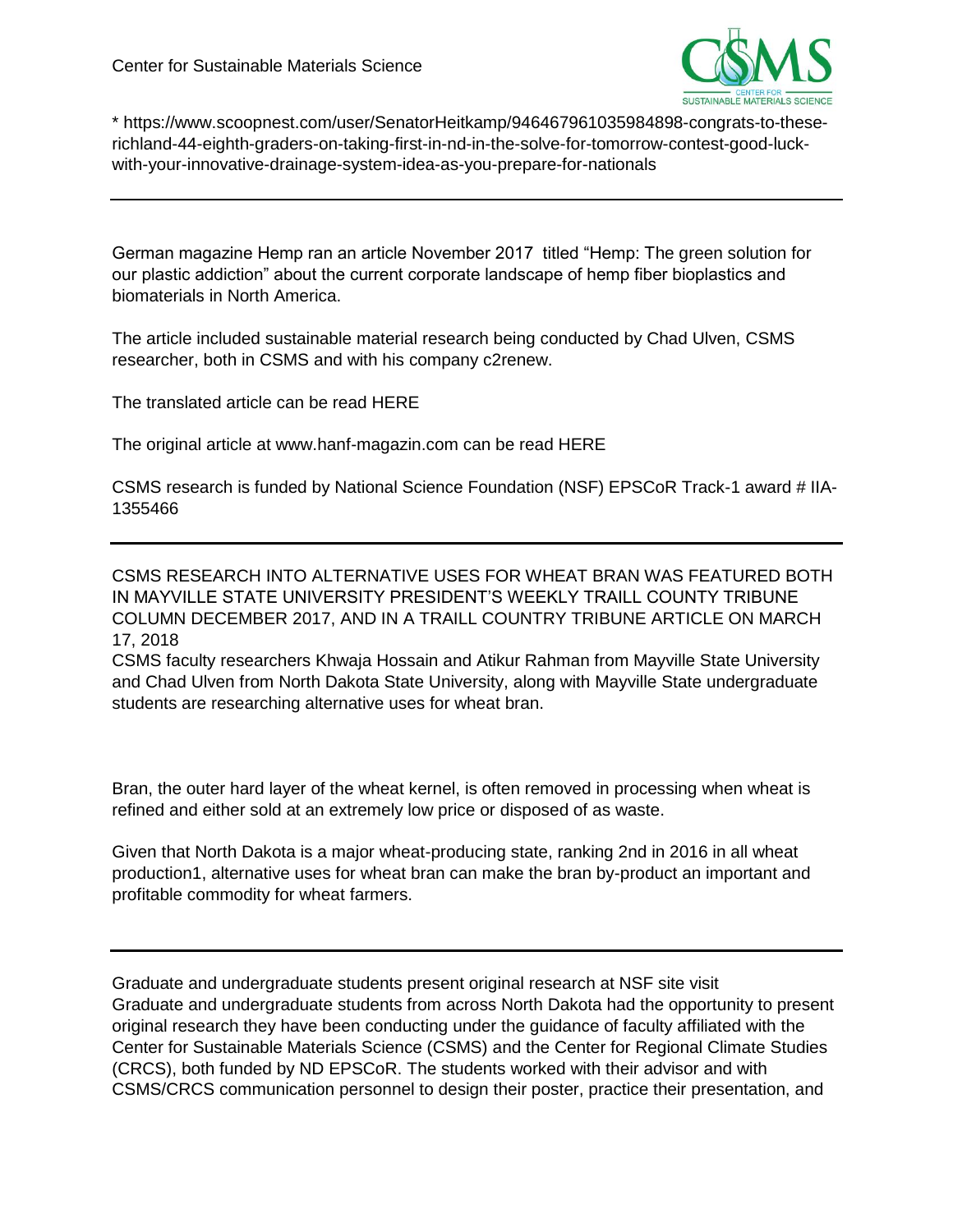

articulate a cohesive vision of how their work fits in with their teams, with ND EPSCoR, and with the needs of the State and its citizens. The posters were displayed and presented during a closed-door session with the NSF Site Visit panelists.

The students who participated are listed below, along with the related research center, their institution and ND EPSCoR Advisor and the title of their poster presentation. The names are in order as shown left to right in the photo further below, with 1st row names listed first, then 2nd row names:

Cheyenne Durant, CSMS, Mayville State University/Khwaja Hossain. Pretreatment and Use of Wheat Bran for Reinforcement in Injection Molded Polypropylene Composites.

Anna C. Renner, CSMS, North Dakota State University/Mukund Sibi. Bio-Derivable Alkoxybenzenes for the Synthesis of Sustainable Polymers.

Jordan Torgunrud, CSMS, Minot State University/Mikhail Bobylev. Rapid Synthesis of N-(4 methoxybenzyl)morpholine.

Krystal Grieger, CSMS, North Dakota State University/Mukund Sibi. Synthesis of Novel Dicarboxylic Acids from Biomass.

Jon Starr, CRCS, University of North Dakota/Jianglong Zhang. Connecting Interdisciplinary Models and Remote Sensing Techniques to Improve Resolution of Crop Simulations in the Northern Great Plains Region.

Soklida Hong, CRCS/CSMS, North Dakota State University/Eakalak Khan. Fate of Biobased Materials in Aquatic Environments: Potential Impact on Physical, Chemical, and Biological Characteristics of Receiving Waters.

Dan Dixon, CRCS, University of North Dakota/Haochi Zheng. Modeling Honey Bee Suitable Habitat in North Dakota Using Land Use and Insecticide Intensity.

Jonas M. Sahouani, CSMS, North Dakota State University/Dean Webster. Highly Functional Methacrylated Bio-based Resin Systems for UV and Visible Light-Curable Coatings.

Kara Bauer, CRCS, University of North Dakota/Cindy Juntunen. Predicting Rural and Frontier Students' Environmental Science Considerations and Intentions.

Arvin Z. Yu, CSMS, North Dakota State University/Dean Webster. Bio-based Flax Fiber Composites from Bio-based Resins.

Billi Jean Peterman, CRCS, Dickinson State University/Eric Brevik. Land Management Changes and its Effects on Soil Microbial Communities.

Mohsen Tahmasebi Nasab, CRCS, North Dakota State University/Xuefeng Chu. Integrated Hydrologic Modeling (IHM) and Hydrologic Monitoring.

Austin King, CRCS, University of North Dakota/Aaron Kennedy. Severe Weather Environments of the Northern Plains.

Hayden Zander, CRCS, Valley City State University/Andre DeLorme. Dragonfly Distribution Changes May Indicate Climate Change in North Dakota.

Rahul Shahni, CSMS, University of North Dakota/Qianli 'Rick' Chu. Gemini Monomers: A New Approach towards High Performance Polymeric Materials.

CSMS participants competed in the Agriculture track at NDSU's Innovation Challenge 2017 and placed…..

October 3, 2017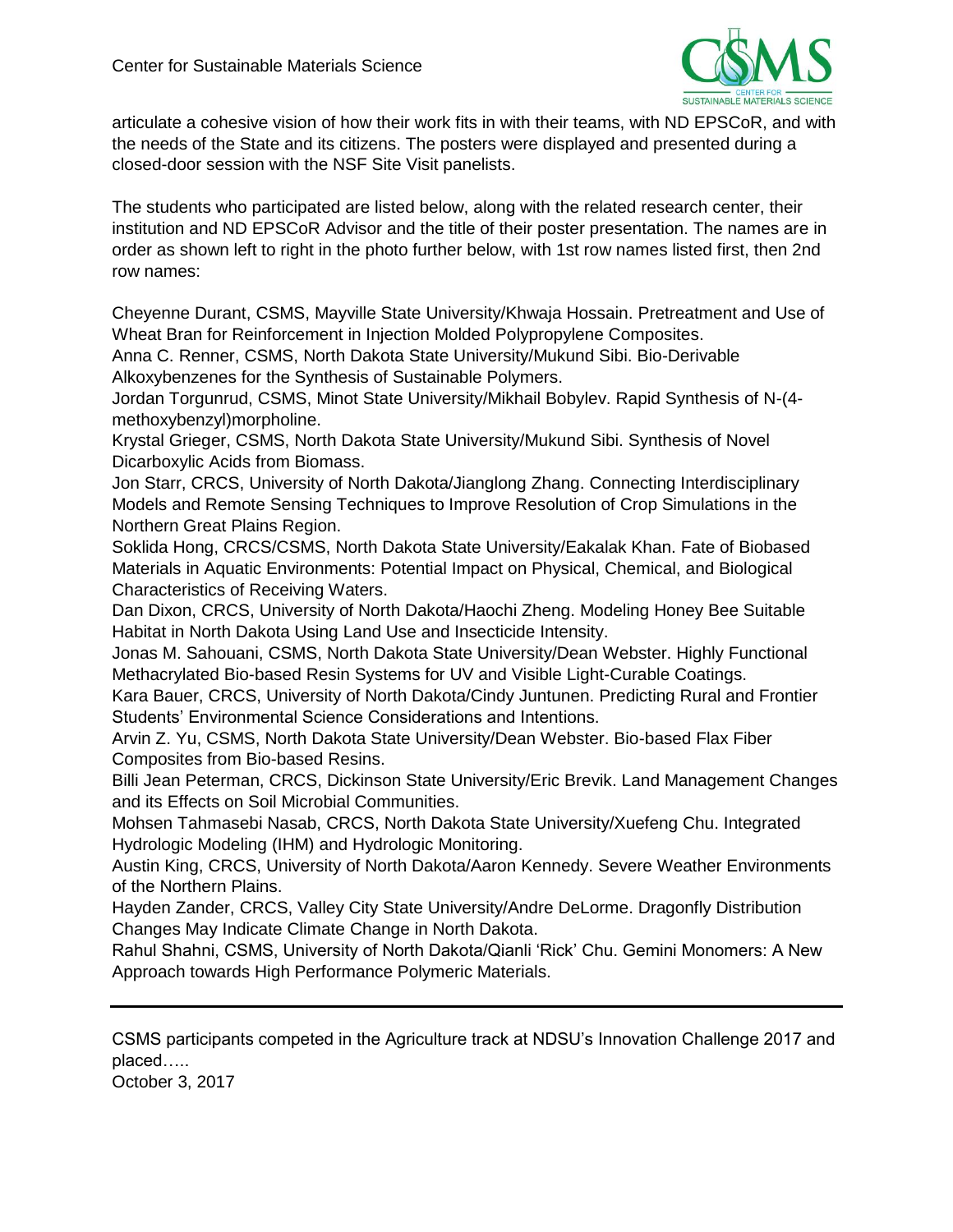

Pictured (L to R): Burkart, Amiri, Helten, and Ulven

Two participants with the Center for Sustainable Materials Science (CSMS), PhD Graduate student Ali Amiri, and Master's student Victoria Burkart – along with Britt Helten, a Master's student also doing research on sustainability – presented their innovative idea 'Sustainable Sporting Goods' at this year's Innovation Challenge at NDSU and placed 2nd in the Agricultural track! All three work on research under Dr. Chad Ulven, Associate Professor in Mechanical Engineering at North Dakota State University.

Congratulations to Ali, Victoria and Britt on your winning innovative idea! The sustainability research Dr. Ulven is working on in CSMS is what led the students to their innovative idea. Their idea had been selected, along with 43 other innovative ideas, to move on to the semi-final round of the Innovation Challenge scholarly competition that was held on January 30th, 2017 at NDSU's Memorial Union.

Since the 2017 NDSU Innovation Challenge, Britt and Ali have graduated; and Ali, now Dr. Amiri, has joined the Mechanical Engineering faculty at NDSU as an Assistant Professor of Practice. Congratulations Britt and Ali!

A little bit more about Dr. Amiri:

Ali has been working with CSMS since 2014 and has been developing bio-based composites using flax fiber and soybean oil resins developed by Dr. Dean Webster's CSMS group. What got him interested in the STEM/science field: The most interesting part about it is to find out about the science behind everything, design and create new ideas, and apply those ideas and science to everyday life with the goal of improving everyone's life including future generations (sustainable design).

Dr. Chad Ulven and CSMS featured in NDSU News story October 3, 2017 Dr. Chad Ulven recently received a scientist medal from the International Association of Advanced Materials. NDSU News featured Ulven and his work with CSMS in the following news post on 9/29/2017.

Associate chair of mechanical engineering receives international award Read more at<https://www.ndsu.edu/news/view/detail/30731/>

Dr. Chad Ulven and CSMS were featured at Publicnow.com October 3, 2017 Dr. Chad Ulven and CSMS were mentioned in the following Publicnow.com post on 9/29/2017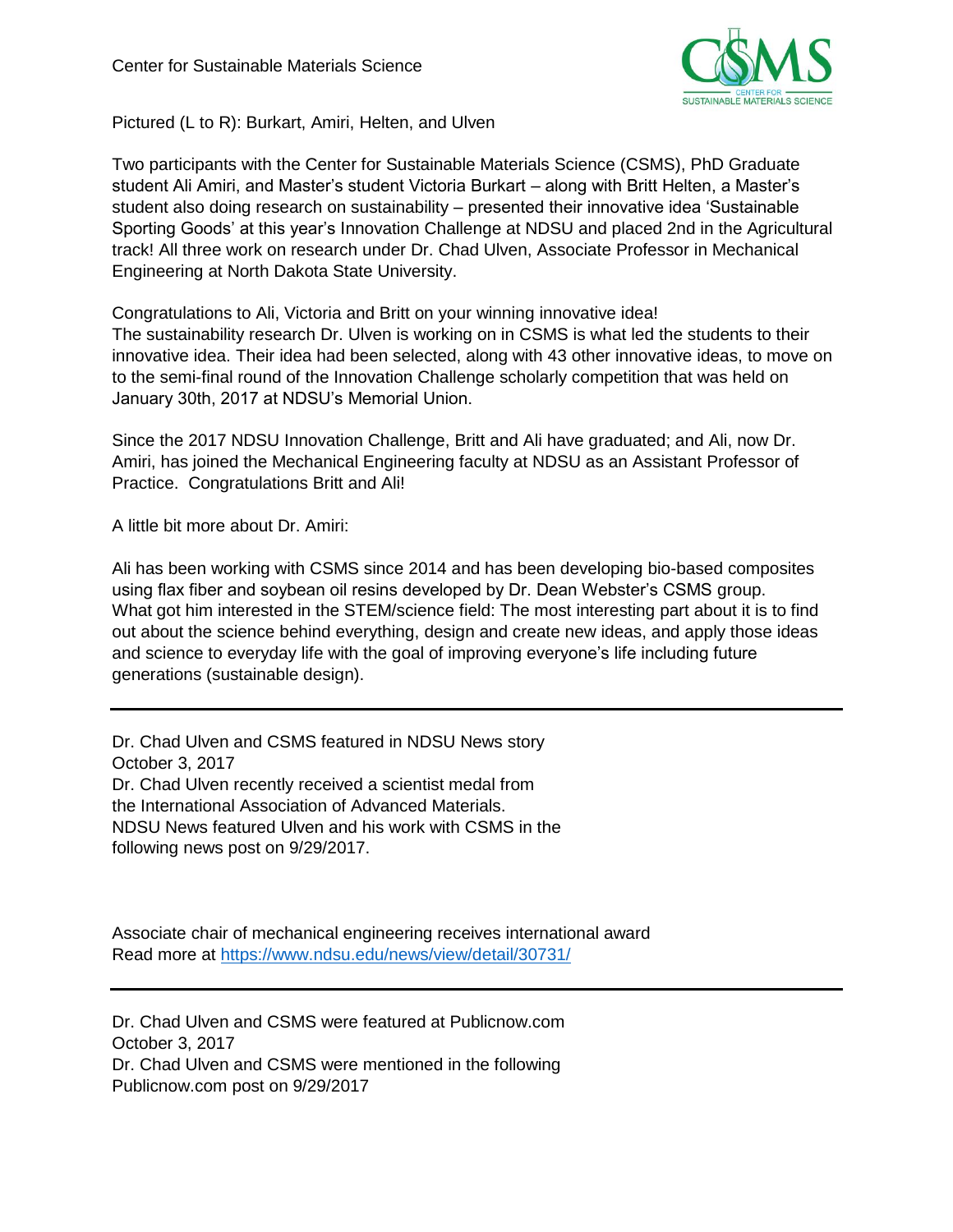

Associate chair of mechanical engineering receives international award Read more at <http://www.publicnow.com/view/A081DD25C07F6485EF7C6C3686C179B8A6019454>

CSMS researcher Chad Ulven receives 2017 Scientist Medal from IAAM for his CSMS research September 15, 2017

Dr. Chad Ulven, Associate Professor of Mechanical Engineering at NDSU and CSMS researcher, recently received the 2017 Scientist Medal from the International Association of Advanced Materials (IAAM) at their annual European Advanced Materials Congress (EAMC) held August 22-24, 2017 in Stockholm, Sweden.

Ulven received the award through his CSMS collaborative work with Dr. Sivaguru, a former CSMS researcher now at Bowling Green State University, aimed at creating recyclable biocomposites from photo-triggered resins.

Congratulations to Dr. Ulven on this scientific recognition!

UPDATE 10/03/2017: Dr. Ulven's achievement was noted on 9/29/2017 in the NDSU News post Associate chair of mechanical engineering receives international award as well as on Publicnow.com

CSMS research featured at http://www.specialchem4bio.com/ March 30, 2017 CSMS research was featured at http://www.specialchem4bio.com/news/2014/12/03/researchers-aim-to-develop-fructosederived-plastic-that-degrades-when-exposed-to-uv-light on 12/03/2014.

The news feature is related to the journal article 'Programmed Photodegradation of Polymeric/Oligomeric Materials Derived from Renewable Bioresources' published in Angewandte Chemie on 11/12/2014.

The journal article can be read at<http://dx.doi.org/10.1002/anie.201408492>

CSMS research featured at http://www.chemistry2011.org/ March 30, 2017 CSMS research was featured at http://www.chemistry2011.org/news/PhysicalChemistry/MaterialsScience/NewPlasticThatDisapp earsWhenYouWantItTo on 11/26/2014.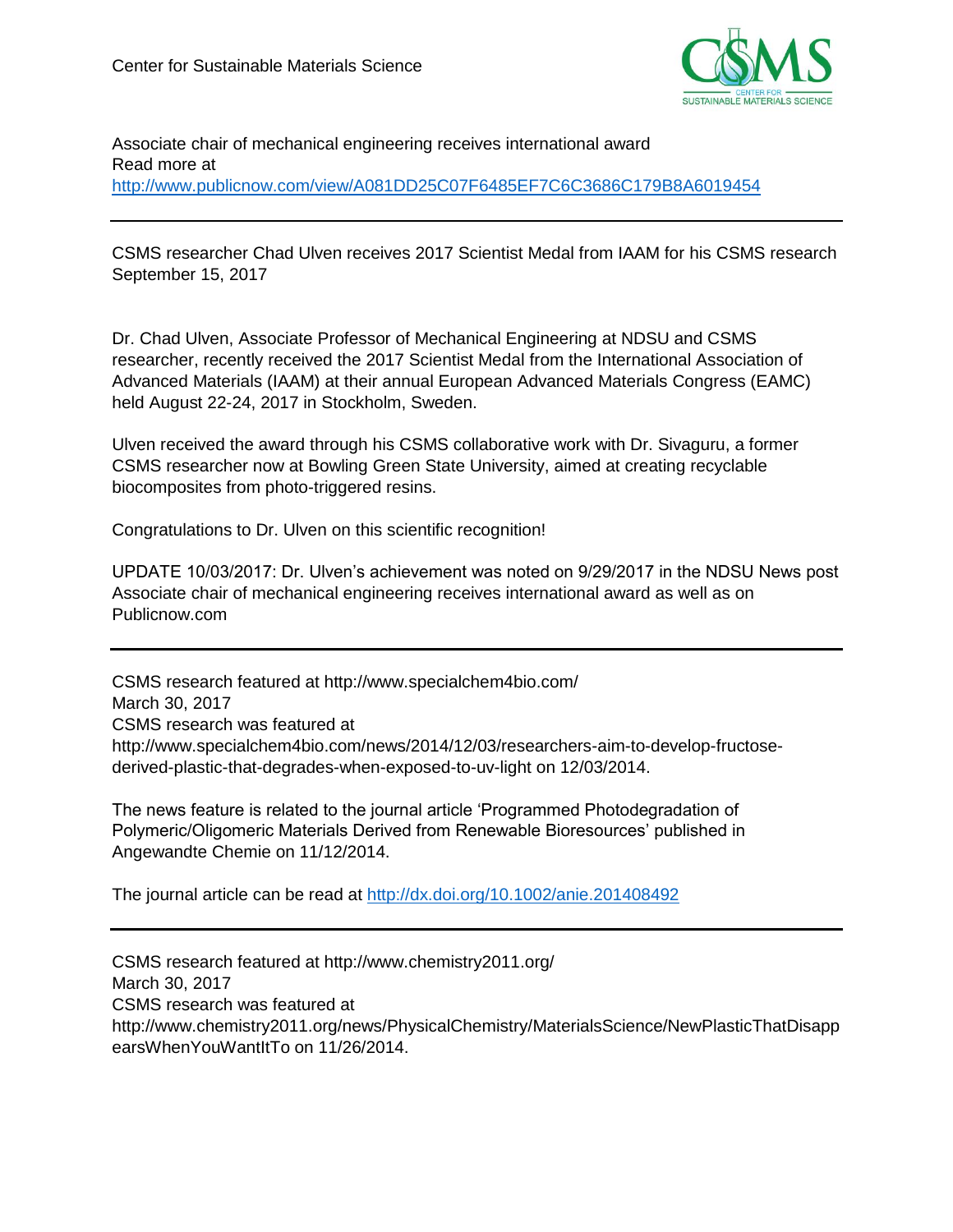

The news feature is related to the journal article 'Programmed Photodegradation of Polymeric/Oligomeric Materials Derived from Renewable Bioresources' published in Angewandte Chemie on 11/12/2014.

The journal article can be read at<http://dx.doi.org/10.1002/anie.201408492>

CSMS research featured at http://technology.risiinfo.com/ March 30, 2017 CSMS research was featured at http://technology.risiinfo.com/packaging-technology/northamerica/new-plastic-breaks-down-when-exposed-light-researched-north-dakota-state-university on 11/28/2014.

The news feature is related to the journal article 'Programmed Photodegradation of Polymeric/Oligomeric Materials Derived from Renewable Bioresources' published in Angewandte Chemie on 11/12/2014.

The journal article can be read at<http://dx.doi.org/10.1002/anie.201408492>

CSMS graduate student from NDSU speaking at a Gordon Research Seminar March 30, 2017

Ramya Raghunathan, NDSU graduate student and CSMS research, was invited to speak at the Gordon Research Seminar July, 2015.

The news was not only released by NDSU News at https://www.ndsu.edu/news/view/detail/20640/ on 7/14/2015 but also included that day on the NDSU Research and Creative Activity news page at https://www.ndsu.edu/research/news/detail/20601/ and featured on the NDSU Research and Creative Activity Newsroom at https://www.ndsu.edu/research/newsroom/feature\_stories/ndsu\_grad\_student\_invited\_speaker\_ at gordon research seminar/

NDSU Research and Creative Activity Newsroom featured CSMS research March 30, 2017

The NDSU Research and Creative Activity's Newsroom featured the CSMS research that had been published in Angewandte Chemie.

You can view their post 'New Plastic That Disappears When You Want It To' from 11/24/2014 at https://www.ndsu.edu/research/newsroom/feature\_stories2014/new\_plastic\_that\_disappears\_w hen you want it to/

The news feature is related to the journal article 'Programmed Photodegradation of Polymeric/Oligomeric Materials Derived from Renewable Bioresources' published in Angewandte Chemie on 11/12/2014.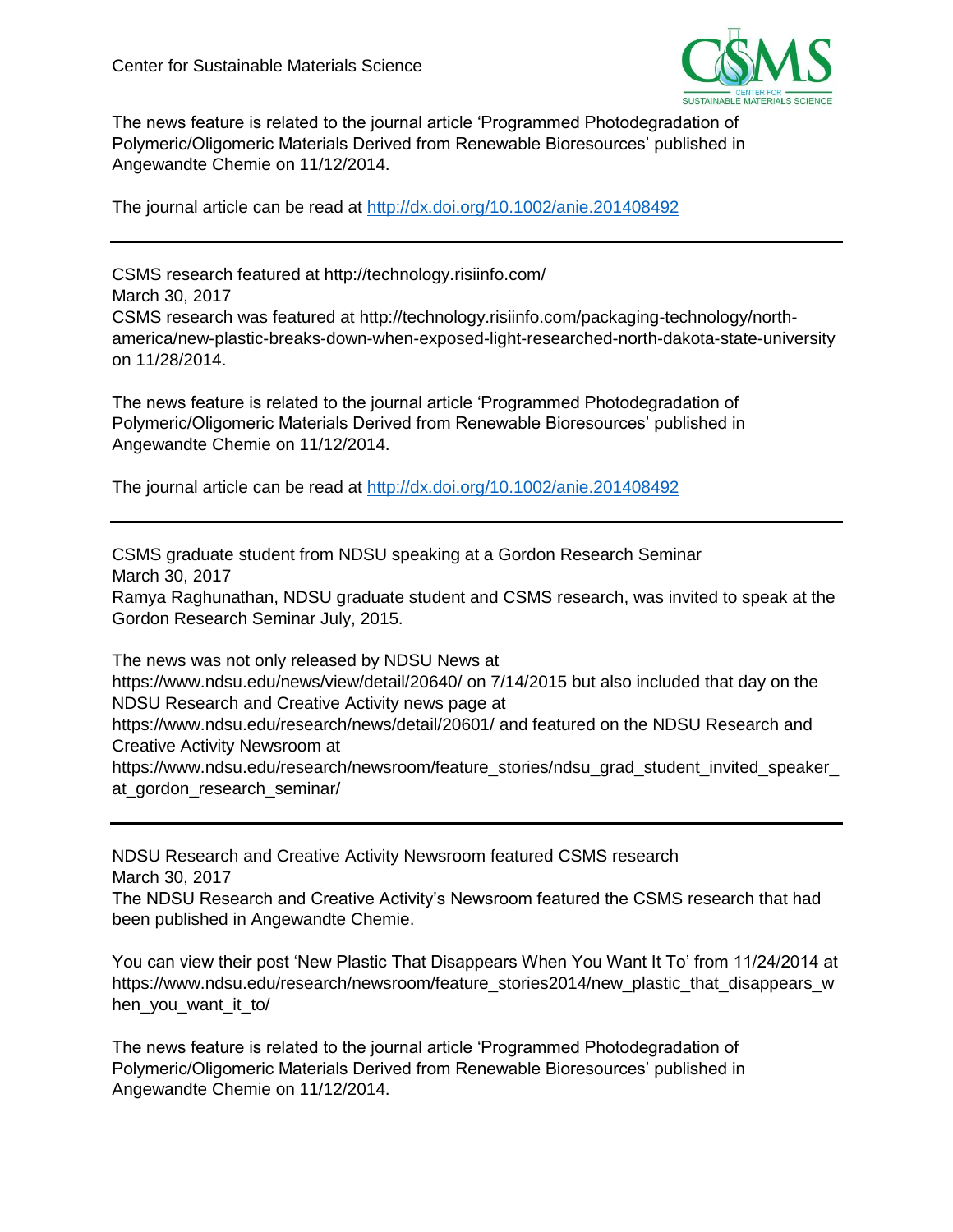

The journal article can be read at<http://dx.doi.org/10.1002/anie.201408492>

CSMS research featured at Ringier industrysourcing.cn March 30, 2017 CSMS research was featured at http://www.industrysourcing.cn/article/321841 on 11/26/2014.

The news feature is related to the journal article 'Programmed Photodegradation of Polymeric/Oligomeric Materials Derived from Renewable Bioresources' published in Angewandte Chemie on 11/12/2014.

The journal article can be read at http://dx.doi.org/10.1002/anie.201408492

CSMS research featured in blog at http://sidmelo.blogspot.com/ March 30, 2017 CSMS research was featured in the 2nd blog post at http://sidmelo.blogspot.com/2014\_11\_26\_archive.html on 11/26/2014.

The news feature is related to the journal article 'Programmed Photodegradation of Polymeric/Oligomeric Materials Derived from Renewable Bioresources' published in Angewandte Chemie on 11/12/2014.

The journal article can be read at http://dx.doi.org/10.1002/anie.201408492

CSMS research featured at the Korean Adhesive Coating Association site http://www.kacapotal.org/ March 30, 2017 CSMS research was featured at http://www.kacapotal.org/index.php?mid=info\_chemi&order\_type=desc&sort\_index=readed\_cou nt&page=7&document\_srl=9331&listStyle=viewer on 12/01/2014.

The news feature is related to the journal article 'Programmed Photodegradation of Polymeric/Oligomeric Materials Derived from Renewable Bioresources' published in Angewandte Chemie on 11/12/2014.

The journal article can be read at http://dx.doi.org/10.1002/anie.201408492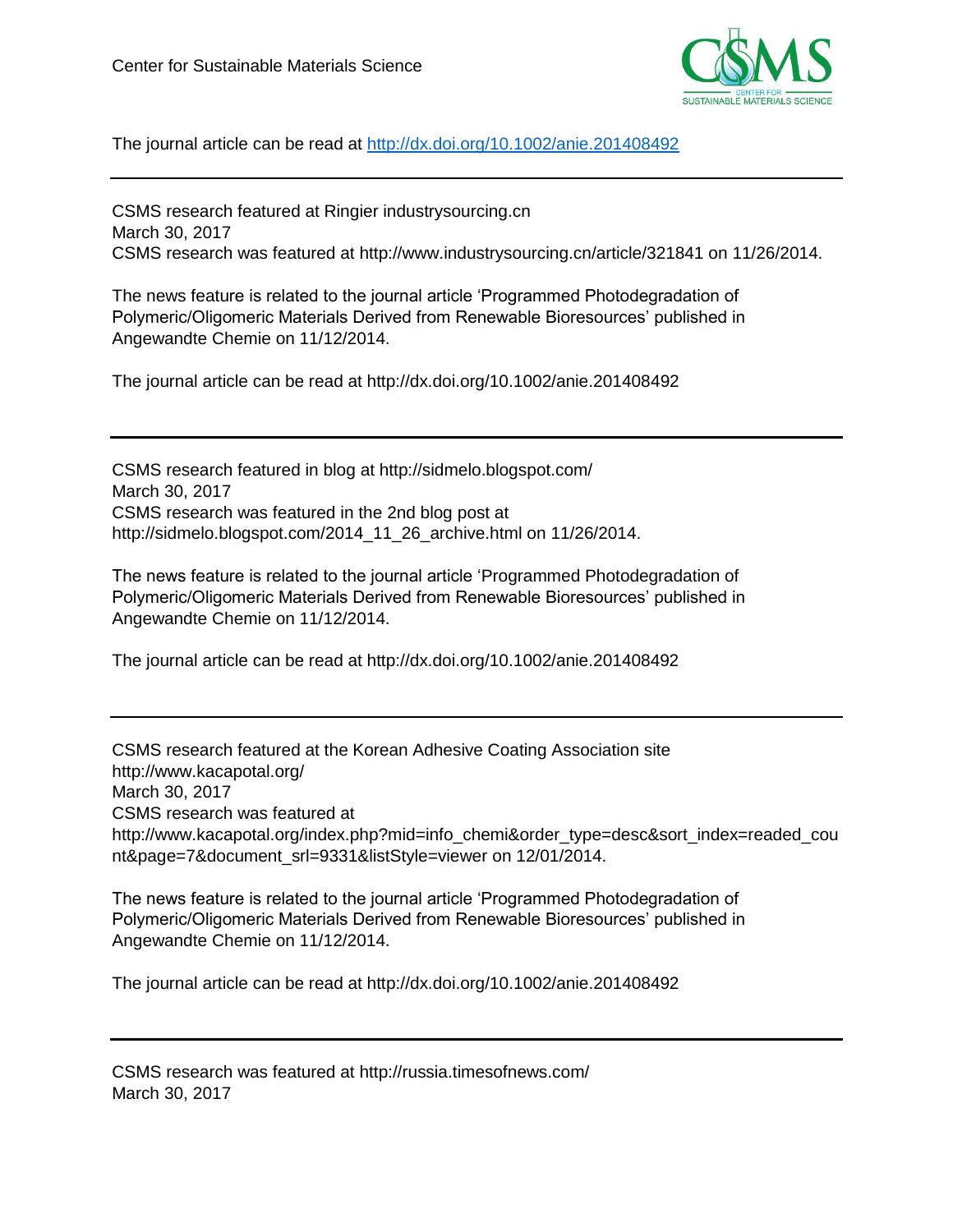

CSMS research was featured at http://russia.timesofnews.com/new-plastic-that-disappearswhen-you-want-it-to/ on 11/26/2014.

The news feature is related to the journal article 'Programmed Photodegradation of Polymeric/Oligomeric Materials Derived from Renewable Bioresources' published in Angewandte Chemie on 11/12/2014.

The journal article can be read at<http://dx.doi.org/10.1002/anie.201408492>

News about CSMS graduate student invited to speak at Gordon Research Seminar featured at newswise.com

March 30, 2017

We have recently discovered that the NDSU News story run 7/14/2015 about Graduate student and CSMS researcher Ramya Raghunathan being invited to speak at a Gordon Research Seminar had been picked up by newswise.com at http://www.newswise.com/articles/ndsu-gradstudent-invited-speaker-at-gordon-research-seminar on 7/14/2015.

The news feature is related to the journal article 'Programmed Photodegradation of Polymeric/Oligomeric Materials Derived from Renewable Bioresources' published in Angewandte Chemie on 11/12/2014.

The journal article can be read at<http://dx.doi.org/10.1002/anie.201408492>

CSMS research featured at http://m.blog.daum.net/ March 27, 2017 CSMS research was featured at the following South Korean web portal http://m.blog.daum.net/imi7005/7671369?categoryId=471980 and was published on 12/01/2014.

The news feature is related to the journal article 'Programmed Photodegradation of Polymeric/Oligomeric Materials Derived from Renewable Bioresources' published in Angewandte Chemie on 11/12/2014.

The journal article can be read at<http://dx.doi.org/10.1002/anie.201408492>

CSMS research featured at http://dreamusn.kr/ March 27, 2017 Another mention of CSMS research has been found at http://dreamusn.kr/Home/board/bbs/board.php?bo\_table=IT\_News&wr\_id=19551&page=343 and was published on 11/25/2014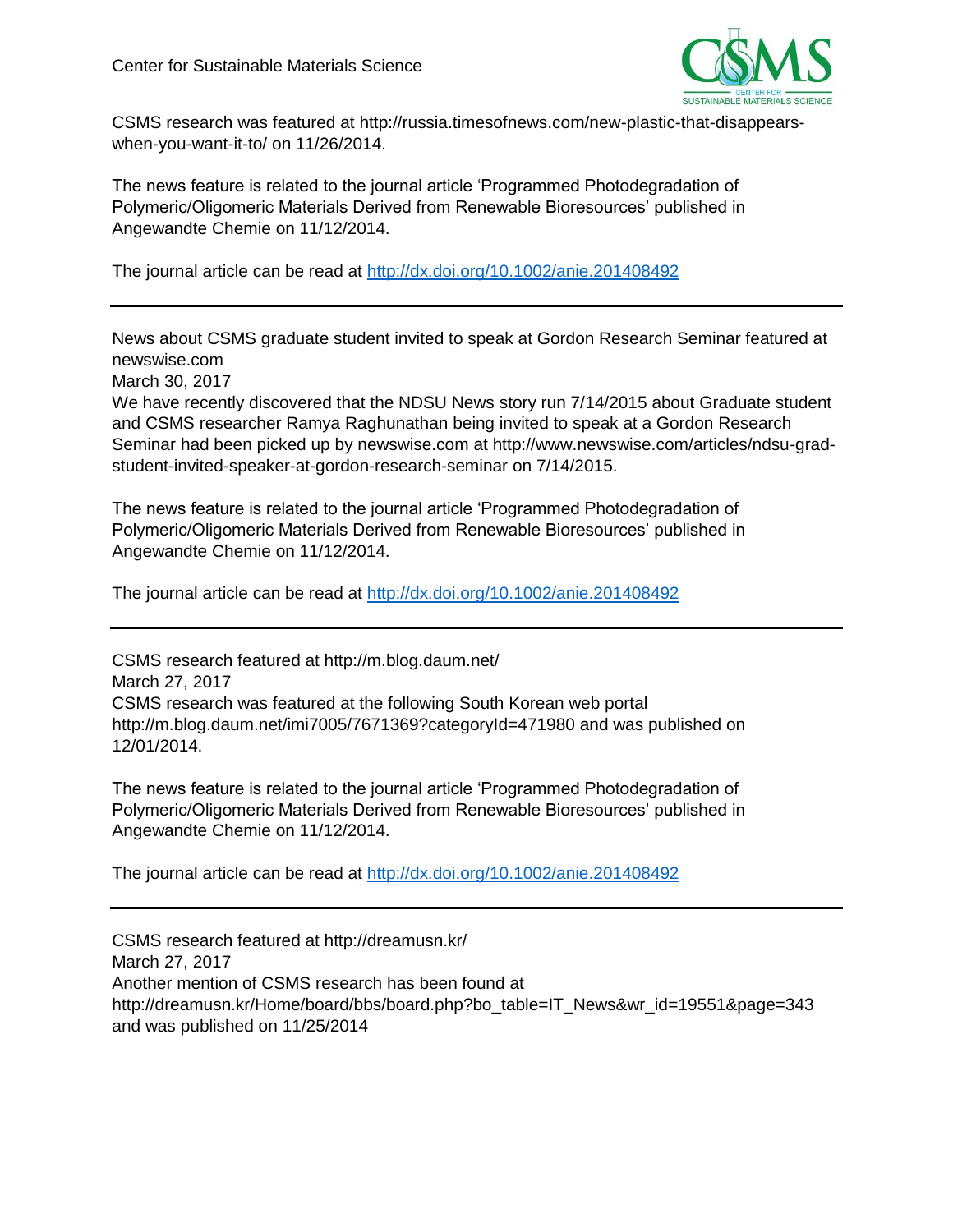

The news feature is related to the journal article 'Programmed Photodegradation of Polymeric/Oligomeric Materials Derived from Renewable Bioresources' published in Angewandte Chemie on 11/12/2014.

The journal article can be read at<http://dx.doi.org/10.1002/anie.201408492>

CSMS research featured at http://news.bio-based.eu/ March 27, 2017 Another mention of CSMS research, just found at http://news.bio-based.eu/north-dakota-statedevelops-new-bioplastic/, was published on 12/03/2014

The news feature is related to the journal article 'Programmed Photodegradation of Polymeric/Oligomeric Materials Derived from Renewable Bioresources' published in Angewandte Chemie on 11/12/2014.

The journal article can be read at<http://dx.doi.org/10.1002/anie.201408492>

CSMS research featured in new NSF EPSCoR informational brochure March 21, 2017 CSMS research was featured in a new NSF EPSCoR informational brochure at https://www.nsf.gov/od/oia/programs/epscor/EPSCoR\_Brochure.pdf

The brochure can also be accessed from this pdf of new NSF EPSCoR brochure

The news feature is related to the journal article 'Programmed Photodegradation of Polymeric/Oligomeric Materials Derived from Renewable Bioresources' published in Angewandte Chemie on 11/12/2014.

The journal article can be read at<http://dx.doi.org/10.1002/anie.201408492>

Broadcast about ND EPSCoR Workforce Development activities includes efforts with CSMS and CRCS researchers March 17, 2017 Cindy Juntunen and Ashley Hutchison, members of the ND EPSCoR Workforce Development team discussed their efforts with Doug Hamilton on Prairie Public Radio's Main Street broadcast on March 13, 2017.

Part of the conversation included their efforts with researchers in the ND EPSCoR-funded Center for Sustainable Materials Science (CSMS) and Center for Regional Climate Studies (CRCS).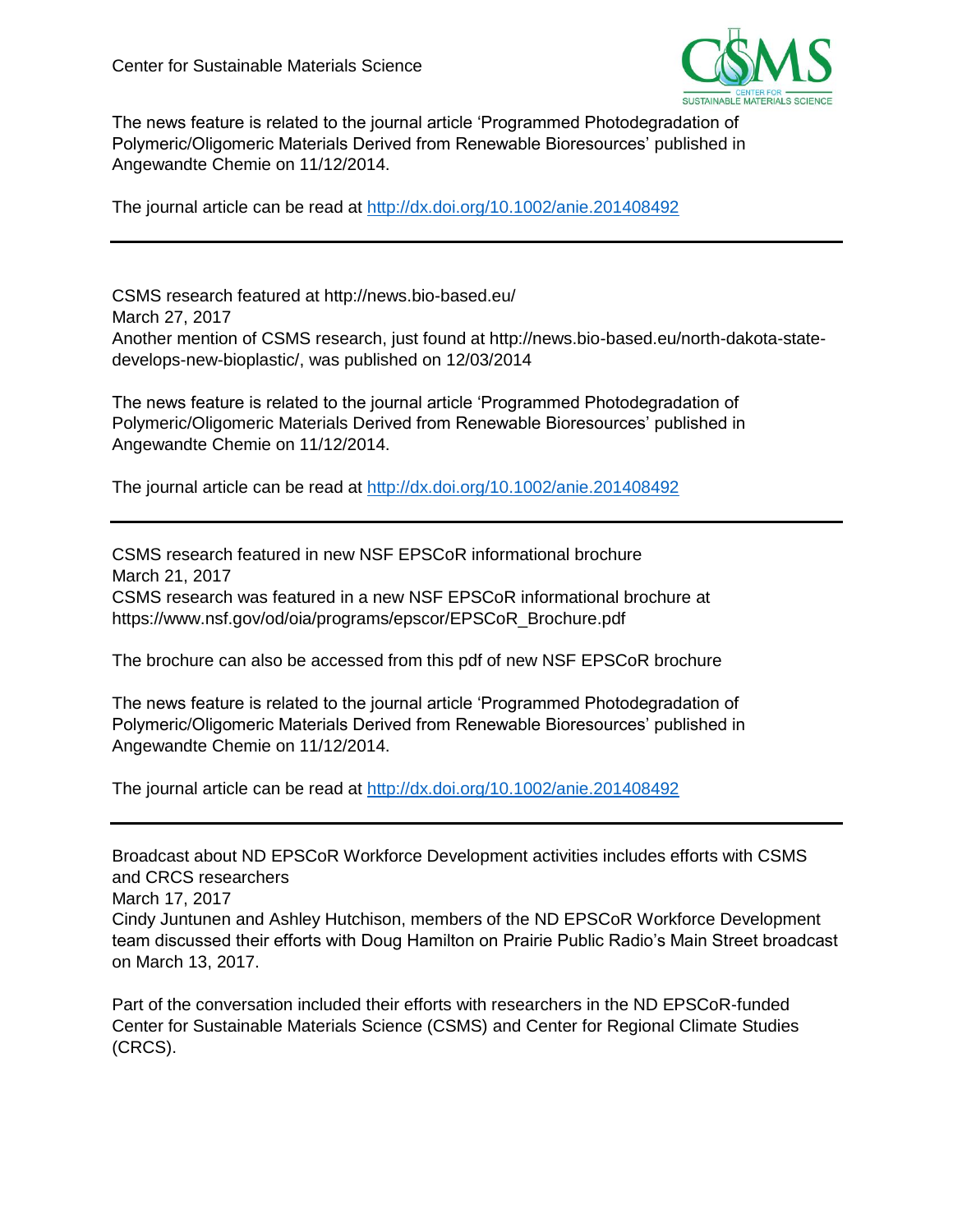

You can listen to the complete broadcast at

http://www.prairiepublic.org/radio/mainstreet?post=69233. The conversation about their work with CSMS and CRCS researchers begins at about the 8:50 mark and continues to about the 10:15 mark.

CSMS research was featured at www.decodedscience.org March 13, 2017 CSMS research was featured at https://www.decodedscience.org/programmed-polymersdegradation-base-material-reuse/55008 on 7/16/2015

The news feature is related to the journal article 'Programmed Photodegradation of Polymeric/Oligomeric Materials Derived from Renewable Bioresources' published in Angewandte Chemie on 11/12/2014.

The journal article can be read at<http://dx.doi.org/10.1002/anie.201408492>

Jayaraman Sivaguru CSMS research featured in a story at compositesandarchitecture.com March 10, 2017

Some research being done in CSMS by Jayaraman Sivaguru was featured in a story at http://compositesandarchitecture.com/?p=4746 on 11/22/2016.

Chad Ulven and Dean Webster CSMS research featured at compositesandarchitecture.com March 10, 2017

Some research being done in CSMS by Chad Ulven and Dean Webster was the focus of a story at http://compositesandarchitecture.com/?p=4692 on 10/25/2016.

Adlina Paramarta featured in the News release 'NDSU doctoral graduates join leading-edge companies'

March 10, 2017

Adlina Paramarta, former CSMS graduate student researcher and recent graduate of North Dakota State University was featured in a December 2016 NDSU News story at https://www.ndsu.edu/news/ndsu\_app/ndsu\_doctoral\_graduates\_join\_leading\_edge\_companies /

Best wishes to Adlina and Teluka.

Chad Ulven TEDx presentation "Searching for a Better Future through Sustainable Materials" includes his CSMS research March 10, 2017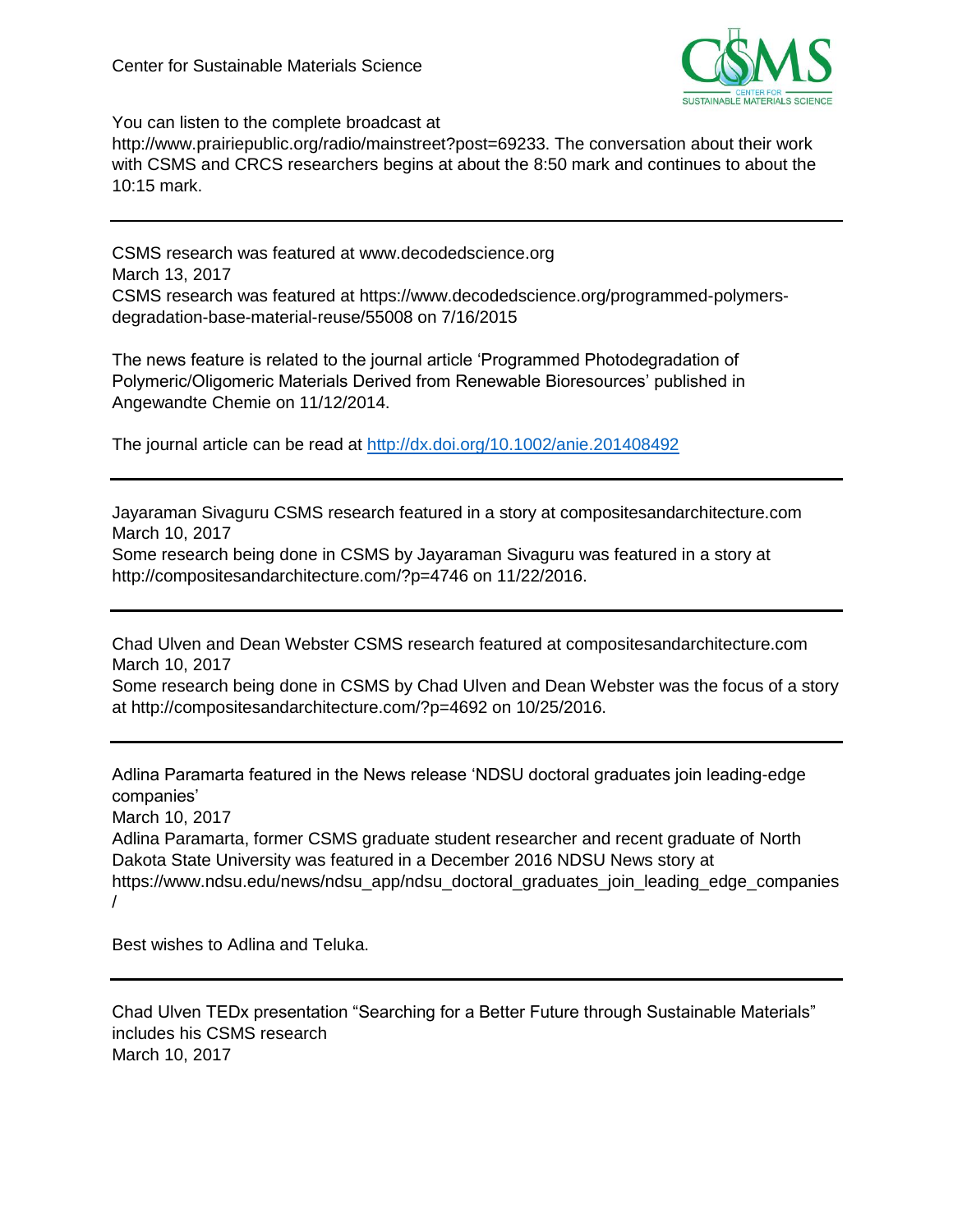

Chad Ulven presented at the TEDx event on 8/11/2016. Part of his presentation found at https://www.youtube.com/watch?v=dcISpDWcQWM includes his CSMS research (at about the 6:56 mark)

The 1st International Symposium on Materials from Renewables was featured at kvrr.com March 10, 2017

The 1st International Symposium on Materials from Renewables was featured in a story on 7/20/2016 at [http://www.kvrr.com/news/local-news/First-International-Symposium-on-Materials](http://www.kvrr.com/news/local-news/First-International-Symposium-on-Materials-from-Renewables-Held-at-NDSU/40789804)[from-Renewables-Held-at-NDSU/40789804](http://www.kvrr.com/news/local-news/First-International-Symposium-on-Materials-from-Renewables-Held-at-NDSU/40789804)

1st International Symposium on Materials from Renewables featured at inforum.com March 10, 2017 The 1st International Symposium on Materials from Renewables was featured in a story on 7/19/2016 at http://www.inforum.com/news/4077154-what-more-sustainable-plants-ndsu-researchersstudying-renewable-plastics

News release: NDSU to host first Materials for Renewables symposium March 10, 2017 This news release at https://www.ndsu.edu/news/view/detail/25162/ from 07/01/2016 provides more information about the 1st International Symposium on Materials from Renewables.

News about the 1st International Symposium on Materials from Renewables featured at highbeam.com March 10, 2017 The news about the 1st International Symposium on Materials from Renewables was picked up by highbeam.com on 4/25/2016 at<https://www.highbeam.com/doc/1G1-450617484.html>

News release: NDSU to host international symposium on materials from renewables March 10, 2017

A collaboration that includes CSMS researchers at NDSU and the University of Georgia has led to the 1st International Symposium on Materials from Renewables.

The initial announcement for this Symposium, from 4/25/2016, can be found at <https://www.ndsu.edu/news/view/detail/24443/>

Arvin Yu presenting CSMS poster featured at soybiobased.org March 10, 2017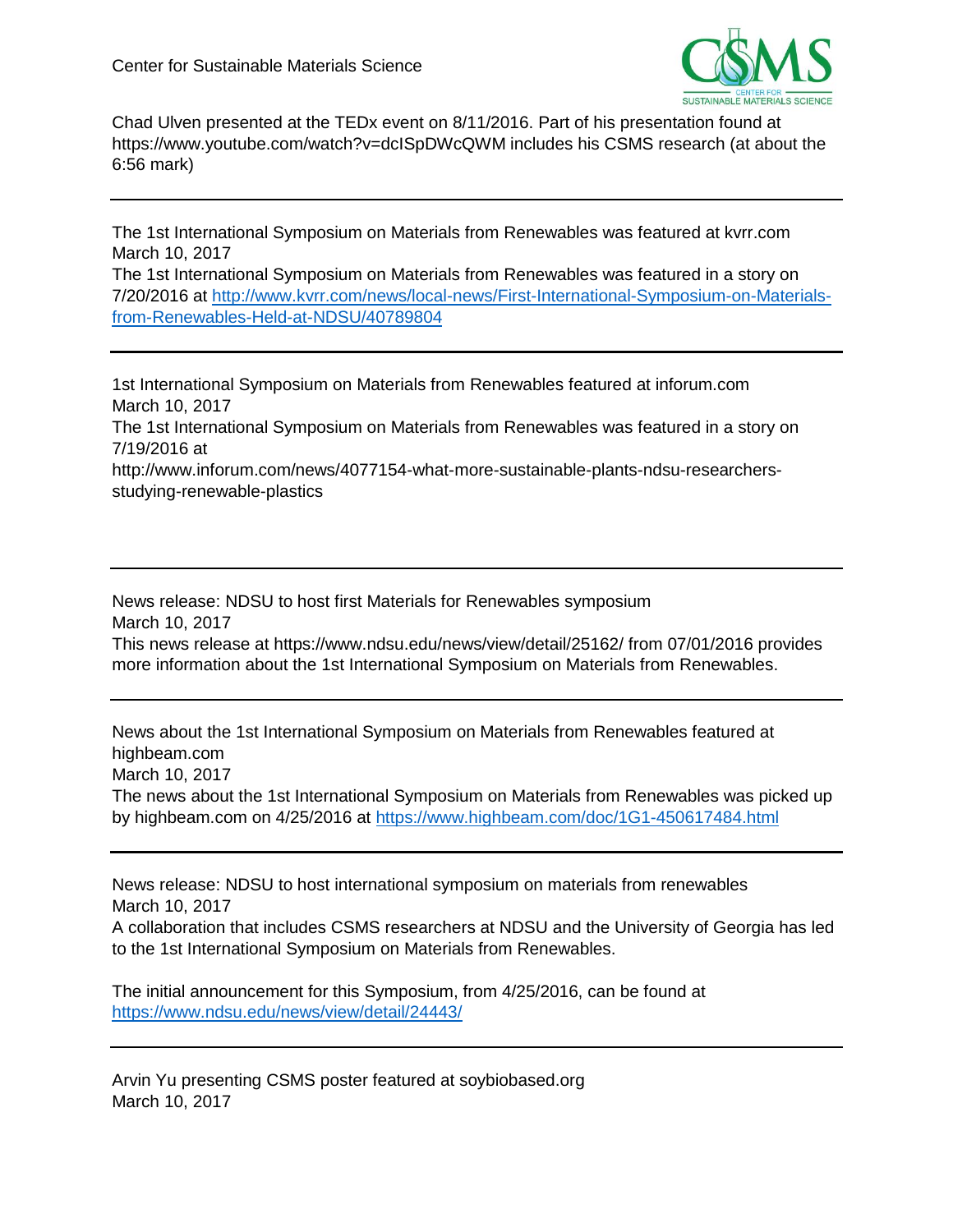

A photo of Arvin Yu presenting his CSMS poster July 2015 at the ACS Green Chemistry and Engineering Conference is featured at<http://www.soybiobased.org/CBN/>

Arvin Yu, NDSU graduate student and CSMS researcher, featured in a story at soybiobased.org March 10, 2017

Arvin's CSMS research on biobased thermosets was featured in a story at http://www.soybiobased.org/CBN/north-dakota-state-students-test-soy-resins-for-3-d-printing.

A photo accompanies the story showing Arvin with his CSMS poster at the 2015 ACS Green Chemistry and Engineering Conference.

CSMS research was featured at http://thegreenenergyblog.com March 10, 2017 CSMS research was featured at http://thegreenenergyblog.com/uncategorized/newly-inventedplastic-from-biomass-degrades-after-use on 12/08/2014

The news feature is related to the journal article 'Programmed Photodegradation of Polymeric/Oligomeric Materials Derived from Renewable Bioresources' published in Angewandte Chemie on 11/12/2014.

The journal article can be read at<http://dx.doi.org/10.1002/anie.201408492>

CSMS research was featured at http://www.plasticsnewseurope.com (previously posted on prw.com) March 10, 2017 CSMS research was featured at http://www.plasticsnewseurope.com/article/20141202/PNE/312029981/bioplastic-made-fromfructose-degrades-in-uv-light on 12/02/2014. NOTE: A link was previously posted under

http://www.prw.com/subscriber/headlines2.html?cat=0&id=6073 but prw.com now forwards to Plastics News Europe.

The news feature is related to the journal article 'Programmed Photodegradation of Polymeric/Oligomeric Materials Derived from Renewable Bioresources' published in Angewandte Chemie on 11/12/2014.

The journal article can be read at<http://dx.doi.org/10.1002/anie.201408492>

CSMS research was featured at http://www.spectroscopynow.com March 10, 2017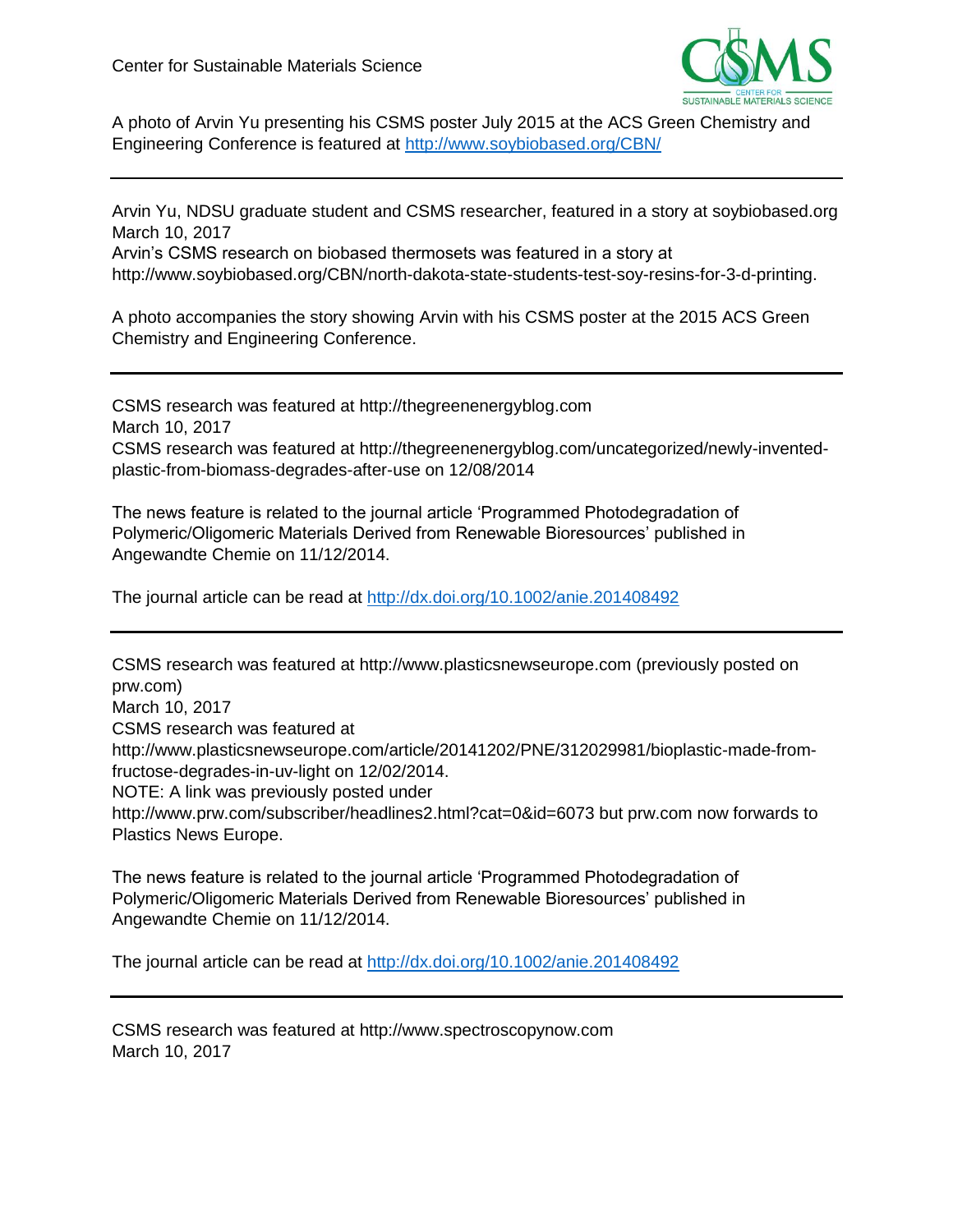

CSMS research was featured at

http://www.spectroscopynow.com/details/ezine/149f0ba94aa/Plastic-fantastic-UVrecycling.html?tzcheck=1 on 12/01/2014

The news feature is related to the journal article 'Programmed Photodegradation of Polymeric/Oligomeric Materials Derived from Renewable Bioresources' published in Angewandte Chemie on 11/12/2014.

The journal article can be read at<http://dx.doi.org/10.1002/anie.201408492>

CSMS research was featured at http://www.manufacturingmirror.com March 10, 2017 CSMS research was featured at http://www.manufacturingmirror.com/index.php/sid/228109265 on 12/01/2014

The news feature is related to the journal article 'Programmed Photodegradation of Polymeric/Oligomeric Materials Derived from Renewable Bioresources' published in Angewandte Chemie on 11/12/2014.

The journal article can be read at<http://dx.doi.org/10.1002/anie.201408492>

CSMS research was featured at Korean Advanced Institutes of Convergence Technology blog March 10, 2017 CSMS research was featured at http://blog.naver.com/PostView.nhn?blogId=jopd64&logNo=220197317627 on 12/01/2014

The news feature is related to the journal article 'Programmed Photodegradation of Polymeric/Oligomeric Materials Derived from Renewable Bioresources' published in Angewandte Chemie on 11/12/2014.

The journal article can be read at<http://dx.doi.org/10.1002/anie.201408492>

CSMS research was featured at http://kfgo.com March 10, 2017 CSMS research was featured at http://kfgo.com/news/articles/2014/dec/01/researchers-testingplastics-made-from-crops/ on 12/01/2014

The news feature is related to the journal article 'Programmed Photodegradation of Polymeric/Oligomeric Materials Derived from Renewable Bioresources' published in Angewandte Chemie on 11/12/2014.

The journal article can be read at<http://dx.doi.org/10.1002/anie.201408492>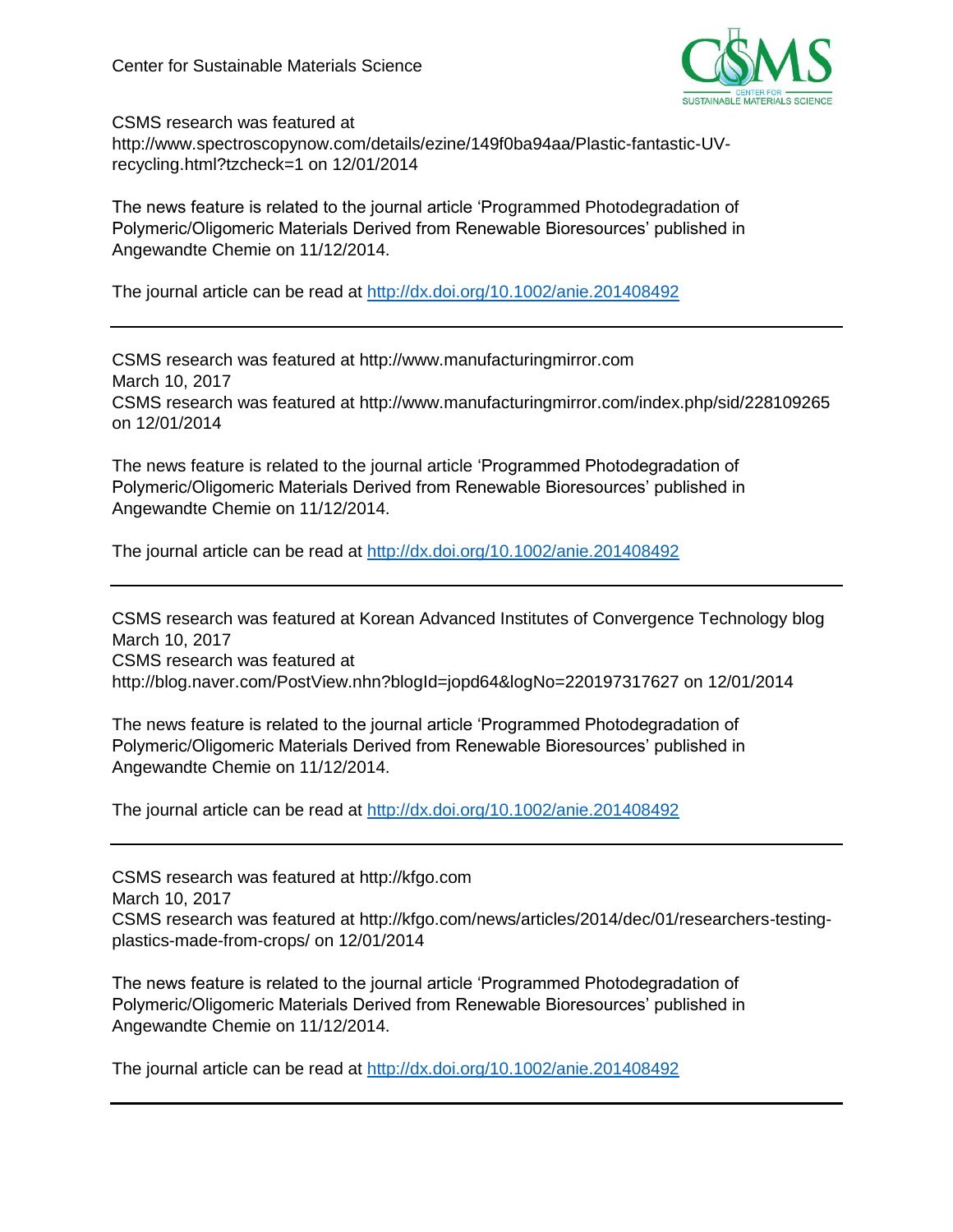

CSMS research was featured at http://www.recyclinginternational.com March 10, 2017 CSMS research was featured at http://www.recyclinginternational.com/recyclingnews/8359/research-and-legislation/united-states/light-triggers-plastics-rebirth on 12/01/2014

The news feature is related to the journal article 'Programmed Photodegradation of Polymeric/Oligomeric Materials Derived from Renewable Bioresources' published in Angewandte Chemie on 11/12/2014.

The journal article can be read at<http://dx.doi.org/10.1002/anie.201408492>

CSMS research was featured at http://www.plastemart.com March 10, 2017 CSMS research was featured at http://www.plastemart.com/news-plastics-information/New-Plastic-that-disappears/26336 on 12/01/2014

The news feature is related to the journal article 'Programmed Photodegradation of Polymeric/Oligomeric Materials Derived from Renewable Bioresources' published in Angewandte Chemie on 11/12/2014.

The journal article can be read at<http://dx.doi.org/10.1002/anie.201408492>

CSMS research was featured at http://www.mitchellrepublic.com March 10, 2017 CSMS research was featured at http://www.mitchellrepublic.com/content/researchers-testingplastics-made-crops on 11/27/2014

The news feature is related to the journal article 'Programmed Photodegradation of Polymeric/Oligomeric Materials Derived from Renewable Bioresources' published in Angewandte Chemie on 11/12/2014.

The journal article can be read at http://dx.doi.org/10.1002/anie.201408492

CSMS research was featured at http://www.jamaicantimes.com March 10, 2017 CSMS research was featured at http://www.jamaicantimes.com/index.php/sid/228024417 on 11/27/2014

The news feature is related to the journal article 'Programmed Photodegradation of Polymeric/Oligomeric Materials Derived from Renewable Bioresources' published in Angewandte Chemie on 11/12/2014.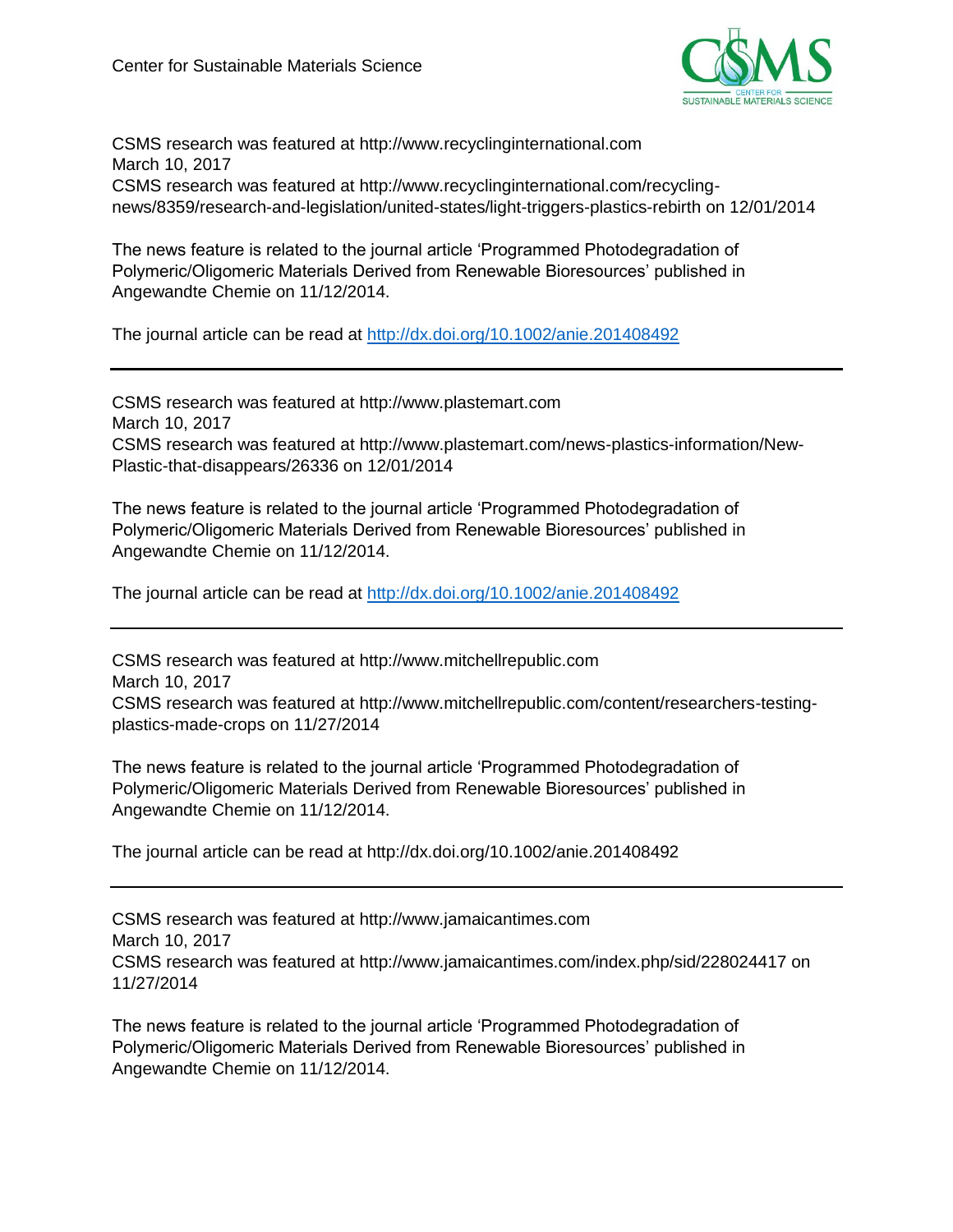

The journal article can be read at<http://dx.doi.org/10.1002/anie.201408492>

CSMS research was featured at http://ruski.biz March 10, 2017 CSMS research was featured at http://ruski.biz/2014/11/26/scientists-invent-new-plastic-frombiomass-degrading-after-use/ on 11/26/2014

The news feature is related to the journal article 'Programmed Photodegradation of Polymeric/Oligomeric Materials Derived from Renewable Bioresources' published in Angewandte Chemie on 11/12/2014.

The journal article can be read at<http://dx.doi.org/10.1002/anie.201408492>

CSMS research was featured at http://www.saltlakecitynews.net March 10, 2017 CSMS research was featured at http://www.saltlakecitynews.net/article/228109265/researcherstesting-plastics-made-from-crops on 12/1/2014

The news feature is related to the journal article 'Programmed Photodegradation of Polymeric/Oligomeric Materials Derived from Renewable Bioresources' published in Angewandte Chemie on 11/12/2014.

The journal article can be read at<http://dx.doi.org/10.1002/anie.201408492>

CSMS research was featured at texarkanagazette.com March 10, 2017 CSMS research was featured at https://www.pressreader.com/usa/texarkanagazette/20141201/281891591595254 on 12/1/2014

The news feature is related to the journal article 'Programmed Photodegradation of Polymeric/Oligomeric Materials Derived from Renewable Bioresources' published in Angewandte Chemie on 11/12/2014.

The journal article can be read at http://dx.doi.org/10.1002/anie.201408492

CSMS research was featured at http://www.agweb.com March 10, 2017 CSMS research was featured at http://www.agweb.com/article/researchers-experiment-withplastics-made-from-crops-associated-press/ (their post date unknown)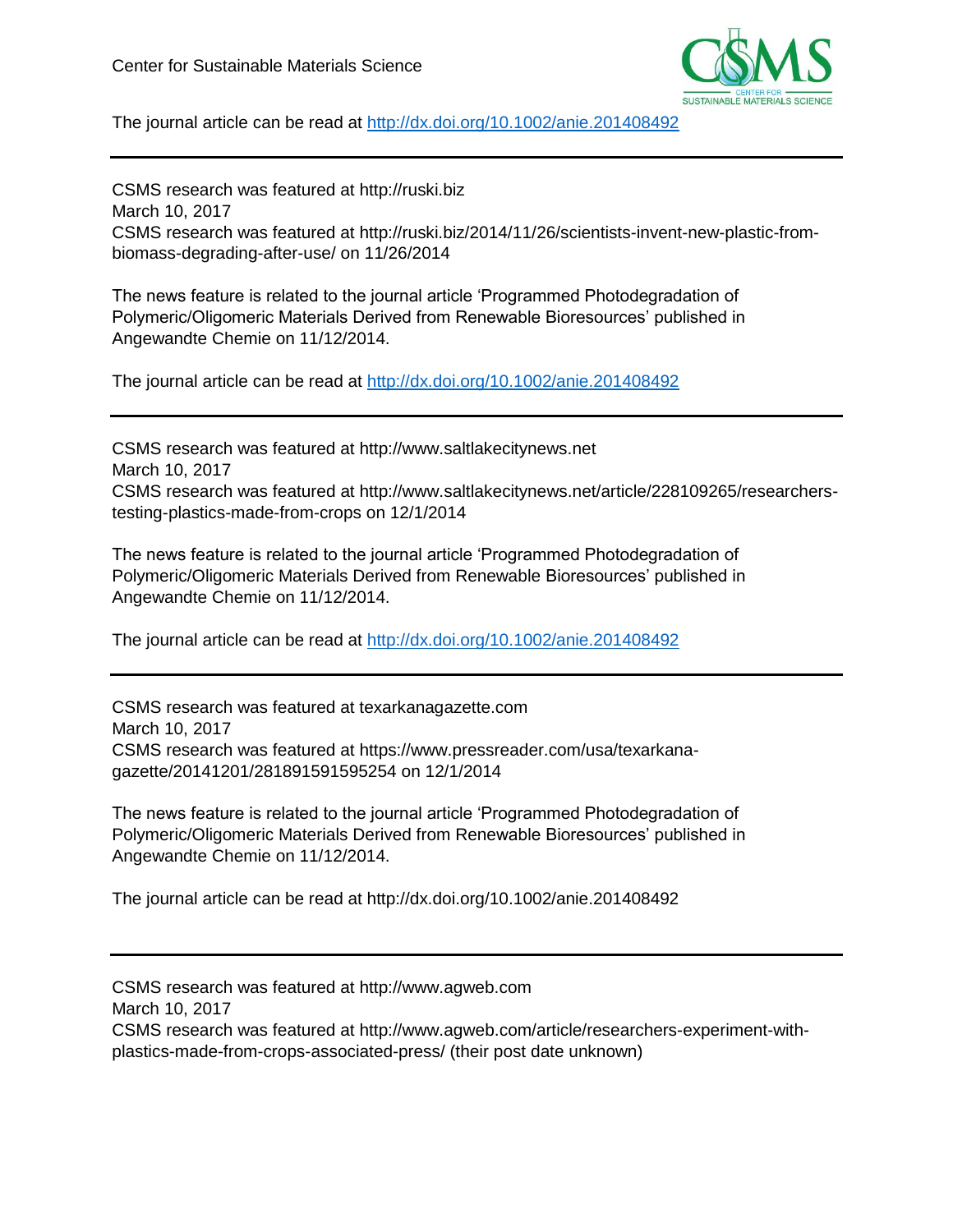date unknown)



The news feature is related to the journal article 'Programmed Photodegradation of Polymeric/Oligomeric Materials Derived from Renewable Bioresources' published in Angewandte Chemie on 11/12/2014.

The journal article can be read at<http://dx.doi.org/10.1002/anie.201408492>

CSMS research was featured at SPE at http://multibriefs.com/briefs/spe/SPE120314.php March 10, 2017 CSMS research was featured at http://multibriefs.com/briefs/spe/SPE120314.php (their post

The news feature is related to the journal article 'Programmed Photodegradation of Polymeric/Oligomeric Materials Derived from Renewable Bioresources' published in Angewandte Chemie on 11/12/2014.

The journal article can be read at<http://dx.doi.org/10.1002/anie.201408492>

CSMS research was featured at http://www.deseretnews.com March 10, 2017 CSMS research was featured at http://www.deseretnews.com/article/765663511/Researcherstesting-plastics-made-from-crops.html on 11/30/2014

The news feature is related to the journal article 'Programmed Photodegradation of Polymeric/Oligomeric Materials Derived from Renewable Bioresources' published in Angewandte Chemie on 11/12/2014.

The journal article can be read at<http://dx.doi.org/10.1002/anie.201408492>

CSMS research was featured at http://ethanol.einnews.com March 10, 2017 CSMS research was featured at http://ethanol.einnews.com/article detail/237254566?lcode=M0-X4qim\_yNJhb2tVgF7eA%3D%3D on 11/30/2014

The news feature is related to the journal article 'Programmed Photodegradation of Polymeric/Oligomeric Materials Derived from Renewable Bioresources' published in Angewandte Chemie on 11/12/2014.

The journal article can be read at<http://dx.doi.org/10.1002/anie.201408492>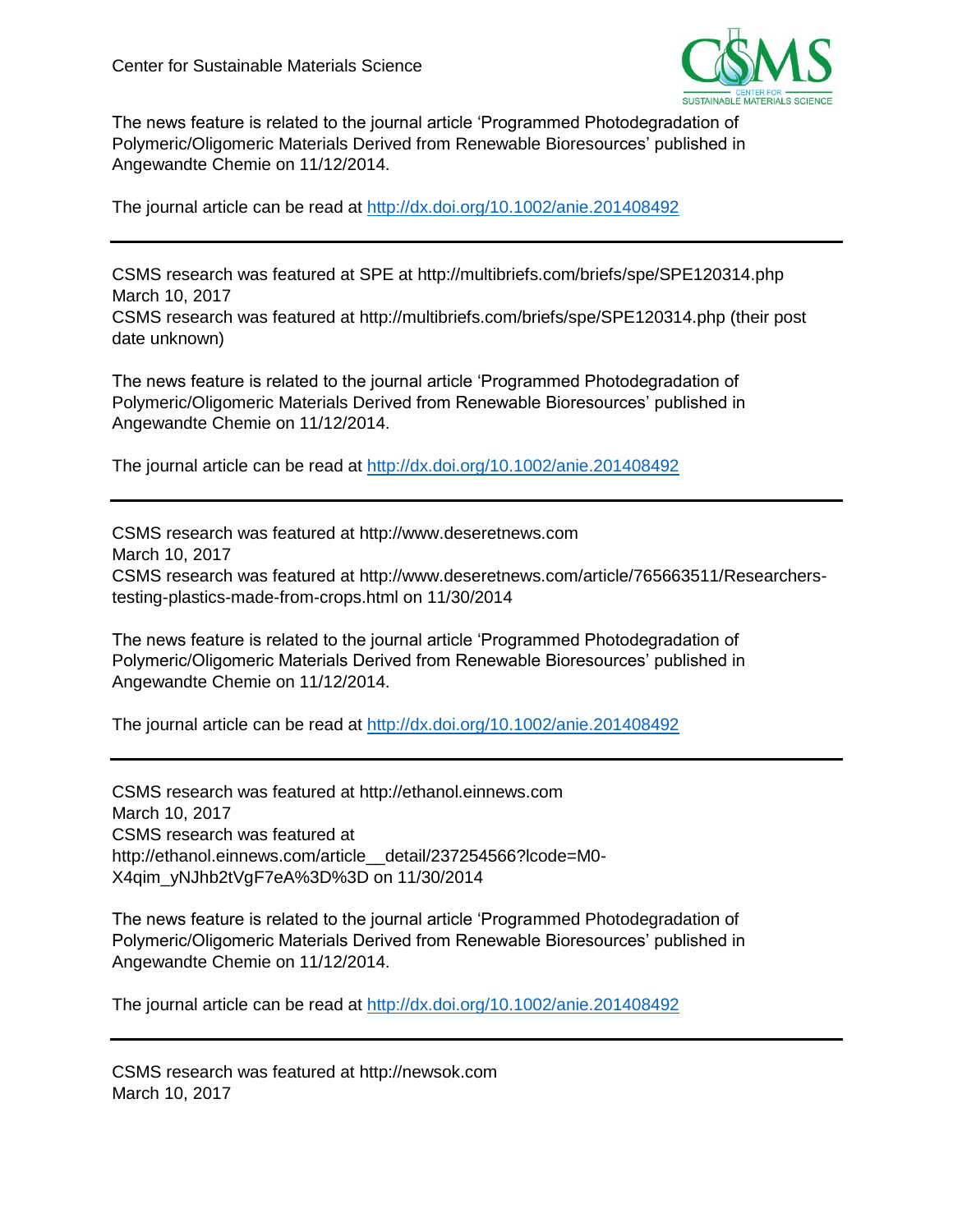

CSMS research was featured at http://newsok.com/researchers-testing-plastics-made-fromcrops/article/feed/766286 on 11/30/2014

The news feature is related to the journal article 'Programmed Photodegradation of Polymeric/Oligomeric Materials Derived from Renewable Bioresources' published in Angewandte Chemie on 11/12/2014.

The journal article can be read at<http://dx.doi.org/10.1002/anie.201408492>

CSMS research was featured at http://www.washingtontimes.com March 10, 2017 CSMS research was featured at http://www.washingtontimes.com/news/2014/nov/30/researchers-testing-plastics-made-fromcrops/ on 11/30/2014

The news feature is related to the journal article 'Programmed Photodegradation of Polymeric/Oligomeric Materials Derived from Renewable Bioresources' published in Angewandte Chemie on 11/12/2014.

The journal article can be read at<http://dx.doi.org/10.1002/anie.201408492>

CSMS research was featured at http://www.wopular.com March 10, 2017 CSMS research was featured at http://www.wopular.com/researchers-testing-plastics-madecrops on 11/30/2014

The news feature is related to the journal article 'Programmed Photodegradation of Polymeric/Oligomeric Materials Derived from Renewable Bioresources' published in Angewandte Chemie on 11/12/2014.

The journal article can be read at<http://dx.doi.org/10.1002/anie.201408492>

CSMS research was featured at http://rapidcityjournal.com March 10, 2017 CSMS research was featured at http://rapidcityjournal.com/news/latest/researchers-testingplastics-made-from-crops/article\_95110a09-9911-5a51-94e7-1a6605ebfcbe.html on 11/30/2014

The news feature is related to the journal article 'Programmed Photodegradation of Polymeric/Oligomeric Materials Derived from Renewable Bioresources' published in Angewandte Chemie on 11/12/2014.

The journal article can be read at<http://dx.doi.org/10.1002/anie.201408492>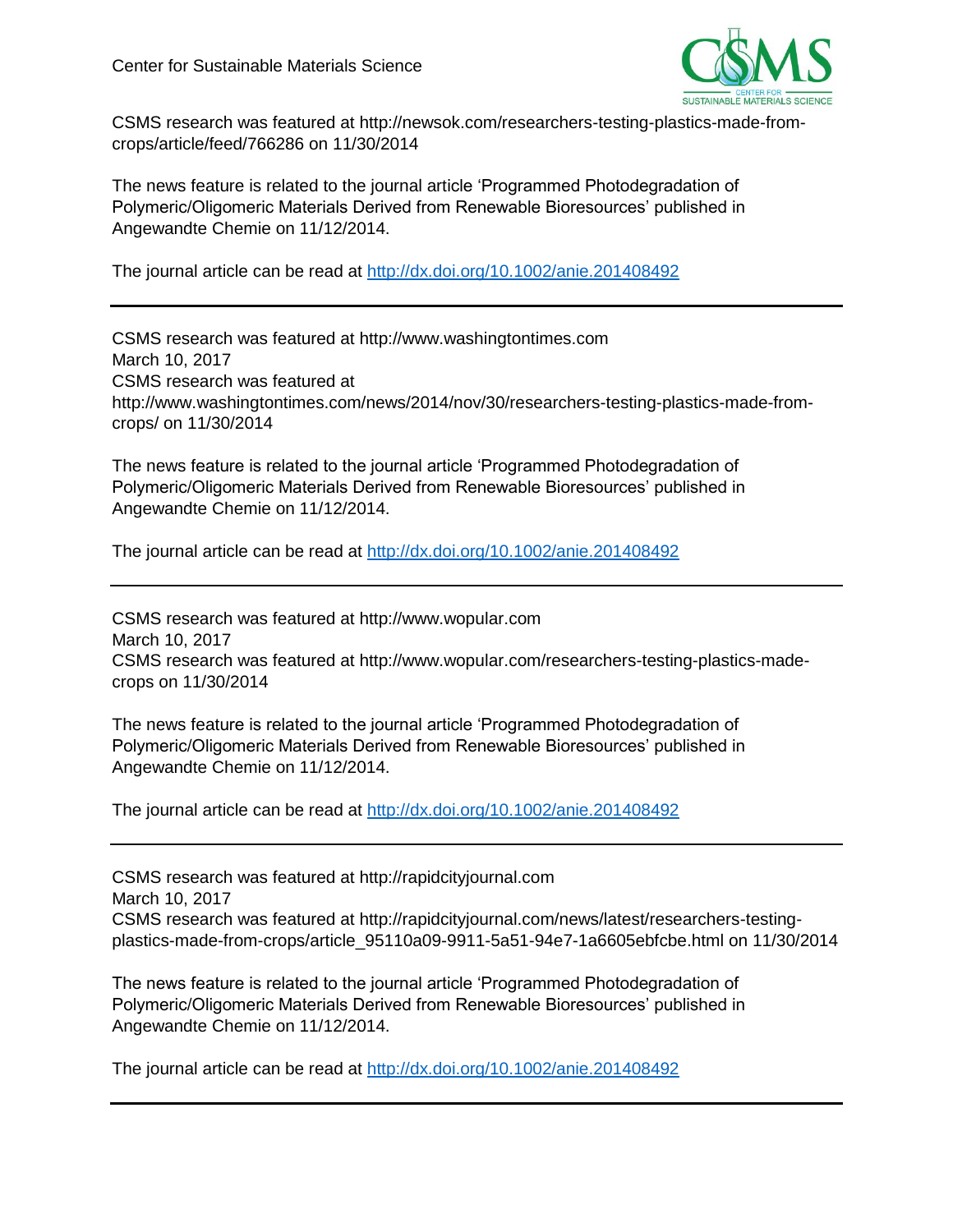

CSMS research was featured at http://lancaster144.rssing.com March 10, 2017 CSMS research was featured at http://lancaster144.rssing.com/chan-13860403/all\_p323.html on 11/29/2014

The news feature is related to the journal article 'Programmed Photodegradation of Polymeric/Oligomeric Materials Derived from Renewable Bioresources' published in Angewandte Chemie on 11/12/2014.

The journal article can be read at<http://dx.doi.org/10.1002/anie.201408492>

CSMS research was featured at http://www.grandforksherald.com March 10, 2017 CSMS research was featured at http://www.grandforksherald.com/content/ndsu-chemiststesting-new-plastic-could-help-north-dakotas-economic-stability on 11/28/2014

The news feature is related to the journal article 'Programmed Photodegradation of Polymeric/Oligomeric Materials Derived from Renewable Bioresources' published in Angewandte Chemie on 11/12/2014.

The journal article can be read at<http://dx.doi.org/10.1002/anie.201408492>

CSMS research was featured at http://www.maritime-executive.com March 10, 2017 CSMS research was featured at http://www.maritime-executive.com/article/Light-Returns-New-Plastic-to-Atoms–2014-11-28 on 11/28/2014

The news feature is related to the journal article 'Programmed Photodegradation of Polymeric/Oligomeric Materials Derived from Renewable Bioresources' published in Angewandte Chemie on 11/12/2014.

The journal article can be read at<http://dx.doi.org/10.1002/anie.201408492>

CSMS research was featured at http://www.business-standard.com News-IANS March 10, 2017 CSMS research was featured at http://www.business-standard.com/article/news-ians/a-plasticthat-breaks-down-on-demand-114112700419\_1.html on 11/27/2014

The news feature is related to the journal article 'Programmed Photodegradation of Polymeric/Oligomeric Materials Derived from Renewable Bioresources' published in Angewandte Chemie on 11/12/2014.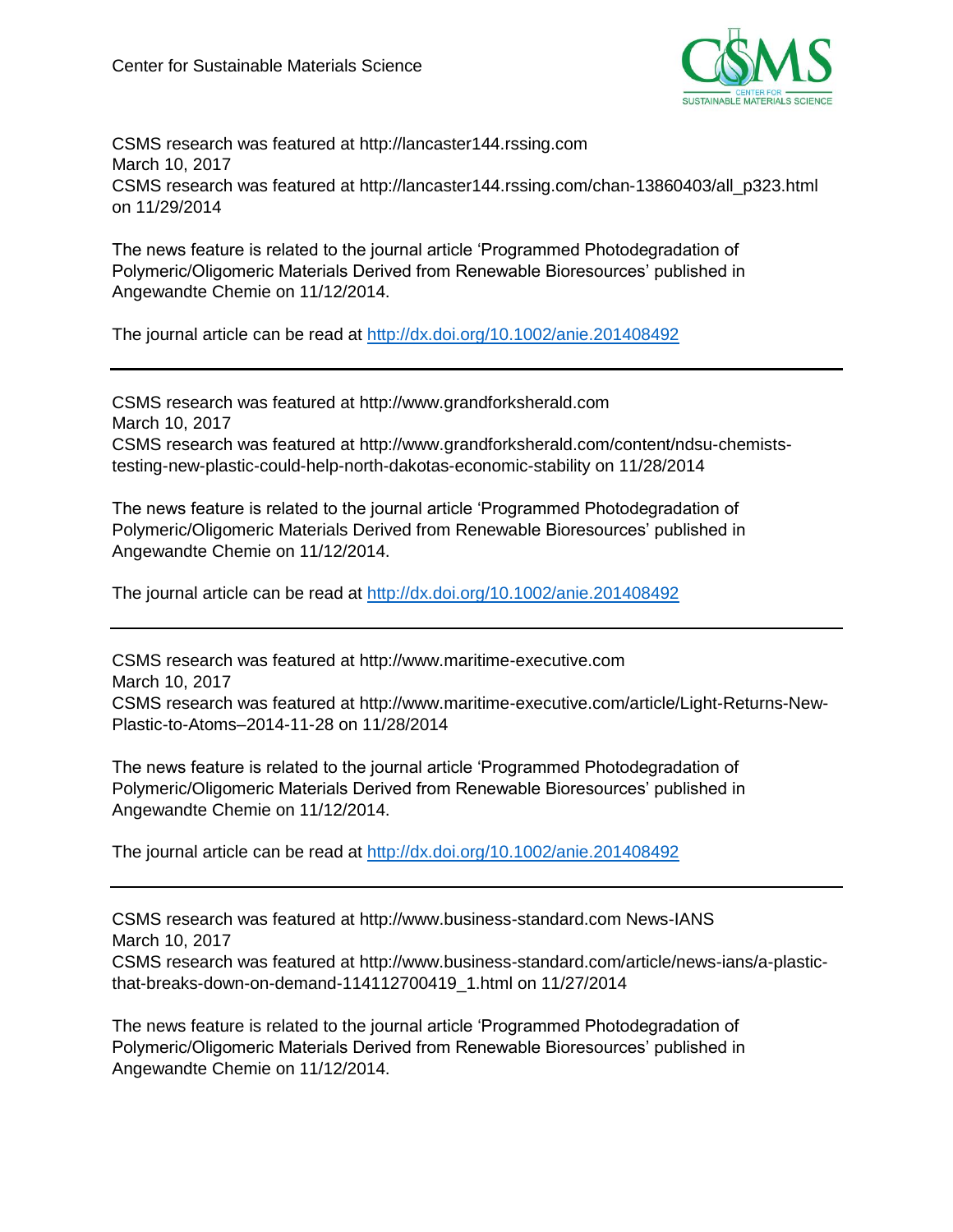

The journal article can be read at<http://dx.doi.org/10.1002/anie.201408492>

CSMS research was featured at http://www.business-standard.com pti-stories March 10, 2017

CSMS research was featured at http://www.business-standard.com/article/pti-stories/newplastic-breaks-down-on-demand-114112700662\_1.html on 11/27/2014

The news feature is related to the journal article 'Programmed Photodegradation of Polymeric/Oligomeric Materials Derived from Renewable Bioresources' published in Angewandte Chemie on 11/12/2014.

The journal article can be read at<http://dx.doi.org/10.1002/anie.201408492>

CSMS research was featured at http://zeenews.india.com March 10, 2017 CSMS research was featured at http://zeenews.india.com/news/sci-tech/a-plastic-that-breaksdown-on-demand\_1505662.html on 11/27/2014

The news feature is related to the journal article 'Programmed Photodegradation of Polymeric/Oligomeric Materials Derived from Renewable Bioresources' published in Angewandte Chemie on 11/12/2014.

The journal article can be read at<http://dx.doi.org/10.1002/anie.201408492>

CSMS research was featured at http://www.financialexpress.com March 10, 2017 CSMS research was featured at http://www.financialexpress.com/lifestyle/science/indian-originresearchers-devlop-new-plastic-that-breaks-down-on-demand/13375/ on 11/27/2014

The news feature is related to the journal article 'Programmed Photodegradation of Polymeric/Oligomeric Materials Derived from Renewable Bioresources' published in Angewandte Chemie on 11/12/2014.

The journal article can be read at<http://dx.doi.org/10.1002/anie.201408492>

CSMS research was featured at http://www.india-forums.com March 10, 2017 CSMS research was featured at http://www.india-forums.com/news/america/625857-a-plasticthat-breaks-down-on-demand.htm on 11/27/2014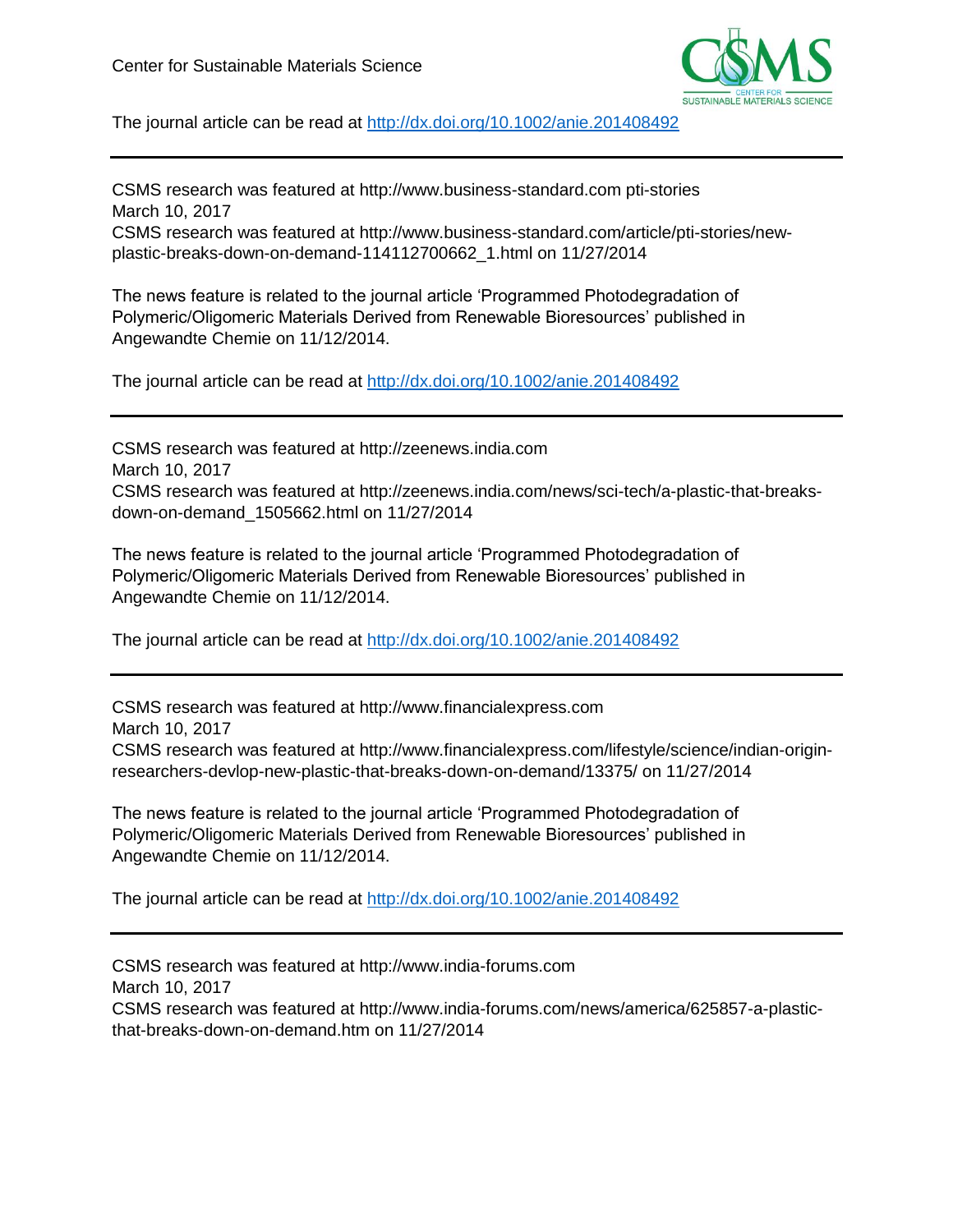

The news feature is related to the journal article 'Programmed Photodegradation of Polymeric/Oligomeric Materials Derived from Renewable Bioresources' published in Angewandte Chemie on 11/12/2014.

The journal article can be read at<http://dx.doi.org/10.1002/anie.201408492>

CSMS research was featured at http://www.inforum.com March 10, 2017 CSMS research was featured at http://www.inforum.com/content/ndsu-chemists-testing-newrenewable-biomass-plastic on 11/27/2014

The news feature is related to the journal article 'Programmed Photodegradation of Polymeric/Oligomeric Materials Derived from Renewable Bioresources' published in Angewandte Chemie on 11/12/2014.

The journal article can be read at<http://dx.doi.org/10.1002/anie.201408492>

CSMS research was featured at http://investmentwatchblog.com March 10, 2017 CSMS research was featured at http://investmentwatchblog.com/is-green-plastic-the-real-dealscientists-say-yes-it-will-be-degradable-made-of-biomass/ on 11/27/2014

The news feature is related to the journal article 'Programmed Photodegradation of Polymeric/Oligomeric Materials Derived from Renewable Bioresources' published in Angewandte Chemie on 11/12/2014.

The journal article can be read at<http://dx.doi.org/10.1002/anie.201408492>

CSMS research was featured at https://lucas2012infos.wordpress.com March 10, 2017 CSMS research was featured at https://lucas2012infos.wordpress.com/2014/11/27/newlyinvented-plastic-from-biomass-degrades-after-use-27-november-2014/ on 11/27/2014

The news feature is related to the journal article 'Programmed Photodegradation of Polymeric/Oligomeric Materials Derived from Renewable Bioresources' published in Angewandte Chemie on 11/12/2014.

The journal article can be read at<http://dx.doi.org/10.1002/anie.201408492>

CSMS research was featured at http://www.azom.com March 10, 2017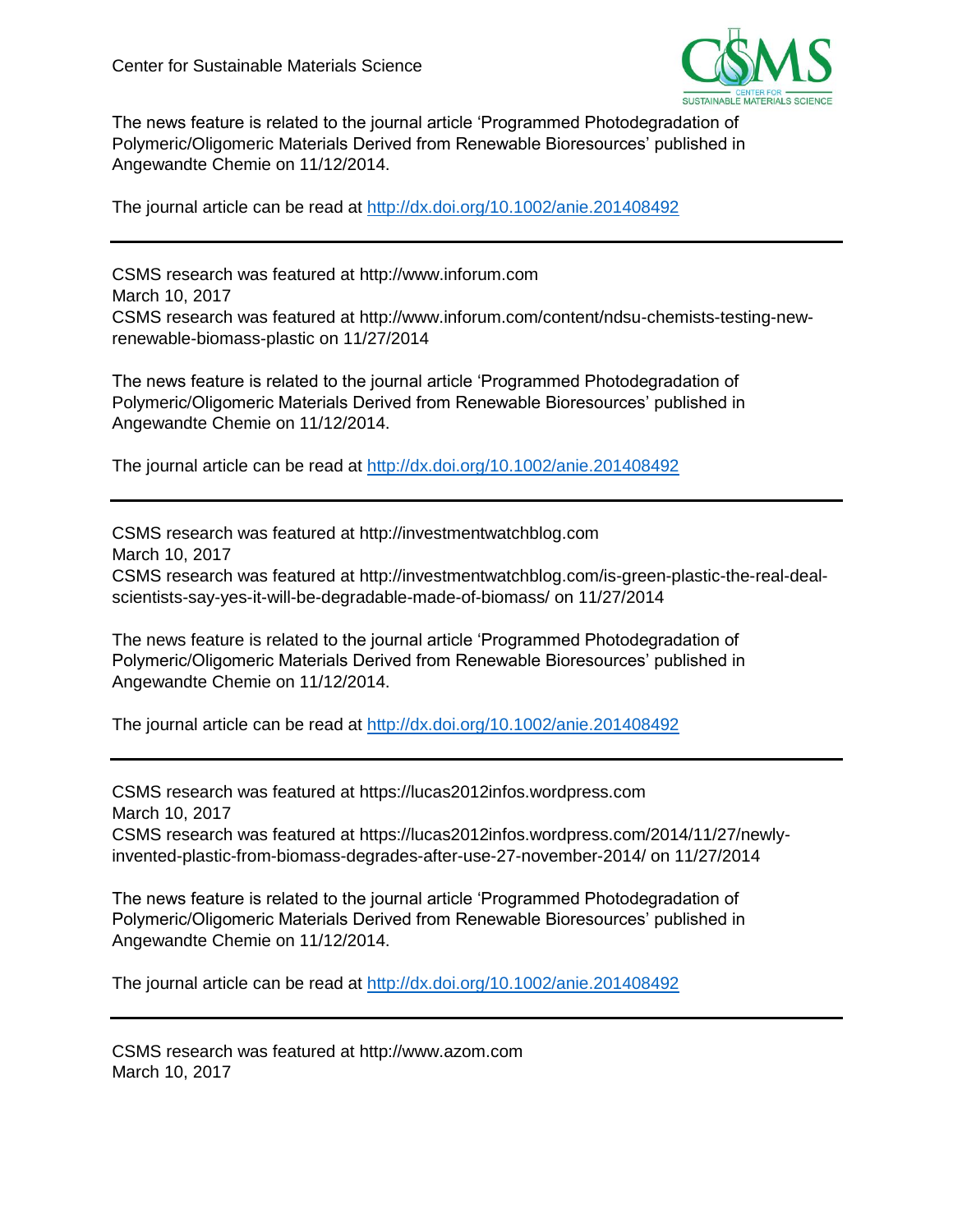

CSMS research was featured at http://www.azom.com/news.aspx?newsID=42904 on 11/26/2014

The news feature is related to the journal article 'Programmed Photodegradation of Polymeric/Oligomeric Materials Derived from Renewable Bioresources' published in Angewandte Chemie on 11/12/2014.

The journal article can be read at<http://dx.doi.org/10.1002/anie.201408492>

CSMS research was featured at http://m.eetindia.co.in March 10, 2017 CSMS research was featured at http://m.eetindia.co.in/ART\_8800707100\_1800007\_NT\_03d91f29\_2.HTM#.VIIsGIvU49o on 11/26/2014

The news feature is related to the journal article 'Programmed Photodegradation of Polymeric/Oligomeric Materials Derived from Renewable Bioresources' published in Angewandte Chemie on 11/12/2014.

The journal article can be read at<http://dx.doi.org/10.1002/anie.201408492>

CSMS research was featured at http://theenergysource.org March 10, 2017 CSMS research was featured at http://theenergysource.org/143423-newly-invented-plasticfrom-biomass-degrades-after-use-rt on 11/26/2014

The news feature is related to the journal article 'Programmed Photodegradation of Polymeric/Oligomeric Materials Derived from Renewable Bioresources' published in Angewandte Chemie on 11/12/2014.

The journal article can be read at<http://dx.doi.org/10.1002/anie.201408492>

CSMS research was featured at http://www.foodpackagingforum.org March 10, 2017 CSMS research was featured at http://www.foodpackagingforum.org/news/novelphotodegradable-bioplastics on 11/26/2014

The news feature is related to the journal article 'Programmed Photodegradation of Polymeric/Oligomeric Materials Derived from Renewable Bioresources' published in Angewandte Chemie on 11/12/2014.

The journal article can be read at<http://dx.doi.org/10.1002/anie.201408492>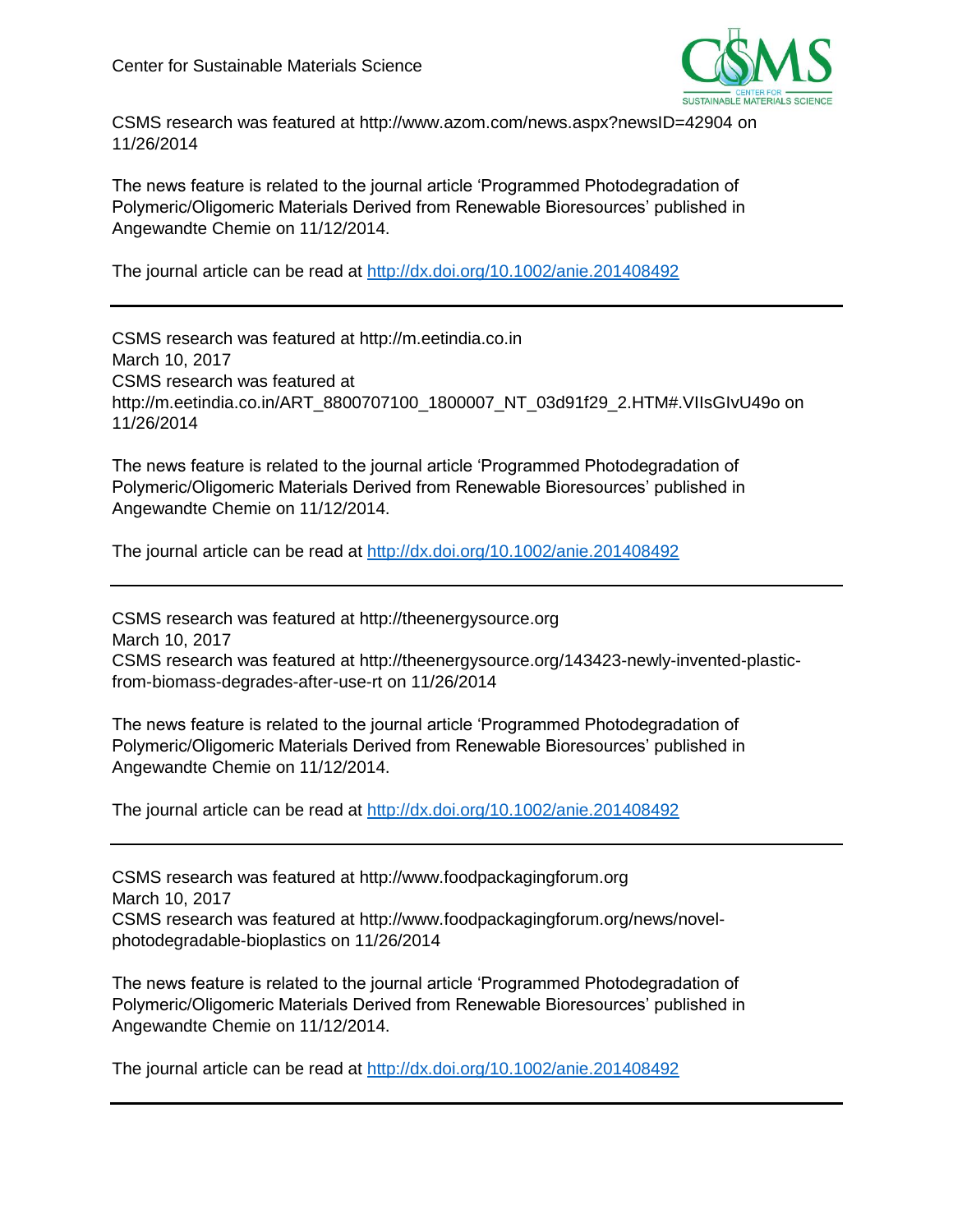

CSMS research was featured at http://www.greenstyle.it March 10, 2017 CSMS research was featured at http://www.greenstyle.it/plastica-in-arrivo-nuovo-materiale-chesi-degrada-al-sole-124375.html on 11/26/2014

The news feature is related to the journal article 'Programmed Photodegradation of Polymeric/Oligomeric Materials Derived from Renewable Bioresources' published in Angewandte Chemie on 11/12/2014.

The journal article can be read at<http://dx.doi.org/10.1002/anie.201408492>

CSMS research was featured at http://www.houstonmirror.com March 10, 2017 CSMS research was featured at http://www.houstonmirror.com/index.php/sid/227983681 on 11/26/2014

The news feature is related to the journal article 'Programmed Photodegradation of Polymeric/Oligomeric Materials Derived from Renewable Bioresources' published in Angewandte Chemie on 11/12/2014.

The journal article can be read at<http://dx.doi.org/10.1002/anie.201408492>

CSMS research was featured at http://www.plasticexpert.co.uk March 10, 2017 CSMS research was featured at http://www.plasticexpert.co.uk/biomass-plastic-recycling/ on 11/26/2014

The news feature is related to the journal article 'Programmed Photodegradation of Polymeric/Oligomeric Materials Derived from Renewable Bioresources' published in Angewandte Chemie on 11/12/2014.

The journal article can be read at<http://dx.doi.org/10.1002/anie.201408492>

CSMS research was featured at http://rt.com March 10, 2017 CSMS research was featured at http://rt.com/news/209139-new-plastic-biomass-degrades/ on 11/26/2014

The news feature is related to the journal article 'Programmed Photodegradation of Polymeric/Oligomeric Materials Derived from Renewable Bioresources' published in Angewandte Chemie on 11/12/2014.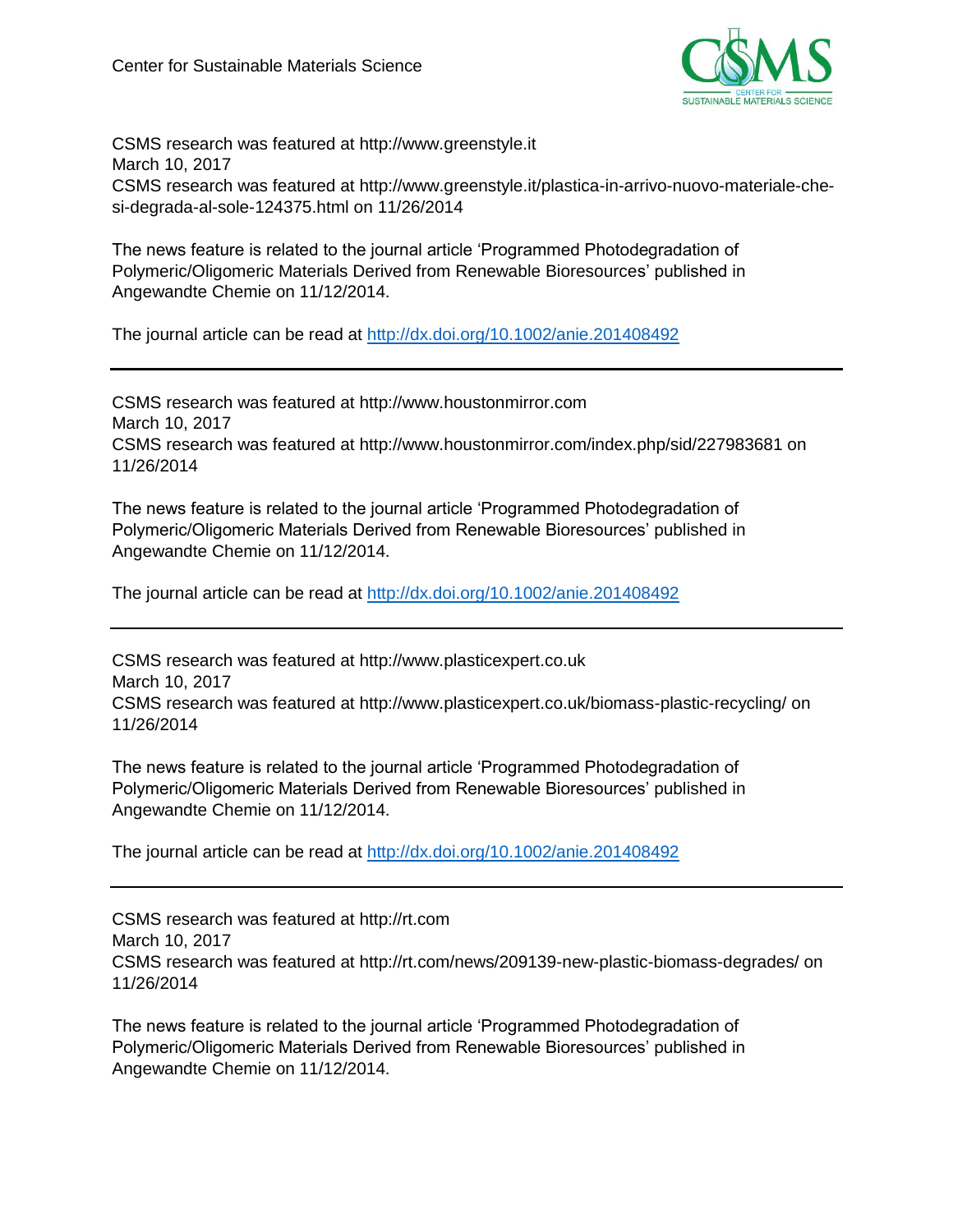

The journal article can be read at<http://dx.doi.org/10.1002/anie.201408492>

CSMS research was featured at https://worldindustrialreporter.com March 10, 2017 CSMS research was featured at https://worldindustrialreporter.com/ndsu-develops-new-typeplastic-can-broken-made-new/ on 11/26/2014

The news feature is related to the journal article 'Programmed Photodegradation of Polymeric/Oligomeric Materials Derived from Renewable Bioresources' published in Angewandte Chemie on 11/12/2014.

The journal article can be read at<http://dx.doi.org/10.1002/anie.201408492>

CSMS research was featured at http://www.greenhero.com March 10, 2017 CSMS research was featured at http://www.greenhero.com/index.php?route=extras/blog/getblog&blog\_id=305 on 11/21/2014

The news feature is related to the journal article 'Programmed Photodegradation of Polymeric/Oligomeric Materials Derived from Renewable Bioresources' published in Angewandte Chemie on 11/12/2014.

The journal article can be read at<http://dx.doi.org/10.1002/anie.201408492>

CSMS research was featured at http://www.iflscience.com March 10, 2017 CSMS research was featured at http://www.iflscience.com/technology/new-plastic-degradesjust-three-hours on 11/20/2014

The news feature is related to the journal article 'Programmed Photodegradation of Polymeric/Oligomeric Materials Derived from Renewable Bioresources' published in Angewandte Chemie on 11/12/2014.

The journal article can be read at<http://dx.doi.org/10.1002/anie.201408492>

CSMS research was featured at http://telezkope.com March 10, 2017 CSMS research was featured at http://telezkope.com/Science/Chemistry/3785401/ultimaterecycling-new-plastic-that-disappears-when-you-want-it-to November 2014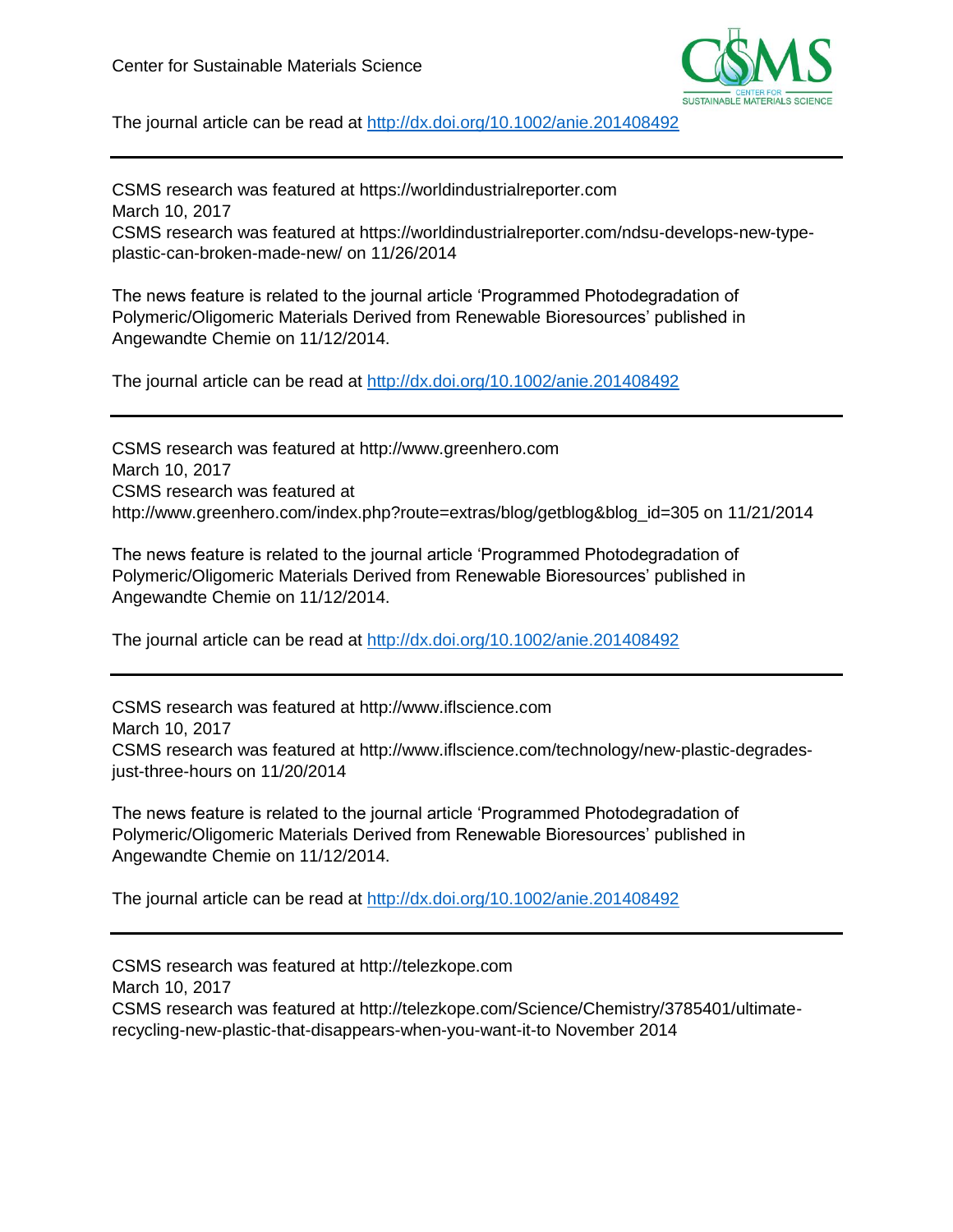

The news feature is related to the journal article 'Programmed Photodegradation of Polymeric/Oligomeric Materials Derived from Renewable Bioresources' published in Angewandte Chemie on 11/12/2014.

The journal article can be read at<http://dx.doi.org/10.1002/anie.201408492>

CSMS research was featured at http://telezkope.com March 10, 2017 CSMS research was featured at http://telezkope.com/Science/Chemistry/3785401/ultimaterecycling-new-plastic-that-disappears-when-you-want-it-to November 2014

The news feature is related to the journal article 'Programmed Photodegradation of Polymeric/Oligomeric Materials Derived from Renewable Bioresources' published in Angewandte Chemie on 11/12/2014.

The journal article can be read at<http://dx.doi.org/10.1002/anie.201408492>

CSMS research was featured at https://www.materialist.com March 9, 2017 CSMS research was featured at https://www.materialist.com/disappearing-plastic/ (their post date unknown)

Note: This link was previously added on 10/14/16 to our blog post from 10/5/2015 titled 'Proofof-concept developed for new type of degradable biomass plastic!' but has been added March 2017 to our Media Outlet category of our news page.

The news feature is related to the journal article 'Programmed Photodegradation of Polymeric/Oligomeric Materials Derived from Renewable Bioresources' published in Angewandte Chemie on 11/12/2014.

The journal article can be read at<http://dx.doi.org/10.1002/anie.201408492>

CSMS research was featured at http://advancedbiofuelsusa.info March 9, 2017 CSMS research was featured at http://advancedbiofuelsusa.info/ndsu-new-plastic-disappears-

when-you-want-it-to/ on 12/15/2014

Note: This link was previously added on 10/14/16 to our blog post from 10/5/2015 titled 'Proofof-concept developed for new type of degradable biomass plastic!' but has been added March 2017 to our Media Outlet category of our news page.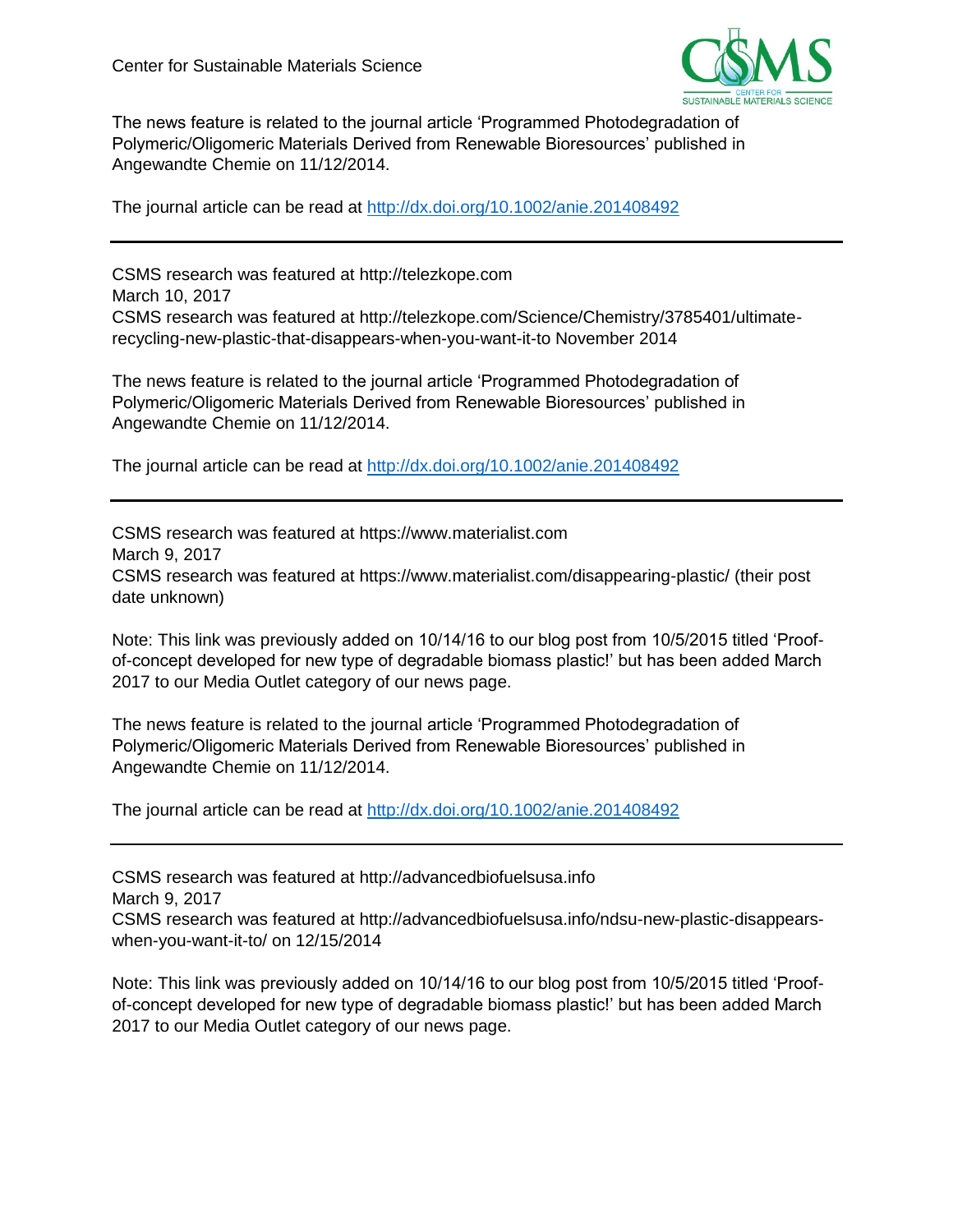

The news feature is related to the journal article 'Programmed Photodegradation of Polymeric/Oligomeric Materials Derived from Renewable Bioresources' published in Angewandte Chemie on 11/12/2014.

The journal article can be read at<http://dx.doi.org/10.1002/anie.201408492>

CSMS research was featured at http://www.greenoptimistic.com March 9, 2017 CSMS research was featured at http://www.greenoptimistic.com/bio-plastics-made-fructosedisappear-please-20141202/#.V\_\_2MsmMtVI on 12/02/2014

Note: This link was previously added on 10/14/16 to our blog post from 10/5/2015 titled 'Proofof-concept developed for new type of degradable biomass plastic!' but has been added March 2017 to our Media Outlet category of our news page.

The news feature is related to the journal article 'Programmed Photodegradation of Polymeric/Oligomeric Materials Derived from Renewable Bioresources' published in Angewandte Chemie on 11/12/2014.

The journal article can be read at<http://dx.doi.org/10.1002/anie.201408492>

CSMS research was featured at http://www.ibtimes.co.uk March 9, 2017 CSMS research was featured at http://www.ibtimes.co.uk/plastic-made-biomass-degrade-backoriginal-molecules-after-use-1476659 on 11/27/2014

Note: This link was previously added on 10/14/16 to our blog post from 10/5/2015 titled 'Proofof-concept developed for new type of degradable biomass plastic!' but has been added March 2017 to our Media Outlet category of our news page.

The news feature is related to the journal article 'Programmed Photodegradation of Polymeric/Oligomeric Materials Derived from Renewable Bioresources' published in Angewandte Chemie on 11/12/2014.

The journal article can be read at<http://dx.doi.org/10.1002/anie.201408492>

CSMS research was featured at http://www.unknowncountry.com March 9, 2017 CSMS research was featured at http://www.unknowncountry.com/news/scientists-create-newdisappearing-plastic-whilst-our-plastic-waste-mysteriously-disappearing on 11/26/2014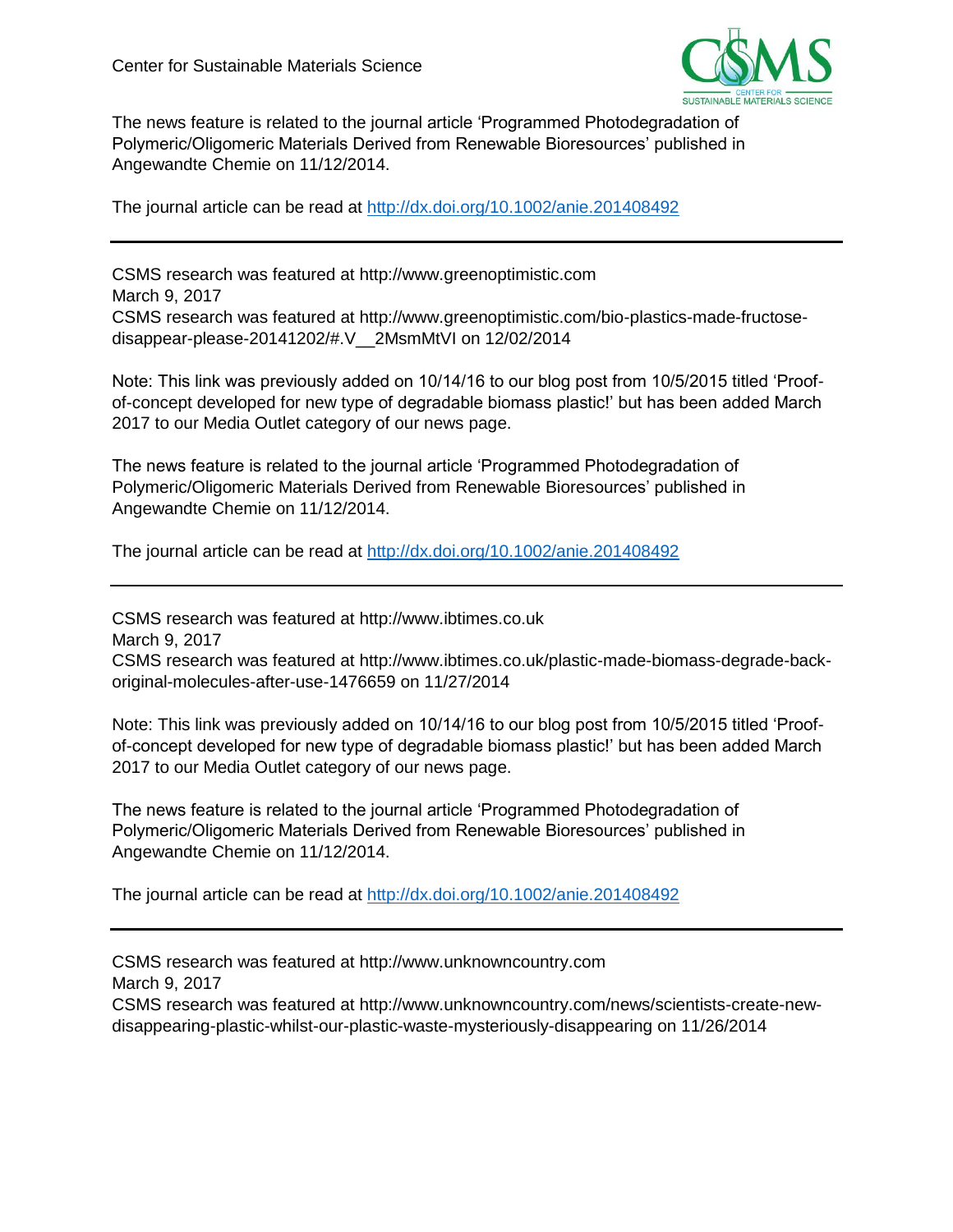

Note: This link was previously added on 10/14/16 to our blog post from 10/5/2015 titled 'Proofof-concept developed for new type of degradable biomass plastic!' but has been added March 2017 to our Media Outlet category of our news page.

The news feature is related to the journal article 'Programmed Photodegradation of Polymeric/Oligomeric Materials Derived from Renewable Bioresources' published in Angewandte Chemie on 11/12/2014.

The journal article can be read at<http://dx.doi.org/10.1002/anie.201408492>

CSMS research was featured at http://www.industrytap.com March 9, 2017 CSMS research was featured at http://www.industrytap.com/scientists-create-new-plasticdisappears-ultraviolet-light/25312 on 12/19/2014

Note: This link was previously added on 7/29/16 to our blog post from 10/5/2015 titled 'Proof-ofconcept developed for new type of degradable biomass plastic!' but has been added March 2017 to our Media Outlet category of our news page.

The news feature is related to the journal article 'Programmed Photodegradation of Polymeric/Oligomeric Materials Derived from Renewable Bioresources' published in Angewandte Chemie on 11/12/2014.

The journal article can be read at<http://dx.doi.org/10.1002/anie.201408492>

CSMS research was featured at http://www.chinatopix.com March 9, 2017 CSMS research was featured at http://www.chinatopix.com/articles/25374/20141201/newplastic-created-disappears-when-exposed-specific-light.htm on 12/01/2014

Note: This link was previously added on 7/29/16 to our blog post from 10/5/2015 titled 'Proof-ofconcept developed for new type of degradable biomass plastic!' but has been added March 2017 to our Media Outlet category of our news page.

The news feature is related to the journal article 'Programmed Photodegradation of Polymeric/Oligomeric Materials Derived from Renewable Bioresources' published in Angewandte Chemie on 11/12/2014.

The journal article can be read at<http://dx.doi.org/10.1002/anie.201408492>

CSMS research was featured at http://solutiongeneration.org March 9, 2017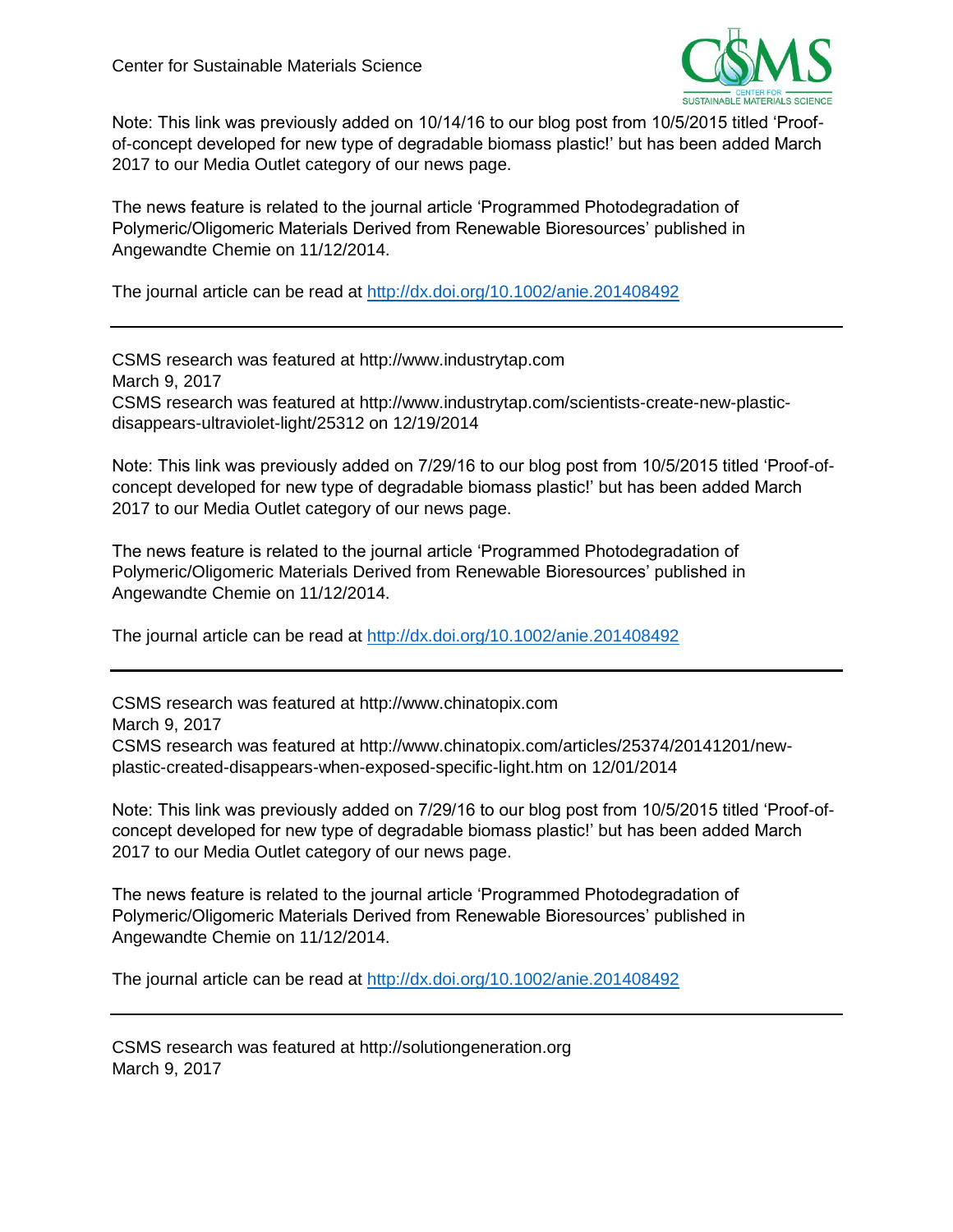

CSMS research was featured at http://solutiongeneration.org/blog/north-dakota-state-universityresearchers-may-make-plastic-disappear on 11/26/2014

Note: This link was previously added on 7/29/16 to our blog post from 10/5/2015 titled 'Proof-ofconcept developed for new type of degradable biomass plastic!' but has been added March 2017 to our Media Outlet category of our news page.

The news feature is related to the journal article 'Programmed Photodegradation of Polymeric/Oligomeric Materials Derived from Renewable Bioresources' published in Angewandte Chemie on 11/12/2014.

The journal article can be read at<http://dx.doi.org/10.1002/anie.201408492>

CSMS research was featured at http://www.sciencealert.com March 9, 2017 CSMS research was featured at http://www.sciencealert.com/researchers-have-developedplastics-that-break-down-in-just-three-hours on 11/20/2014

Note: This link was previously added on 7/29/16 to our blog post from 10/5/2015 titled 'Proof-ofconcept developed for new type of degradable biomass plastic!' but has been added March 2017 to our Media Outlet category of our news page.

The news feature is related to the journal article 'Programmed Photodegradation of Polymeric/Oligomeric Materials Derived from Renewable Bioresources' published in Angewandte Chemie on 11/12/2014.

The journal article can be read at<http://dx.doi.org/10.1002/anie.201408492>

CSMS research was featured at http://www.sciencemag.org March 9, 2017 CSMS research was featured at http://www.sciencemag.org/news/2014/11/plastic-recycles-itself on 11/19/2014

Note: This link was previously added on 7/29/16 to our blog post from 10/5/2015 titled 'Proof-ofconcept developed for new type of degradable biomass plastic!' but has been added March 2017 to our Media Outlet category of our news page.

The news feature is related to the journal article 'Programmed Photodegradation of Polymeric/Oligomeric Materials Derived from Renewable Bioresources' published in Angewandte Chemie on 11/12/2014.

The journal article can be read at<http://dx.doi.org/10.1002/anie.201408492>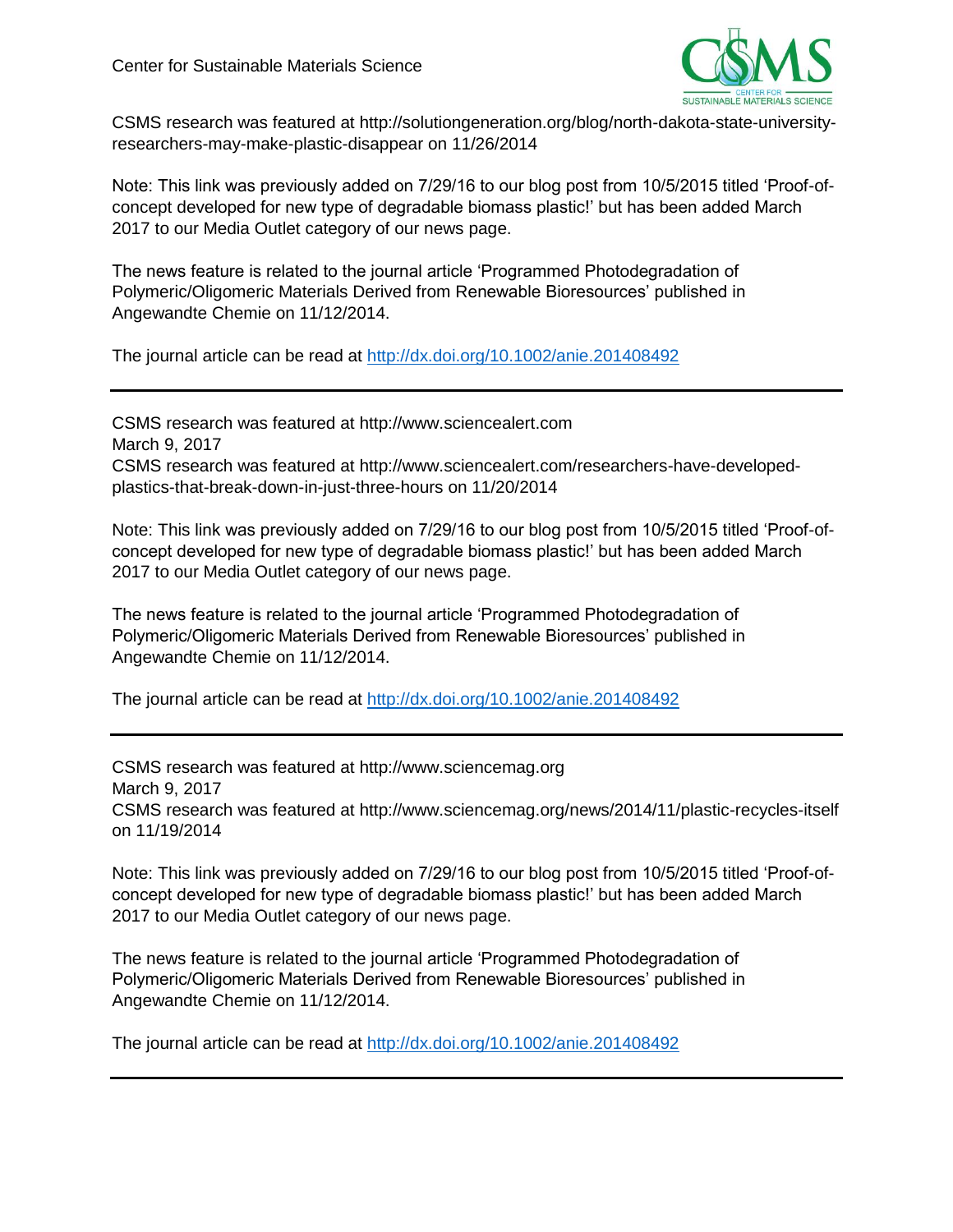

CSMS research was featured at https://www.innovationtoronto.com March 9, 2017 CSMS research was featured at https://www.innovationtoronto.com/2014/11/new-plastic-thatdisappears-when-you-want-it-to/ November 2014

Note: This link was previously added on 7/29/16 to our blog post from 10/5/2015 titled 'Proof-ofconcept developed for new type of degradable biomass plastic!' but has been added March 2017 to our Media Outlet category of our news page.

The news feature is related to the journal article 'Programmed Photodegradation of Polymeric/Oligomeric Materials Derived from Renewable Bioresources' published in Angewandte Chemie on 11/12/2014.

The journal article can be read at<http://dx.doi.org/10.1002/anie.201408492>

CSMS research was featured at http://www.epscorideafoundation.org March 9, 2017

CSMS research was featured at http://www.epscorideafoundation.org/successes/center-forsustainable-science-develops-proof-of-concept-for-new-type-of-plastic (their post date unknown)

Note: This link was previously added on 7/29/16 to our blog post from 10/5/2015 titled 'Proof-ofconcept developed for new type of degradable biomass plastic!' but has been added March 2017 to our Media Outlet category of our news page.

The news feature is related to the journal article 'Programmed Photodegradation of Polymeric/Oligomeric Materials Derived from Renewable Bioresources' published in Angewandte Chemie on 11/12/2014.

The journal article can be read at<http://dx.doi.org/10.1002/anie.201408492>

CSMS research was featured at http://www.newswise.com March 9, 2017

CSMS research was featured at http://www.newswise.com/articles/new-plastic-that-disappearswhen-you-want-it-to on 11/24/2014

Note: This link was previously posted with our blog post from 10/5/2015 titled 'Proof-of-concept developed for new type of degradable biomass plastic!' but has been added March 2017 to our Media Outlet category of our news page.

The news feature is related to the journal article 'Programmed Photodegradation of Polymeric/Oligomeric Materials Derived from Renewable Bioresources' published in Angewandte Chemie on 11/12/2014.

The journal article can be read at http://dx.doi.org/10.1002/anie.201408492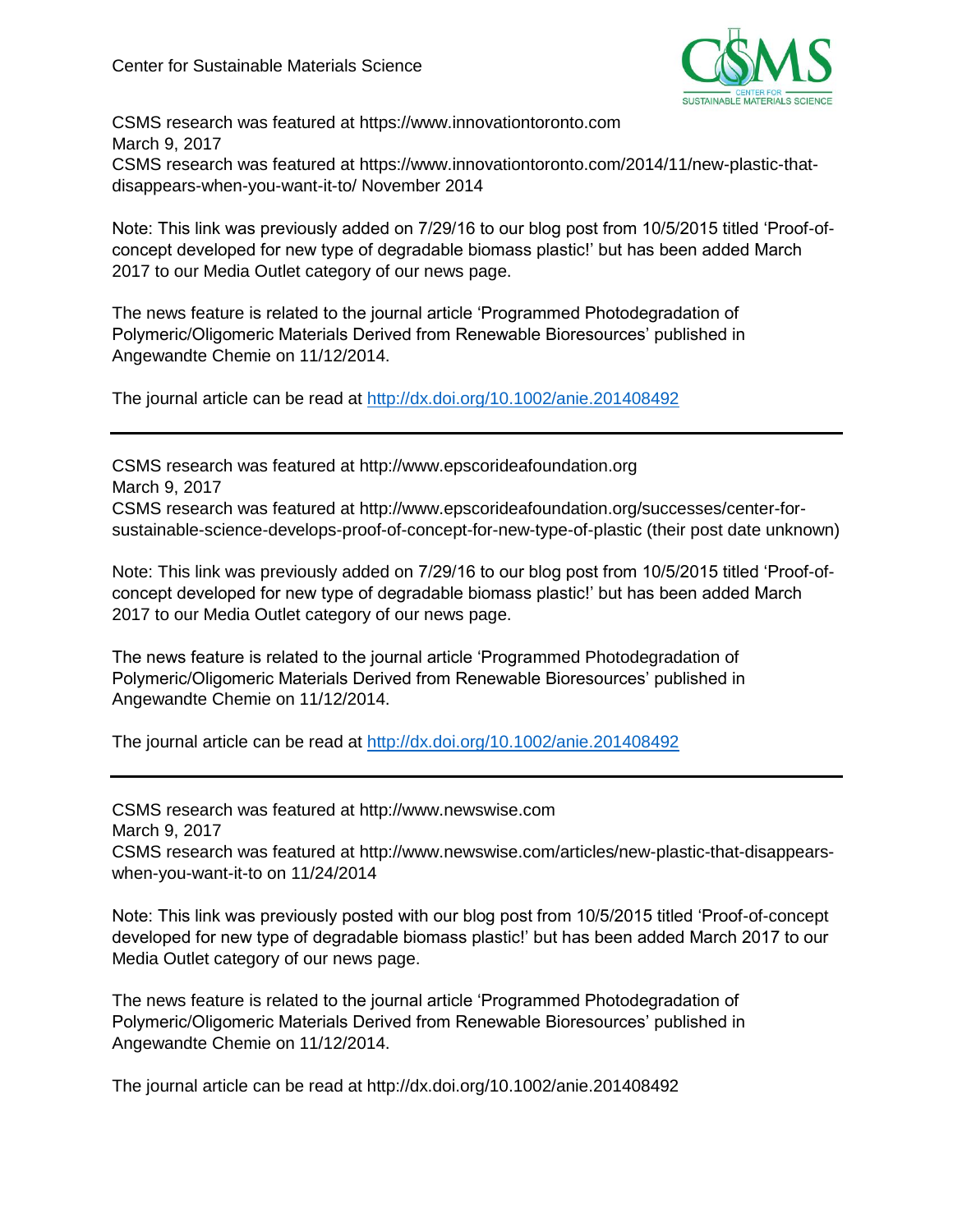

CSMS research was featured at https://www.sciencedaily.com March 9, 2017 CSMS research was featured at https://www.sciencedaily.com/releases/2014/11/141125101741.htm on 11/25/2014

Note: This link was previously posted with our blog post from 10/5/2015 titled 'Proof-of-concept developed for new type of degradable biomass plastic!' but has been added March 2017 to our Media Outlet category of our news page.

The news feature is related to the journal article 'Programmed Photodegradation of Polymeric/Oligomeric Materials Derived from Renewable Bioresources' published in Angewandte Chemie on 11/12/2014.

The journal article can be read at http://dx.doi.org/10.1002/anie.201408492

CSMS research was featured at http://greenarea.me March 9, 2017 CSMS research was featured at http://greenarea.me/en/63322/new-plastic-that-disappearswhen-you-want-it-to/ on 11/26/2014

Note: This link was previously posted with our blog post from 10/5/2015 titled 'Proof-of-concept developed for new type of degradable biomass plastic!' but has been added March 2017 to our Media Outlet category of our news page.

The news feature is related to the journal article 'Programmed Photodegradation of Polymeric/Oligomeric Materials Derived from Renewable Bioresources' published in Angewandte Chemie on 11/12/2014.

The journal article can be read at<http://dx.doi.org/10.1002/anie.201408492>

CSMS research was featured at http://phys.org March 9, 2017 CSMS research was featured at http://phys.org/news/2014-11-ultimate-recycling-plastic.html on 11/26/2014

Note: This link was previously posted with our blog post from 10/5/2015 titled 'Proof-of-concept developed for new type of degradable biomass plastic!' but has been added March 2017 to our Media Outlet category of our news page.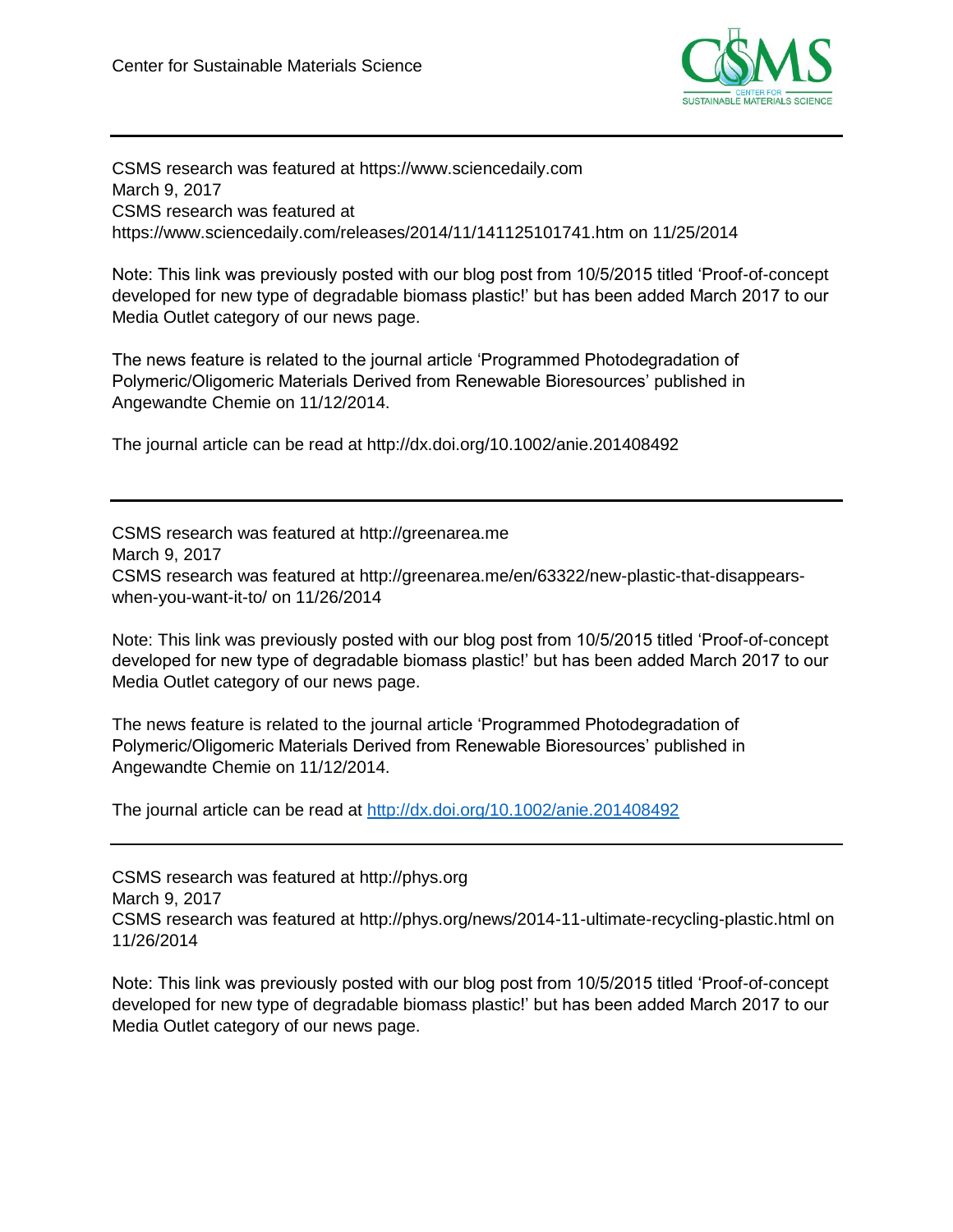

The news feature is related to the journal article 'Programmed Photodegradation of Polymeric/Oligomeric Materials Derived from Renewable Bioresources' published in Angewandte Chemie on 11/12/2014.

The journal article can be read at<http://dx.doi.org/10.1002/anie.201408492>

CSMS research was featured at http://www.plasticsouplab.org March 9, 2017 CSMS research was featured at http://www.plasticsouplab.org/new-plastic-that-disappearswhen-you-want-it-to/ on 11/26/2014

Note: This link was previously posted with our blog post from 10/5/2015 titled 'Proof-of-concept developed for new type of degradable biomass plastic!' but has been added March 2017 to our Media Outlet category of our news page.

The news feature is related to the journal article 'Programmed Photodegradation of Polymeric/Oligomeric Materials Derived from Renewable Bioresources' published in Angewandte Chemie on 11/12/2014.

The journal article can be read at<http://dx.doi.org/10.1002/anie.201408492>

CSMS research was featured at http://www.scienceworldreport.com March 9, 2017 CSMS research was featured at http://www.scienceworldreport.com/articles/19346/20141127/new-plastic-disappears-ultravioletlight.htm on 11/27/2014

Note: This link was previously posted with our blog post from 10/5/2015 titled 'Proof-of-concept developed for new type of degradable biomass plastic!' but has been added March 2017 to our Media Outlet category of our news page.

The news feature is related to the journal article 'Programmed Photodegradation of Polymeric/Oligomeric Materials Derived from Renewable Bioresources' published in Angewandte Chemie on 11/12/2014.

The journal article can be read at<http://dx.doi.org/10.1002/anie.201408492>

CSMS research was featured at http://www.biomassmagazine.com March 9, 2017 CSMS research was featured at http://www.biomassmagazine.com/articles/11260/ndsu-new-plastic-disappears-when-you-wantit-to on 11/28/2014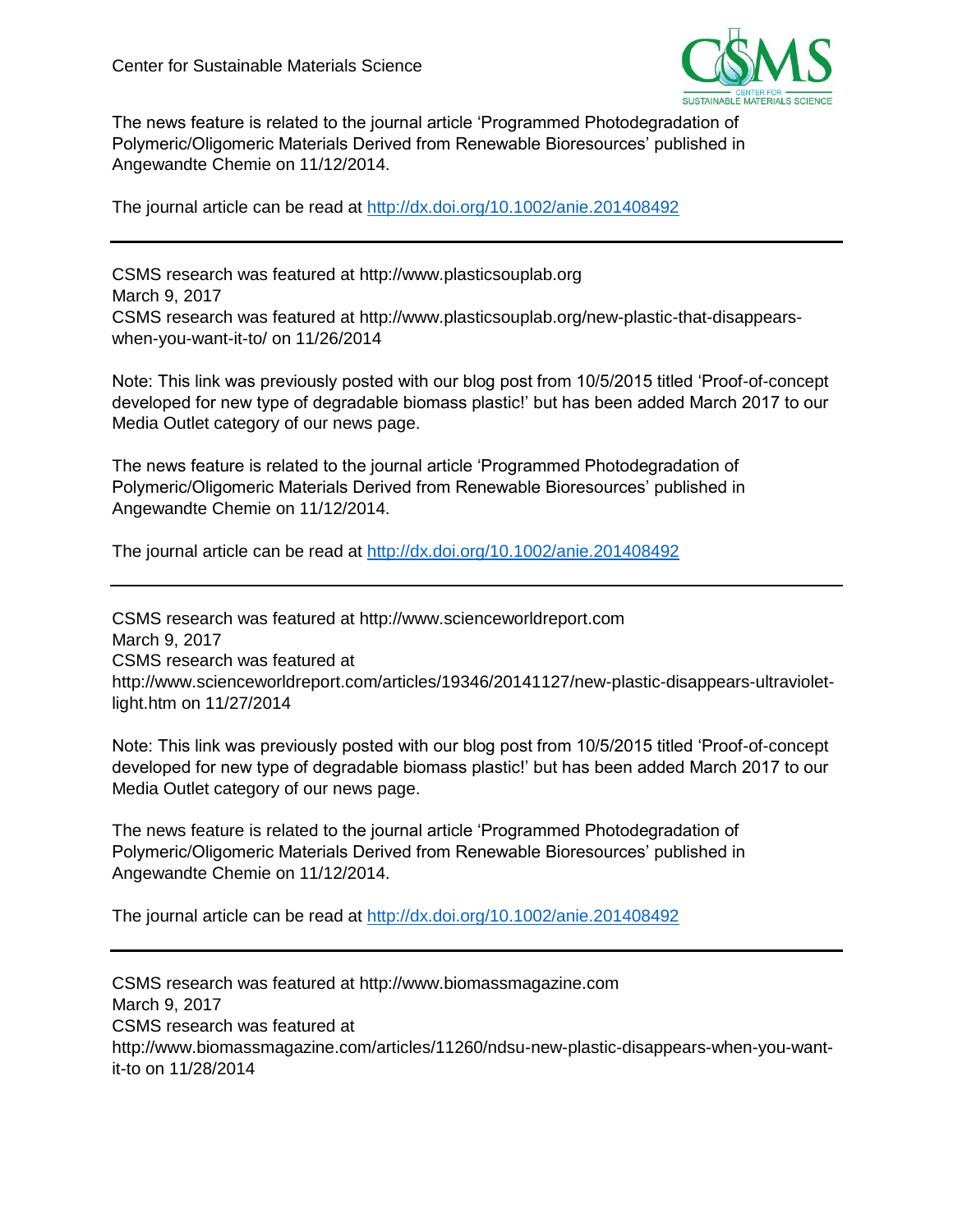

Note: This link was previously posted with our blog post from 10/5/2015 titled 'Proof-of-concept developed for new type of degradable biomass plastic!' but has been added March 2017 to our Media Outlet category of our news page.

The news feature is related to the journal article 'Programmed Photodegradation of Polymeric/Oligomeric Materials Derived from Renewable Bioresources' published in Angewandte Chemie on 11/12/2014.

The journal article can be read at<http://dx.doi.org/10.1002/anie.201408492>

News release: New Plastic That Disappears When You Want It To March 9, 2017 The news release found at https://www.ndsu.edu/research/news/detail/16161/ announces research done by CSMS researchers was published in Angewandte Chemie on 11/12/2014.

The journal article titled 'Programmed Photodegradation of Polymeric/Oligomeric Materials Derived from Renewable Bioresources' can be read at http://dx.doi.org/10.1002/anie.201408492

CSMS research was featured at xpo.castsheet.com February 27, 2017 CSMS research was featured at http://xpo.castsheet.com/new-plastic-disappears-want/ on 12/1/2014

The news feature is related to the journal article 'Programmed Photodegradation of Polymeric/Oligomeric Materials Derived from Renewable Bioresources' published in Angewandte Chemie on 11/12/2014.

The journal article can be read at http://dx.doi.org/10.1002/anie.201408492

Note: This link was previously posted with our blog post from 10/5/2015 titled 'Proof-of-concept developed for new type of degradable biomass plastic!' but has been added February 2017 to our Media Outlet category of our news page.

High School Chemistry teacher sparked scientific curiosity February 16, 2017

Arvin Yu, a Graduate Student in Coatings and Polymeric Materials at North Dakota State University, assists in the Center for Sustainable Materials Science (CSMS) research in Dr. Dean Webster's CSMS research group. Arvin's contribution to CSMS research is in developing biobased resins from soybean oil and sugar for structural composite applications. Arvin wants to work in the industry and put into practice the knowledge and skills he learned through his work with the CSMS research group.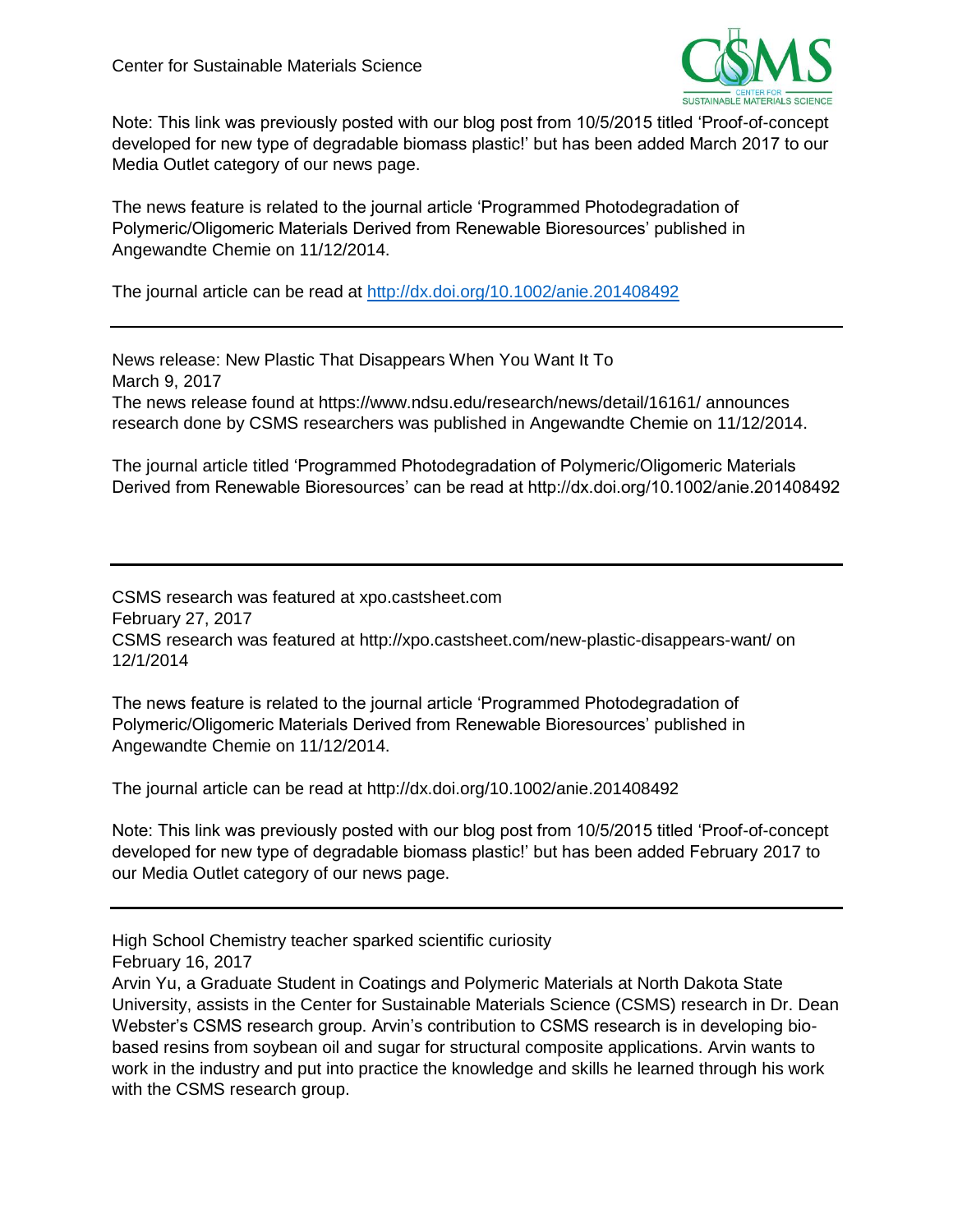

Arvin has been scientifically inclined since he was young. His high school chemistry teacher sparked scientific curiosity in him at an early age, and she influenced him to take an active interest in chemistry. Fun fact about Arvin: he finds it fun and enjoyable to try out different cuisines when he goes out to eat.

You can watch Arvin, alongside graduate student Adlina Paramarta and Postdoc Ivan Hevus, in the following video as they talk about some of their work with the CSMS research group: https://vimeo.com/181097192

You can also see Arvin featured in the following local KVLY news segment, with fellow graduate student Kyle Kingsley, about their experiments at the NDSU graduate-run event Avenues of Scientific Discovery https://www.youtube.com/watch?v=LveE1Sr0O5c&feature=youtu.be

Science Training in Advanced Interdisciplinary Research in Sustainable Chemistry (STAIRS @ Sivagroup) at North Dakota State University February 3, 2017 By Dr. Jayaraman Sivaguru, Ramya Raghunathan and Ravichandranath Singathi

In June 2016, Dr. Jayaraman Sivaguru's Center for Sustainable Materials Science (CSMS) research group, through a research collaborative partnership with Dr. Mafany Mongoh at Sitting Bull College (SBC), Fort Yates, ND, welcomed Mr. Saul Bobtail Bear and Mr. Josh Silk to Dr. Sivaguru's lab at NDSU. Saul and Josh are environmental science students at Sitting Bull College participating in CSMS research under Dr. Mafany Mongoh. As part of the ND EPSCoR program, the Center for Sustainable Materials Science (CSMS) plays an important role for research collaborative projects among different research expertises in science and engineering. CSMS helps in providing research and STEM education opportunities for students across the state, including students at the Tribal Colleges (TCs). CSMS research groups across the state teach and explain the importance of using agricultural materials to develop sustainable materials as alternative energy resources for fossil fuel materials.

Dr. Sivaguru's CSMS group provided research training for Saul and Josh using his interdisciplinary training program STAIRS @ Sivagroup. The STAIRS @ Sivagroup training program helps students meet the challenges of the 21st century through integration of science, technology and research with outreach and collaboration. Saul and Josh worked on the synthesis of photodegradable polymers derived from biomass (fructose-derived products) by incorporating phototriggers as a light sensitive unit in the polymer backbone. CSMS students Ramya Raghunathan and Ravichandranath Singathi interacted closely and worked in collaboration with Saul and Josh.

Apart from the synthesis, they did controlled degradation of the biobased polymer and the model systems by employing light as the energy source for the recovery of the monomer. The techniques they learned included experiment/reaction setup, isolation of compounds by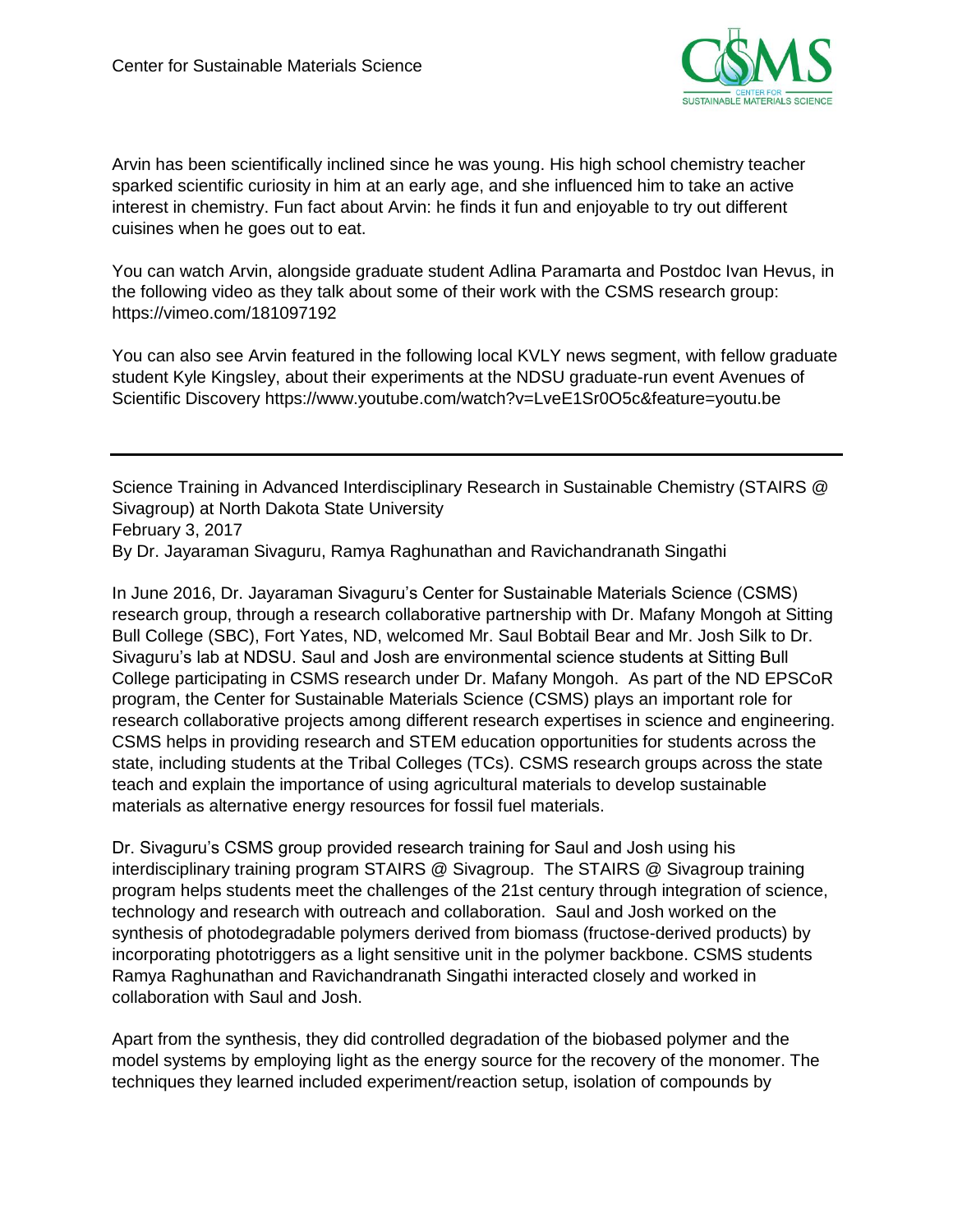

extractions and purification, photoreactions in a Rayonet Photoreactor/chamber, and analysis of the products formed by TLC and NMR characterizations.

At the end of the training, Josh mentioned that "it's a nice platform and a good start for undergraduate students from different fields like engineering, microbiology, environmental sciences to get familiarize about the importance of sustainable materials in day to day life and understanding about the impact of fossil fuels derived products and their depletion from the environment". The STAIRS @ Sivagroup interdisciplinary learning program motivates students from diverse backgrounds and helps students working in CSMS research teams to understand, and help others understand, the true meaning of sustainability, renewability, and reproducibility.

Interest in Sciences comes from family and high school chemistry teachers January 30, 2017

The Center for Sustainable Materials Science (CSMS), funded by a National Science Foundation EPSCoR grant, provides opportunities for graduate and undergraduate students to engage in research. One of these students is Eric Serum, a doctoral graduate student majoring in Synthetic Organic Chemistry at North Dakota State University, who has worked alongside several undergraduates in Dr. Mukund Sibi's CSMS research group to devise and develop optimal strategies for the synthesis, purification, and characterization of 2,5 bis(hydroxymethyl)furan, 5-hydroxymethylfurfural, 2,5-diformylfuran, 2,5-furandicarboxylic acid, 3,3'-fur-2,5-diylbis(acrylic acid) and their derivatives.

Eric SerumEric's central research theme focuses on the application of the Diels-Alder reaction to those biomass derived furans for the preparation of novel C1,C4-disubstituted-7 oxabenzonorbornadienes, which have been aromatized in our work to prepare naphthalenic terephthalic acid analogs. He intends to complete his doctoral thesis in 2018, secure an avenue for continued intellectual and professional development (either a program for academic or industrial post-doctoral study), or find work in the chemical industries, before ultimately returning to academia if there is an opportunity.

Eric's initial interest in sciences comes from his family. "My mother initially got me going with dinosaurs. From a young age, I was particularly interested in paleontology which developed into a passion for life sciences and for astrophysics/planetology. In high school I had two wonderful chemistry teachers (one for general chemistry and one for organic chemistry); it also turns out that most astronomers spend time looking at computer screens rather than the night sky nowadays. Those two factors controlled my decision to pursue an undergraduate degree in chemistry at the University of Wisconsin – River Falls where I had the great pleasure of working for a research advisor who gave me every opportunity to develop technical skills and fundamental knowledge. The small class sizes at UWRF afforded many opportunities to interact with each of the faculty members directly so that I was always able to challenge my understanding."

Eric is one of several students featured in the following video about some of the work being done in Dr. Mukund Sibi's CSMS research group: https://vimeo.com/164640773. This video and others from the CSMS researchers can be found on the CSMS website's Multimedia page at [http://csms-ndsu.org/multimedia/.](http://csms-ndsu.org/multimedia/)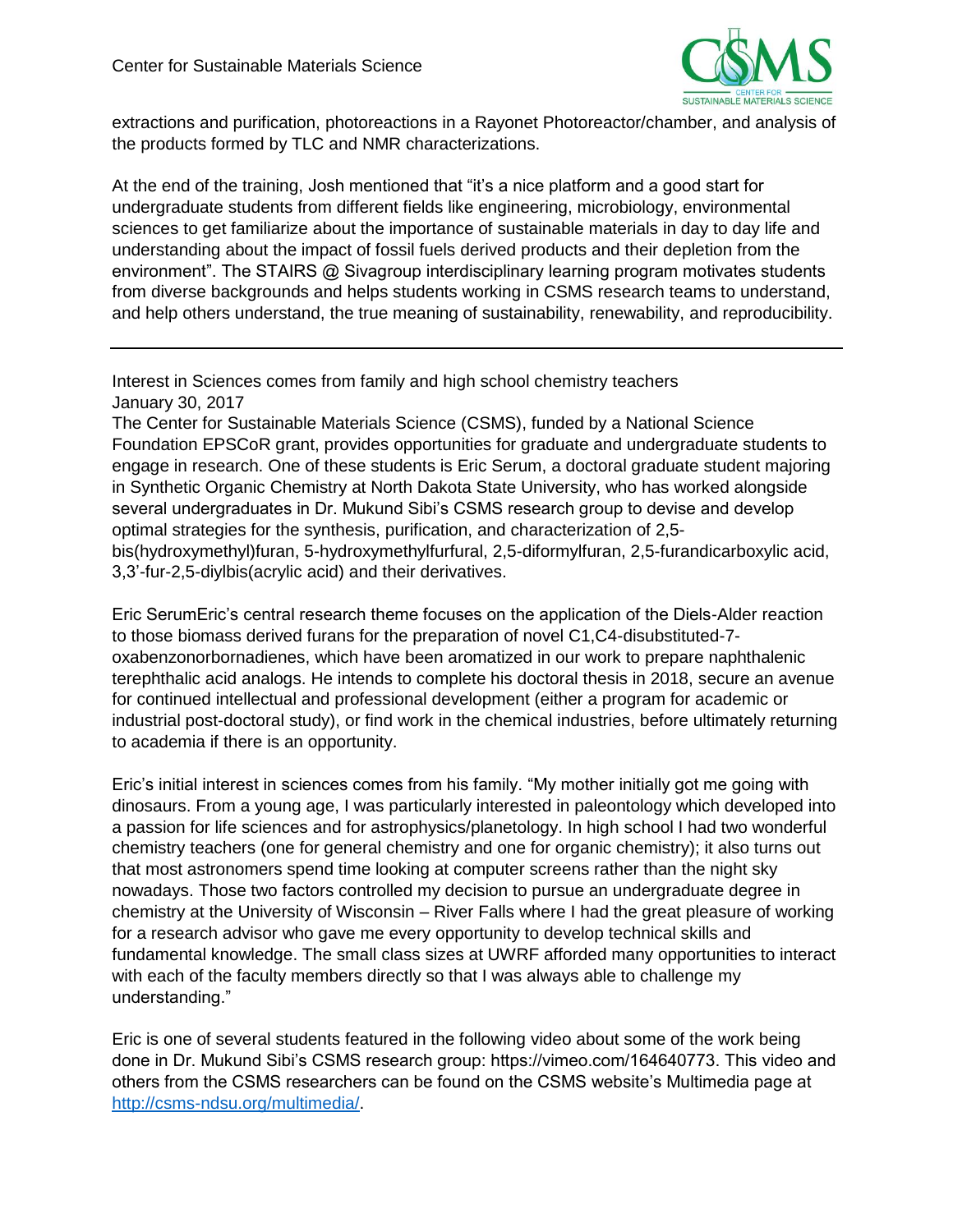

NATURE camp students shine light at Dr. Jayaraman Sivaguru's lab December 15, 2016 By Dr. Jayaraman Sivaguru, Ramya Raghunathan and Ravichandranath Singathi

Dr. Jayaraman Sivaguru and his Center for Sustainable Materials Science (CSMS) team hosted NATURE Summer Camp students during the Summer of 2016 and provided them with handson experience in scientific research. The NATURE (Nurturing American Tribal Undergraduate Research and Education) program, funded by ND-EPSCoR, was initiated to promote and encourage Native American students to step into a STEM career.

This summer, two high school students, Heather One Horn and Sasha Azure from Solen High School, ND, chose to work with graduate students Ravichandranath Singathi from Dr. Sivaguru's CSMS research group and Ramya Raghunathan from Dr. Sivaguru's and Dr. Mukund Sibi's CSMS research groups, to get in depth knowledge about biomass derived polymers and their degradation using light. Heather and Sasha are two of eight high school students who traveled to the NATURE camp from the Standing Rock Indian Reservation with Dr. Mafany Mongoh, NATURE coordinator from Sitting Bull College.

### 275545981

During their time in the lab, Heather and Sasha researched the breaking down of polymers by using one of the abundant and greener reagents "Light". This research has the potential to be developed into materials that can be degraded in an environmentally friendly and sustainable way. The materials they chose to work with are hydroxy acetophenone, a phototrigger, and methacrylic acid, a monomer. A phototrigger is a light sensitive unit, which is incorporated during the polymerization process with the monomer. Light can then break the polymer down to give the monomer back, making the material recyclable.

Apart from synthesizing the polymer and degrading it, Heather and Sasha also learned the theory behind techniques such as thin layer chromatography (TLC), using a Rayonet reactor, nuclear magnetic resonance (NMR), and rotatory evaporator, all of which they used to analyze their experimental results.

By the end of their 4-day research experience, the students had learned new techniques and gained scientific insights, which they shared with other NATURE camp students in a PowerPoint presentation at the NATURE camp's closing ceremony.

Chad Ulven awarded Walter F. and Verna Gehrts Presidential Professorship December 6, 2016

272777463Congratulations to Chad Ulven, Associate Professor of Mechanical Engineering at NDSU,

and researcher in the Center for Sustainable Materials Science, for receiving the Walter F. and Verna Gehrts Presidential Professorship.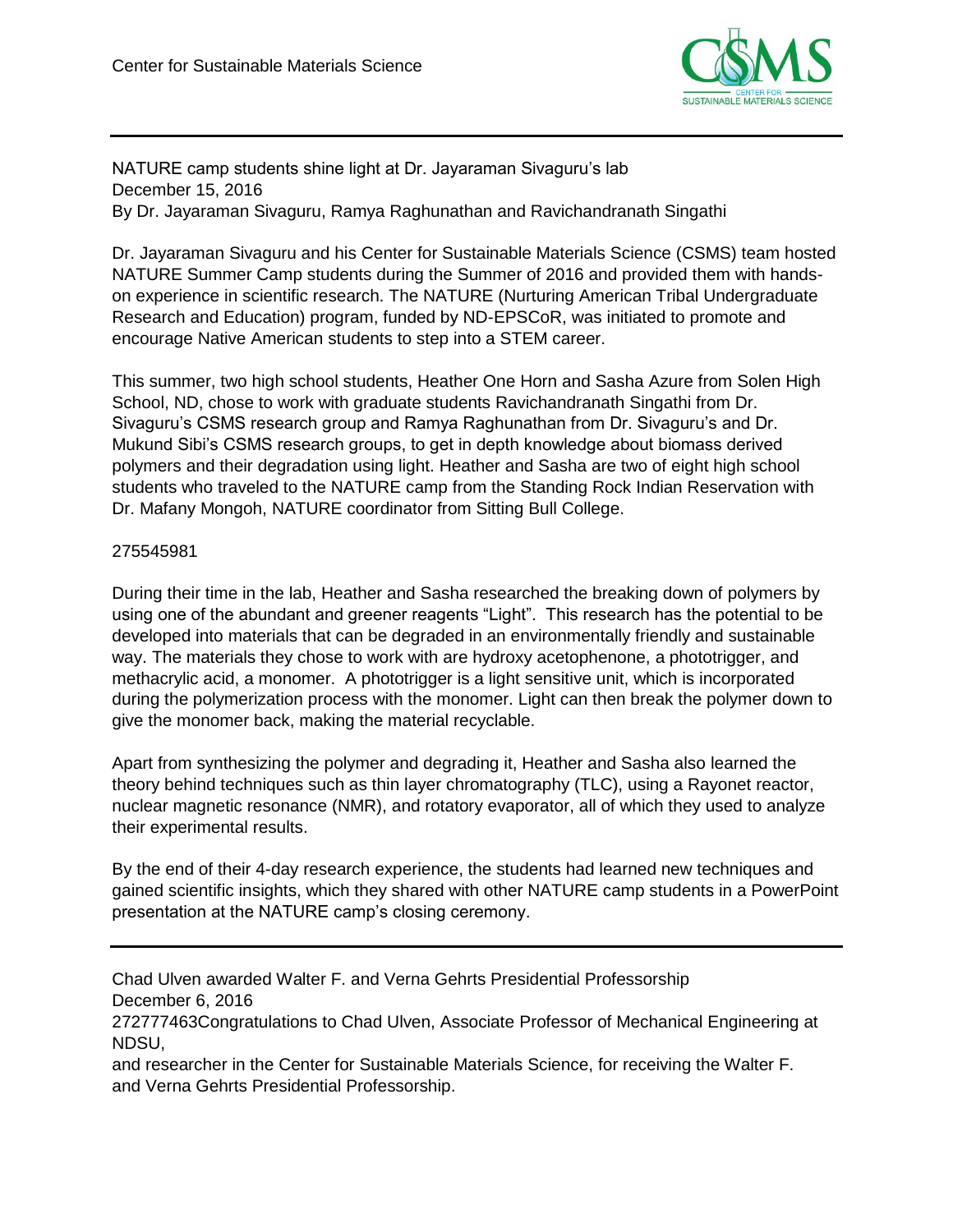

The Walter F. and Verna Gehrts Presidential Professorship is awarded to an Associate Professor with at least 5 years of service to NDSU who demonstrates excellence in teaching, research, and service.

Chad earned a doctorate and a master's degree from the University of Alabama at Birmingham and a bachelor's degree from NDSU.

Chad joined the faculty at NDSU in 2005. His previous honors and awards includes the NDSU College of Engineering & Architecture 2007-2008 Faculty Researcher of the Year Award.

More information about this year's endowed professorships at NDSU can be found at

https://www.ndsu.edu/news/view/detail/27108/

To read more about Chad Ulven, visit his faculty page at

<https://www.ndsu.edu/me/faculty/ulven.php>

Two NATURE Camp students participate in NATURE+ research with NDSU CSMS researcher Dr. Mukund Sibi August 18, 2016 By Catherine Sutton

NatureCamp-2This summer at NDSU from June 13-16, the Dr. Mukund Sibi-CSMS team became involved in the NATURE program. The NATURE program, funded by the ND EPSCoR program, is in place to promote the experiences of Native American Students in STEM careers.

As enthusiastic college students, Connie and Kimberlee were a part of the NATURE+ program which afforded them a more in depth experience into a STEM field of their choosing. In this case, the students chose to learn about Biomass-derived chemistry with graduate students Eric Serum and Catherine Sutton from Dr. Mukund Sibi's CSMS research group.

The biomass of choice out of the three available for Connie and Kimberlee's mini-projects was cellulose, more specifically fructose from which the foundational compound 5 hydroxymethylfurfural is derived. HMF is the basis for the starting materials used in the reactions run by Kimberlee and Connie, facilitated by the graduate students. The goal product for Kimberlee's reaction was the formation of 2,5 diformylfuran while Connie's was a dimethylnaphthalene.

### NATURE Image

Connie and Kimberlee learned about the process of running a reaction and analyzing the products of such a reaction by:

Gathering materials Reacting the materials under specific conditions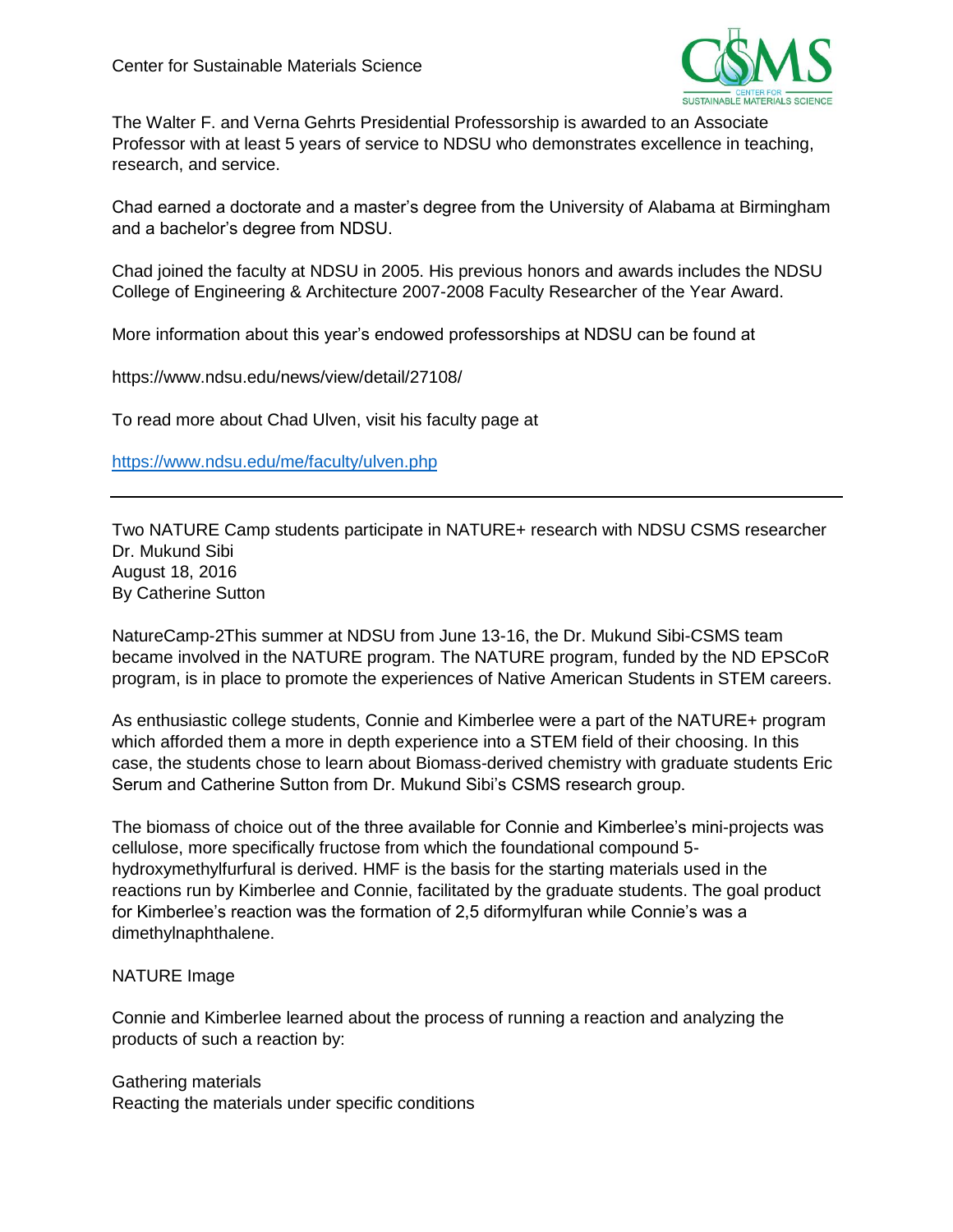

And analyzing the products

Welcome Quintin Elliott and Breanne Hatfield August 17, 2016 By Kathy Wahlberg

REUWelcome Research Experience for Undergraduates award recipients Quintin Elliott and Breanne Hatfield to CSMS.

Quintin Elliott and Breanne Hatfield are two of five undergraduate students who have received awards in the Research Experience for Undergraduates (REU) Pilot Program of the North Dakota Experimental Program to Stimulate Competitive Research, known as ND EPSCoR.

Through the award, students will learn scientific research and communication skills as they work with faculty on cutting-edge research projects in chemistry, materials science, engineering, agribusiness and applied economics, hydrology and atmospheric sciences. Their research projects will consist of 200 hours conducted for up to one year, beginning June 1. Recipients are awarded a \$5,000 stipend and up to \$2,000 for summer housing.

The REU program is primarily geared toward undergraduate students in the STEM disciplines and provides the opportunity to work in the Center for Regional Climate Studies (CRCS) or the Center for Sustainable Materials Science (CSMS). Students must be enrolled at North Dakota State University, University of North Dakota, one of the five tribal colleges located in North Dakota, or one of four North Dakota University System primarily undergraduate institutions.

Student recipients, their institutions, Center of Research, and advisors are:

Levi Bassett, Dickinson State University, CRCS, Joshua Steffan Quintin Elliott, University of North Dakota, CSMS, Qianli Chu Breanne Hatfield, Minot State University, CSMS, Mikhail Bobylev Billi Petermann, Dickinson State University, CRCS, Eric Brevik Hayden Zander, Valley City State University, CRCS, Andre DeLorme North Dakota EPSCoR is a federally and state funded program designed to improve the ability of university and college researchers to compete more effectively for federal, regional and private research grants in the sciences, technology, engineering and mathematics.

News about these awards were announced on the following website pages:

Dickinson State NDSU UND Valley City State

Future Dentist's Progression through Employment in an Organic Chemistry Laboratory August 10, 2016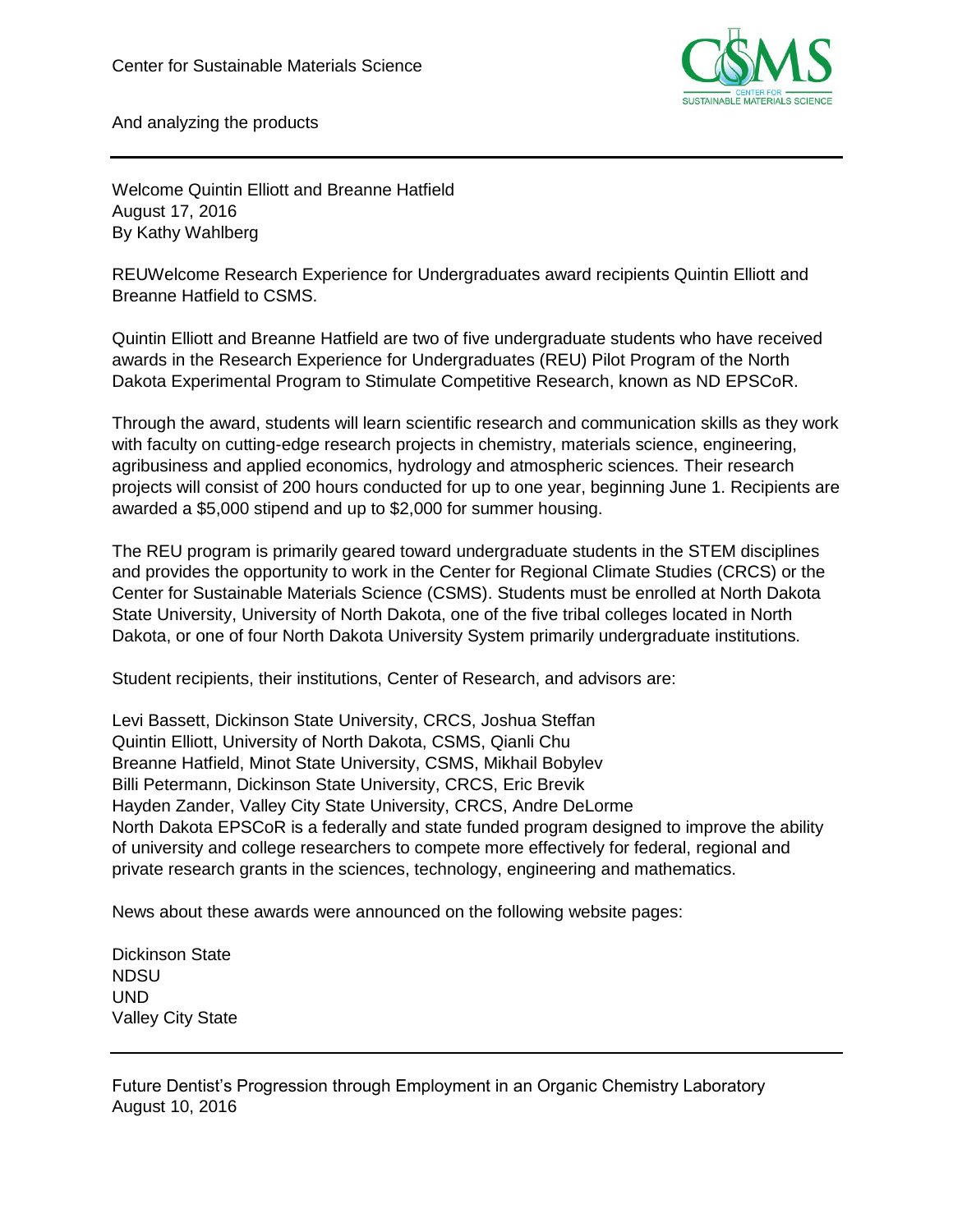

# By Caitlin Bussard

Caitlin BussardI recently graduated with a major in biology and a minor in chemistry at North Dakota State University (NDSU). During my undergraduate studies, I was gifted the opportunity to work in a green chemistry laboratory under the direction of Dr. Mukund Sibi. My primary task encompassed synthesizing bio-based monomers that maintain high functional properties useful for polymer synthesis: 5-Hydroxymethylfurfural (HMF), 2,5-Diformylfuran (DFF), 5- Chloromethylfurfural (CMF), 3.3′-(2,5-furyl)bis (acrylic acid), 3,3′-(2,5-furandiyl)bis (ethyl acrylate), 3,3'-(2,5-furandiyl)bis (methyl acrylate), 3,3′-(2,5-furandiyl)bis(isopropyl acrylate), 5- (Ethoxymethyl)-2-furaldehyde, and 5,5′(oxy-bis(methylene)bis-2-furfural (OBMF). These molecules are imperative to the scientific community as they may play a role in the synthesis of sustainable fossil fuel alternatives.

### equations

I stepped into the laboratory as a novice, maintaining a limited understanding of organic chemistry: processes, reactions, molecular structures, etc. As time progressed, I found myself surpassing fundamental memorization and delving into conceptual understanding. A conceptual understanding of organic chemistry became imperative as I communicated scientific findings of complex processes to diverse audiences. The ability of one to execute precise communication is a key component of my chosen career path, dentistry; I will use communicative abilities to better connect with patients, staff, and other dental professionals. Aside from communication, abilities such as organization and attention to detail have largely progressed. A great thanks to the NDSU Department of Chemistry, Dr. Mukund Sibi, Eric Serum, and Catherine Sutton for providing an environment conducive to learning and one that has impacted my professional career.

Dean Webster, CSMS faculty research, named ACS fellow July 28, 2016 Dr. Dean Webster

The American Chemical Society has named Dean C. Webster, professor and chair of coatings and polymeric materials, to the 2016 class of ACS fellows.

CSMS students participate in poster session at the North Dakota EPSCoR 2016 State **Conference** 

June 11, 2016

The ND EPSCoR state conference, this year hosted by the ND EPSCoR office at the University of North Dakota (UND), was held on April 19th, 2016 at the Alerus Center in Grand Forks, ND. The conference included a Poster Session to showcase the research of students and Postdoctoral researchers in STEM fields (Science, Technology, Engineering and Mathematics).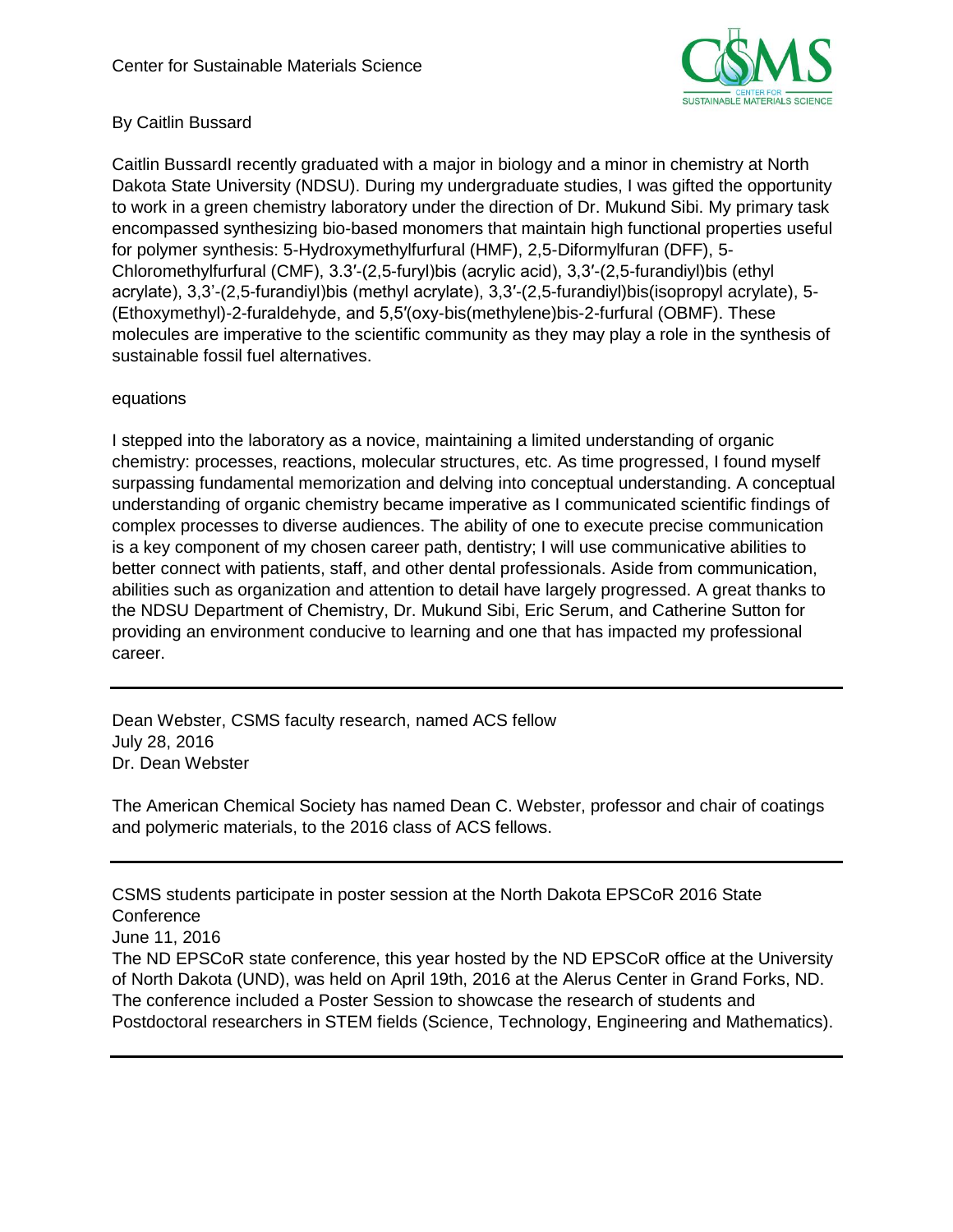

Research article co-authored by CSMS researchers recently published in Macromolecules is also featured on its cover June 11, 2016 By Kathy Wahlberg

Congratulations to Songqi Ma, Dean C. Webster, and Farukh Jabeen from North Dakota State University (NDSU) whose research article "Hard and Flexible, Degradable Thermosets from Renewable Bioresources with the Assistance of Water and Ethanol" recently published in Macromolecules is also featured on its cover.

# CSMS RESEARCHERS IN THE NEWS

April 13, 2016

Kyle Kingsley and Arvin YuSix graduate student researchers, two Postdoctoral researchers, and one Undergraduate student in the CSMS research group recently performed experiments related to polymers and coatings for area high school students attending the 2016 Avenues of Scientific Discovery held at the NDSU campus on April 7th, 2016.

Local television news channel KVLY had live morning news remote broadcasts from NDSU that featured CSMS research graduate students Kyle Kingsley and Arvin Yu.

Sustainability Research Finds a Home at NDSU March 3, 2016 Sustainable materials research being done by North Dakota State University professors Dr. Mukund Sibi and Dr. Dean Webster was featured in The Spectrum, NDSU's student-run newspaper.

Chad Ulven to speak at the 2016 Commodity Classic about a biodegradable soilbased sensor January 28, 2016

Chad UlvenChad Ulven, North Dakota State University Associate Professor in Mechanical Engineering, will speak at the 2016 Commodity Classic about a biodegradable soil-based sensor he helped to develop that, once placed throughout a crop, provides wireless, real-time information about nutrients, salinity levels, or soil temperature and moisture.

NDSU chemistry professor Jayaraman Sivaguru, a member of the CSMS research group, receives funding to study sustainable chemistry

January 6, 2016

Jayaraman Sivaguru, North Dakota State University James A. Meier Jr. Professor of chemistry and biochemistry, has received a three-year, \$440,000 award (CHE-1465075) from the National Science Foundation to develop environmentally benign, green strategies for performing chemical reactions with light. These projects are significant in the Department's research focus area in sustainability and materials chemistry.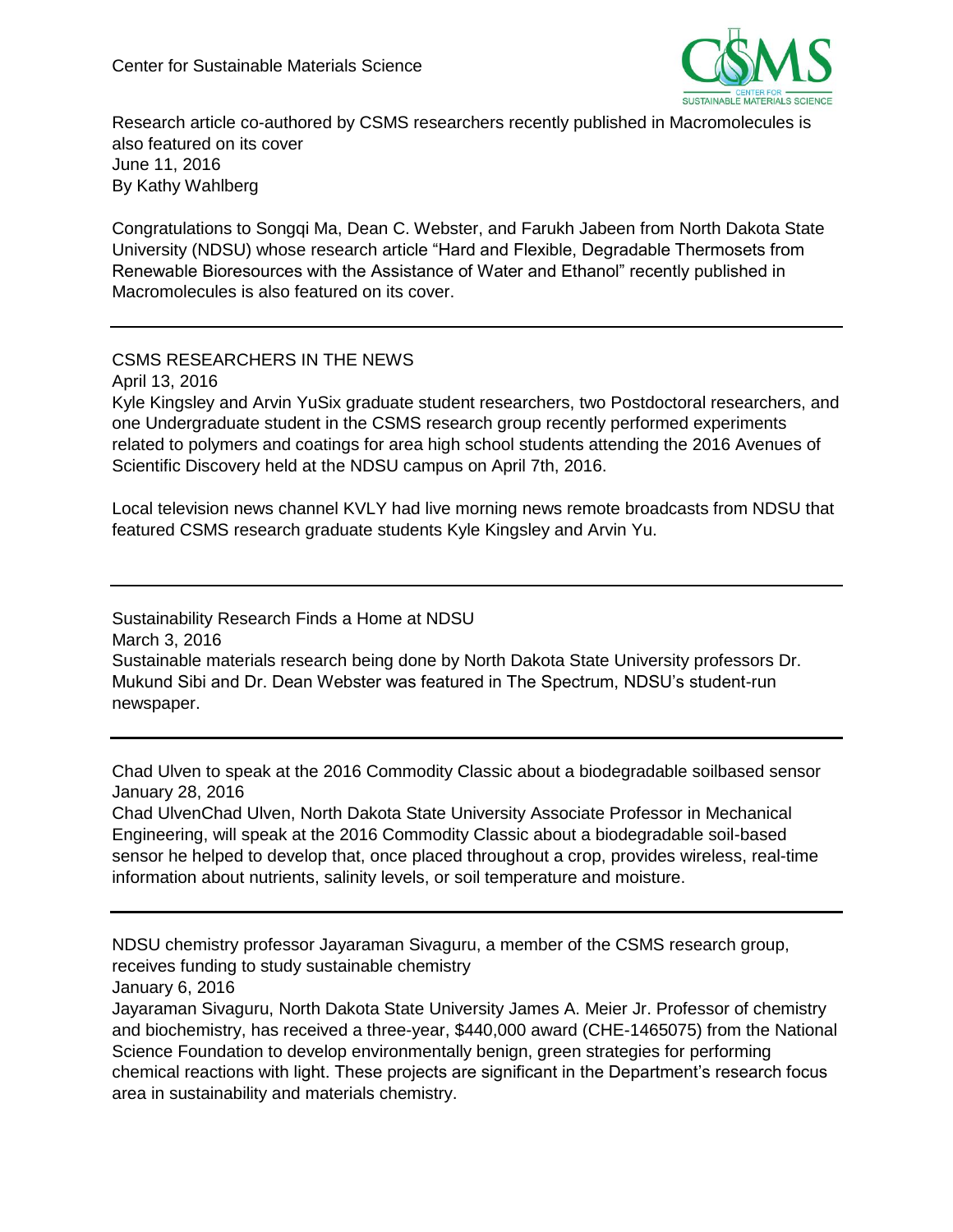

Read More at [http://stuffoflife.areavoices.com/2015/08/06/ndsu-chemistry-faculty-receives](http://stuffoflife.areavoices.com/2015/08/06/ndsu-chemistry-faculty-receives-funding-to-study-sustainable-chemistry/)[funding-to-study-sustainable-chemistry/](http://stuffoflife.areavoices.com/2015/08/06/ndsu-chemistry-faculty-receives-funding-to-study-sustainable-chemistry/)

Dr. Mukund Sibi recognized for research impact December 28, 2015 NDSU Provost Beth Ingram recently recognized two University Distinguished Professors for the high impact of their research. Mukund Sibi, University Distinguished Professor of chemistry and biochemistry and James A. Meier Professor, and Lawrence Reynolds, University Distinguished Professor of animal sciences, were acknowledged for achieving an h-index in excess of 50.

Stuff of Life Blog Article: The Synthesis of Diols Through the Use of Renewable Resources December 10, 2015 By Joshua Santiana

My name is Joshua Santiana and I am a rising senior at the University of New Haven in West Haven, CT. There, I am double majoring in Chemistry and Forensic Science. I am also from a suburban town In Connecticut. Now, seeing as how I both grew up and attend undergraduate school in Connecticut, you might be thinking, "how in the world did you end up in North Dakota for the summer?" Well, there is a simple answer to that question. When applying for summer REU programs my main focus was trying to find a research area that I would excel at and be interested in. This is what led me to joining the Sibi Group for the summer here at North Dakota State University.

### Read more

\* This item is from September 16, 2013 from the Chemistry Department's 'The Stuff of Life' blog at http://stuffoflife.areavoices.com/ and relates to CSMS activities under the previous CSMS funding.

Stuff of Life Blog Article: The Synthesis of Diols Through the Use of Renewable Resources December 10, 2015 By Joshua Santiana

My name is Joshua Santiana and I am a rising senior at the University of New Haven in West Haven, CT. There, I am double majoring in Chemistry and Forensic Science. I am also from a suburban town In Connecticut. Now, seeing as how I both grew up and attend undergraduate school in Connecticut, you might be thinking, "how in the world did you end up in North Dakota for the summer?" Well, there is a simple answer to that question. When applying for summer REU programs my main focus was trying to find a research area that I would excel at and be interested in. This is what led me to joining the Sibi Group for the summer here at North Dakota State University.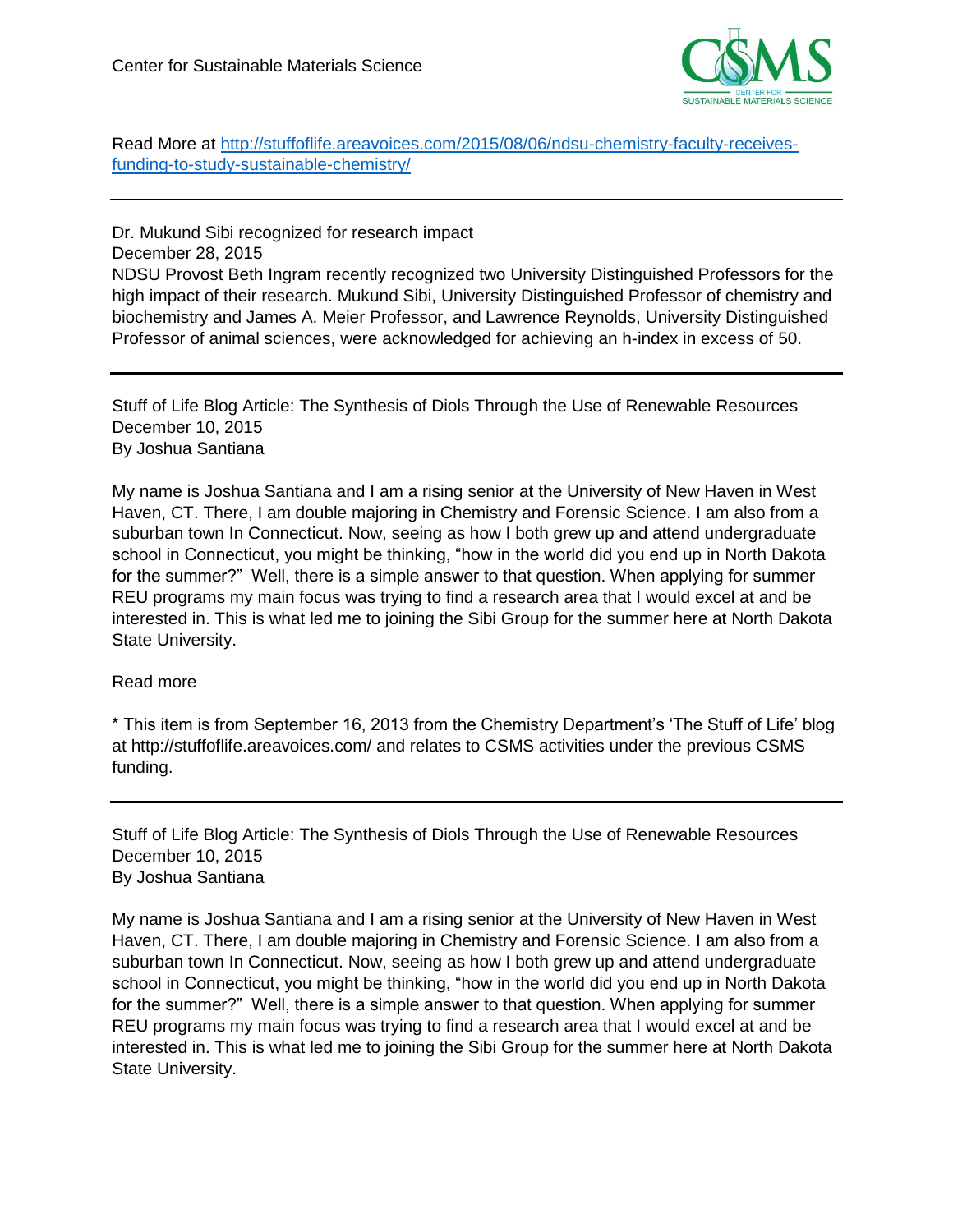

# Read more

\* This item is from September 16, 2013 from the Chemistry Department's 'The Stuff of Life' blog at http://stuffoflife.areavoices.com/ and relates to CSMS activities under the previous CSMS funding.

Stuff of Life Blog Article: Research on the Prairie – Renewable and Resourceful 5- Hydroxymethylfurfural December 10, 2015 By Jasmine Burch

My name is Jasmine Burch, and I'm a rising junior Chemistry major at Virginia State University in Petersburg, VA. I'm experiencing my first research here in the Chemistry Department at North Dakota State University. I'm pleased to have worked with The Sibi Group Lab in the Synthetic Organic Chemistry field.

Read more

\* This item is from August 2, 2012 from the Chemistry Department's 'The Stuff of Life' blog at http://stuffoflife.areavoices.com/ and relates to CSMS activities under the previous CSMS funding.

Stuff of Life Blog Article: Research on the Prairie – Plastic from Plants December 10, 2015 By Charles Good

Elementary school was a great time in my life. I walked the four blocks from our home in south central Pennsylvania to Lititz Elementary School with my mom and our yellow lab, Elsa. I played kickball and Four Square during recess. I performed in our school play. Through this blur of young excitement, learning and building, I remember a few key moments. One of them was my introduction to good storytelling. I was in second grade, and my teacher, Mrs. Sitler, invited Mrs. Clarke (mother to one of my classmates) to perform for the class. While I don't remember any of the stories she told, I remember the way she told them. Her voice had a distinctly deep timbre and her hands danced as she told us her stories. She came to our class for one year; the next year, there was no time for telling stories as the mountains of science, history, math, and language began piling up.

# Read more

\* This blog item is from August 1, 2014 from the Chemistry Department's 'The Stuff of Life' page http://stuffoflife.areavoices.com/ and relates to CSMS activities under the previous CSMS funding.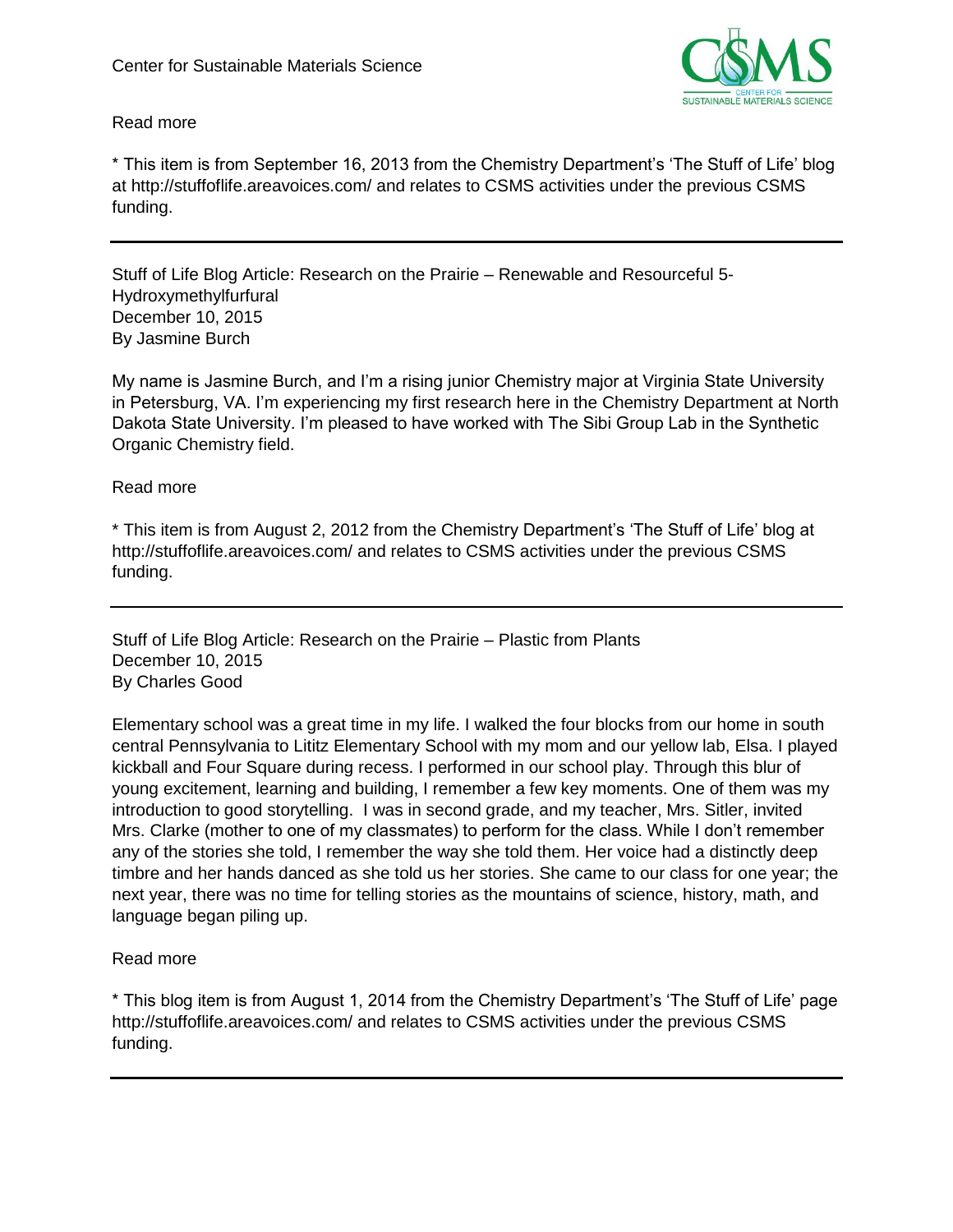

Center for Sustainable Materials Science (CSMS) undergraduate student's research poster places in the annual NDSU EXPLORE event

Center for Sustainable Materials Science (CSMS) develops novel plastics from bio-based starting materials through solvent-free photoreaction in sunlight

CSMS collaborating with ND EPSCoR NATURE Sunday Academy Program. NATURE program recently featured in the ND Department of Public Instruction's STEAM newsletter November 9, 2015

NATURECoverThe Center for Sustainable Materials Science has collaborated with the North Dakota EPSCoR Sunday Academy program to present two lessons related to their research during the 2015-2016 Sunday Academy. The Sunday Academy program, part of North Dakota EPSCoR's NATURE programming (Nurturing American Tribal Undergraduate Research and Education), is coordinated by Chad Ulven, Associate Professor in the Mechanical Engineering department at North Dakota State University.

The Sunday Academy program is designed to generate interest in math, science and engineering among American Indian high school students in North Dakota. Once a month during the academic year, high school students from the four Indian Reservations in North Dakota are brought together on a Sunday at their local tribal college in North Dakota and are presented with practical day-to-day problems involving simple math, physics, chemistry and engineering in an informal and friendly atmosphere requiring them to think, analyze and seek solutions.

For the 2015-2016 school year, seven lessons have been planned that will be taught on a Sunday between September and March. One of the lessons related to the Center for Sustainable Materials Science research is 'Purification of Water with Biobased Materials' led by Jayaraman Sivaguru and Long Jiang both from North Dakota State University. Chad Ulven also helped with the planning of this lesson. The other lesson is 'Engineered Composite Building Products' led by Dilpreet Bajwa from North Dakota State University. Other lessons will be led by other faculty from North Dakota State University as well as faculty from the tribal colleges and the University of North Dakota.

An article regarding North Dakota EPSCoR's NATURE program has recently been published in the North Dakota Department of Public Instruction's Aug/Sept issue of their STEAM newsletter. To read the article, please see pages 19-20 here . You can also visit the North Dakota EPSCoR NATURE website for more information about the NATURE program.

# News release: NDSU grad student invited speaker at Gordon Research Seminar October 22, 2015

RamyaPhotoRamya Raghunathan, one of North Dakota State University's doctoral graduate students involved in the Center for Sustainable Materials Science research, was invited to speak at the prestigious Gordon Research Seminar on Photochemistry that was held July 18-